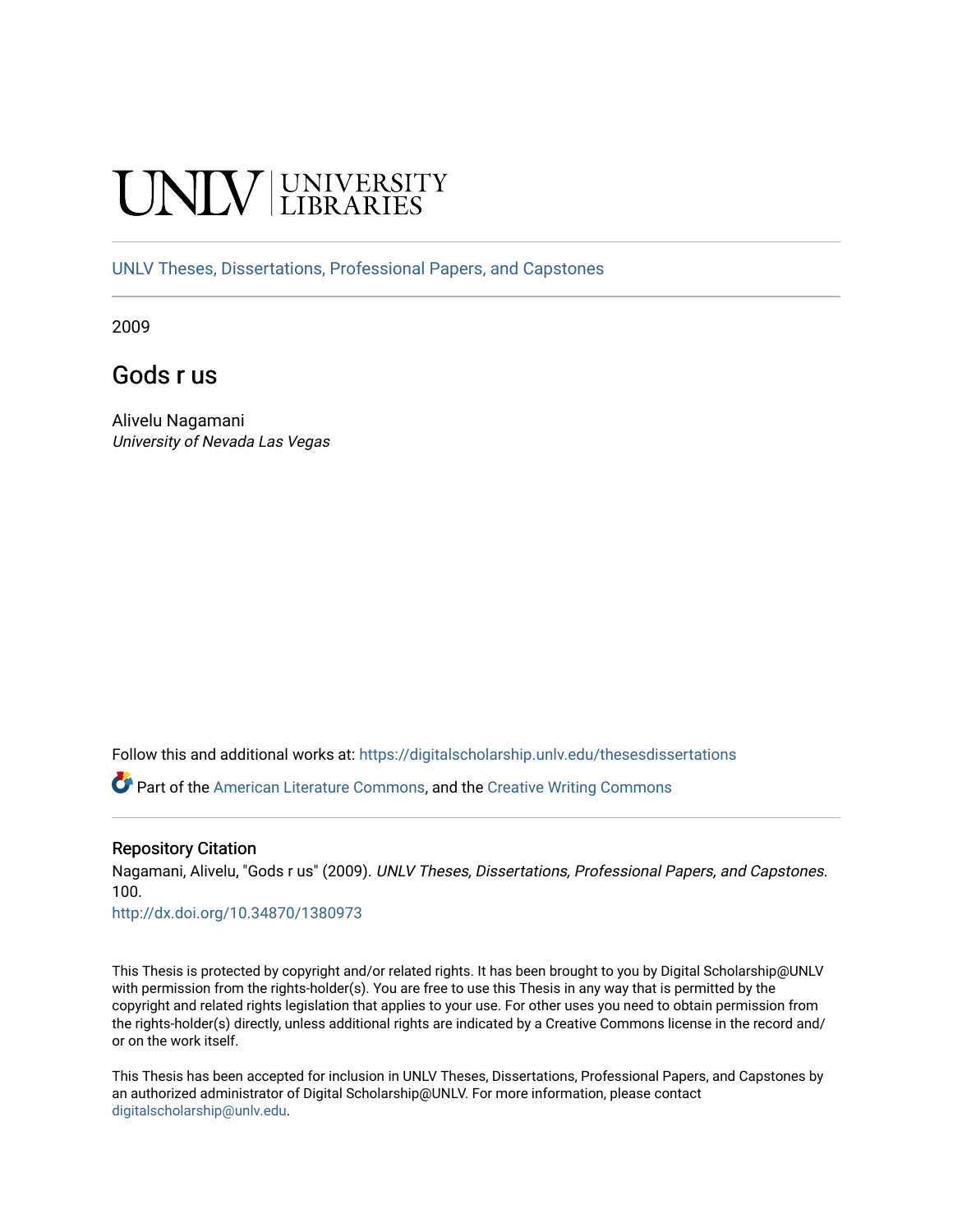GODS R US

by

Alivelu Nagamani

Bachelor of Arts Stella Maris College, Madras, India 1985

Master of Fine Arts University of Nevada, Las Vegas 2010

A thesis submitted in partial fulfillment of the requirements for the

**Master of Fine Arts Degree in Creative Writing Department of English College of Liberal Arts**

> **Graduate College University of Nevada, Las Vegas December 2009**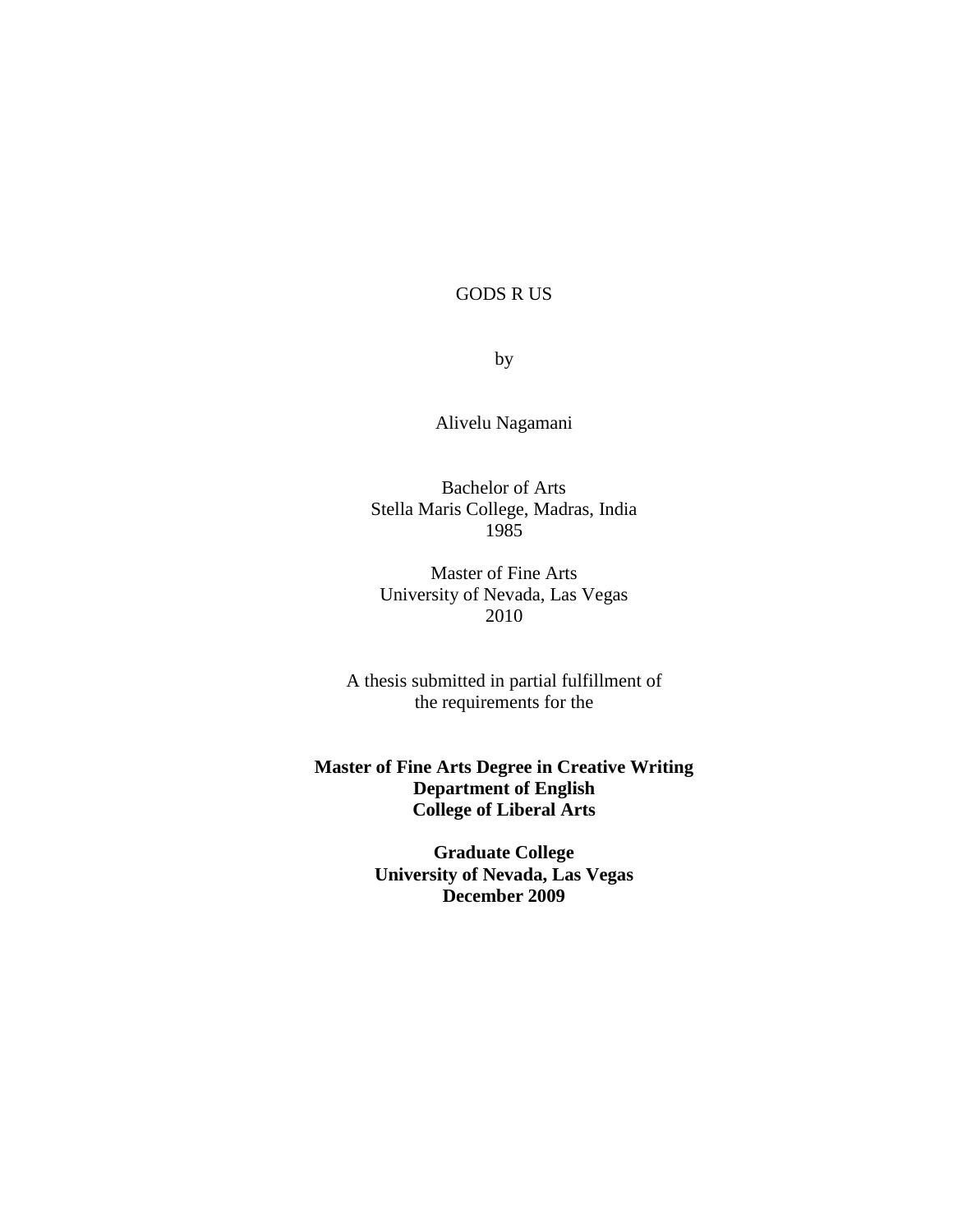Copyright by Alivelu Nagamani 2009 All Rights Reserved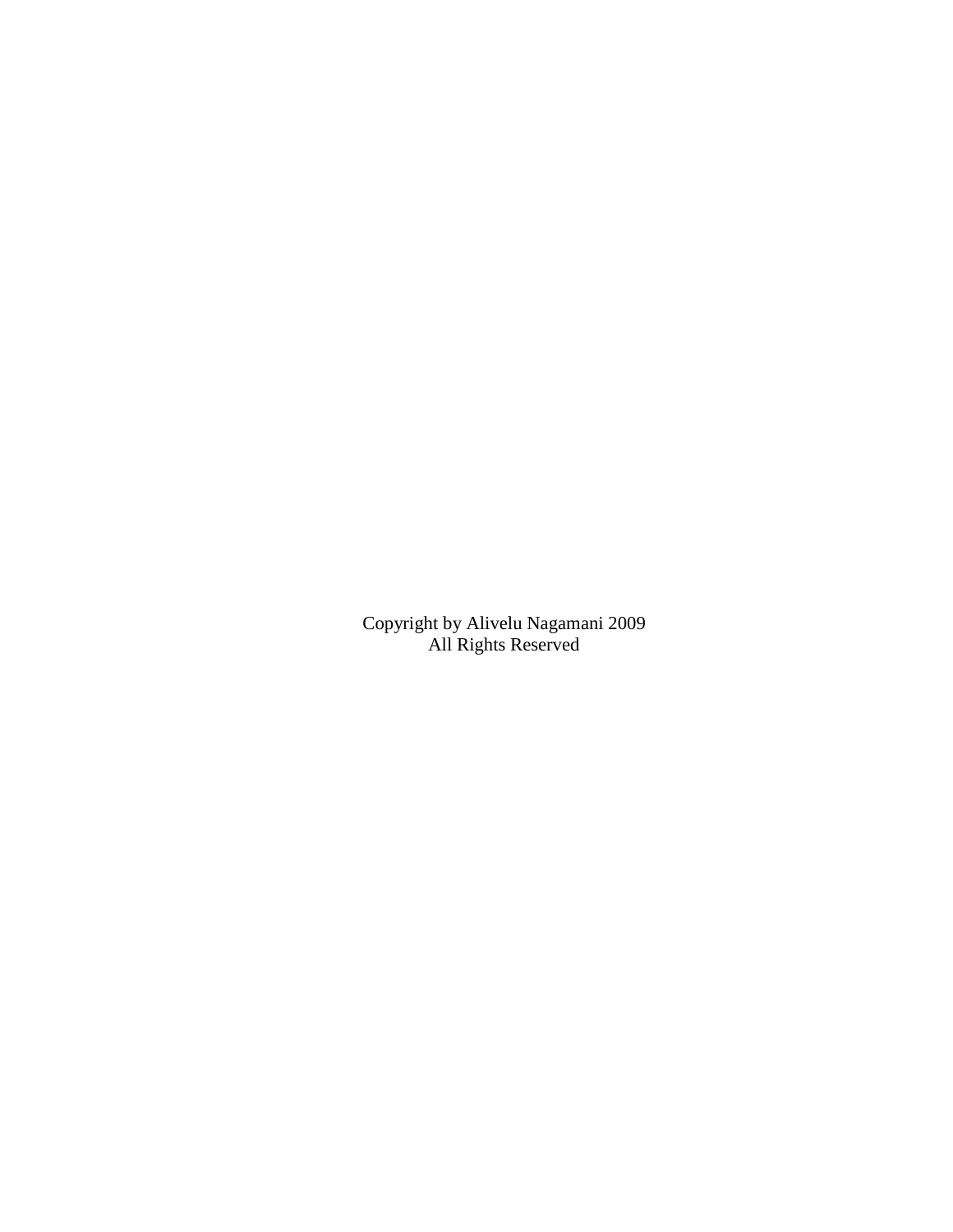<span id="page-3-0"></span>

# THE GRADUATE COLLEGE

We recommend that the thesis prepared under our supervision by

# **Alivelu Nagamani**

entitled

# **Gods R Us**

be accepted in partial fulfillment of the requirements for the degree of

# **Master of Fine Arts**

Creative Writing

Donald Revell, Committee Chair

Claudia Keelan, Committee Member

Douglas Unger, Committee Member

Elspeth Whitney, Graduate Faculty Representative

Ronald Smith, Ph. D., Vice President for Research and Graduate Studies and Dean of the Graduate College

**December 2009**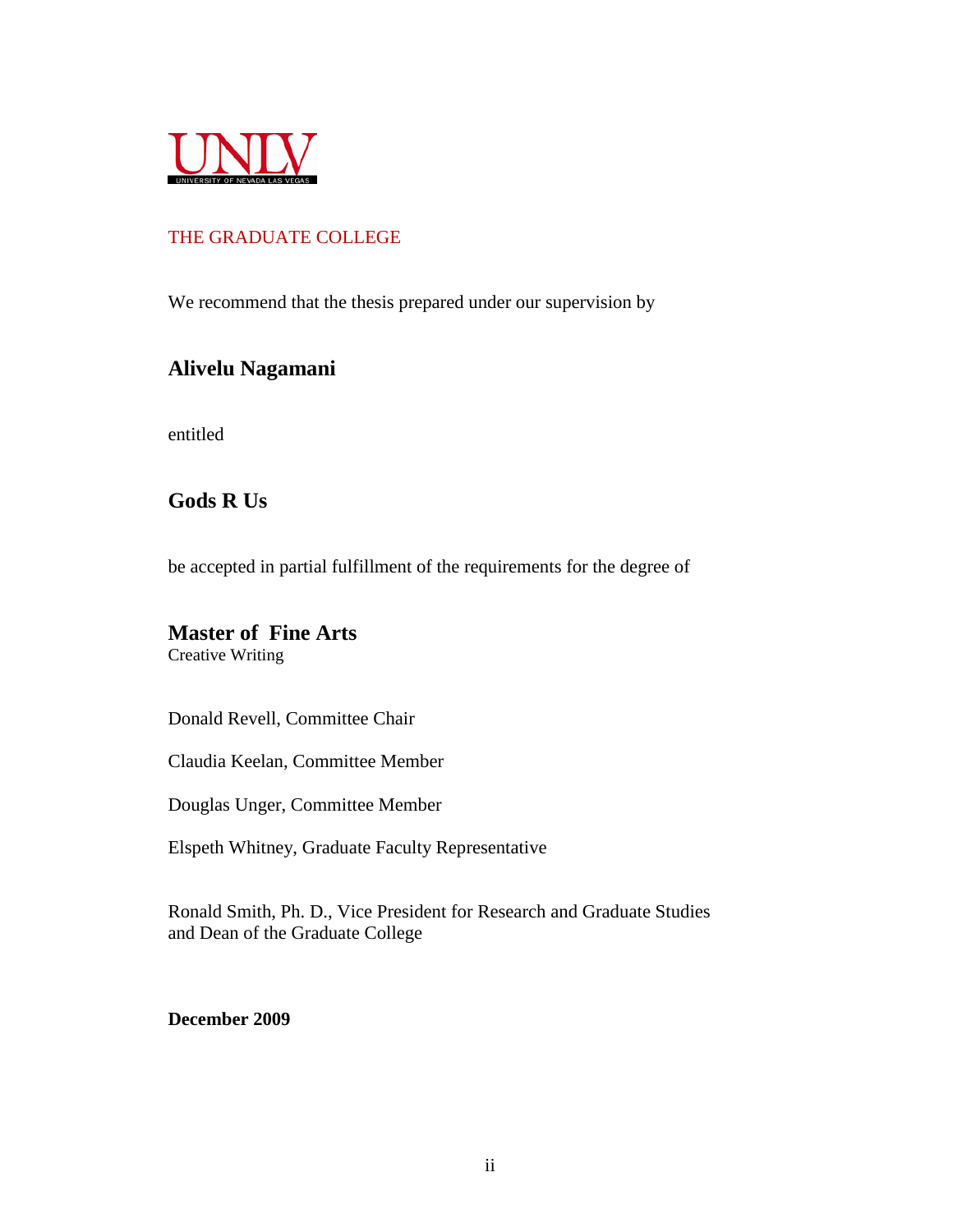#### ABSTRACT

#### **Gods R Us**

by

Alivelu Nagamani

Dr. Donald Revell, Examination Committee Chair Director of Creative Writing University of Nevada, Las Vegas

Around Grecian orchards. On Trojan battlefields. In Siva's realm. Inside Hanuman's heart. Of gods, demons, and others who love us, hate us, serve us, interfere with us. Of humans larger than life. When gods were not in hiding. About a space not reached via explanations. Poems in *Gods R Us* come from Greek/Roman and Indic myths, they retell myths, comment on myths, and refer to myths – they could not have been without myths. Distillation and attentiveness create the time needed to be one in the spirit of the poem. I range from reverential to playful.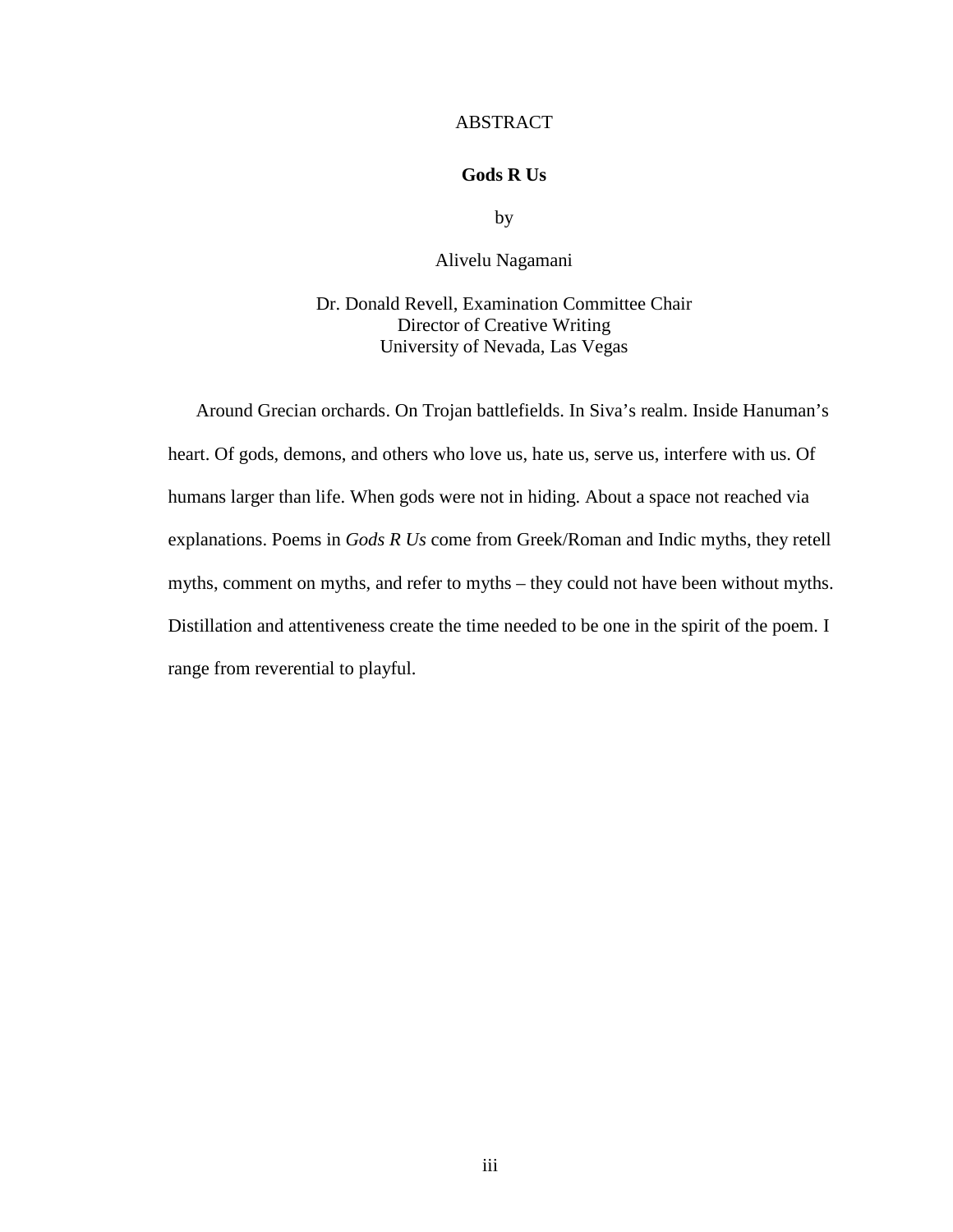#### ACKNOWLEDGMENTS

<span id="page-5-0"></span>"Aphrodite." Almost Island (2009). Web.

"As Promised Tithonus." Almost Island (2009). Web.

"Cadmus is History." Almost Island (2009). Web.

"Chorus."  $91^{\text{st}}$  Meridien (2006). Web.

"Cupid & Psyche."Almost Island (2009). Web.

"Demontime." Papertiger (2007), Australia. Disc.

"Ebri."  $91^{\text{st}}$  Meridien (2006). Web.

"Father's Day." Cordite (2009). Web.

"Ganga Jump." Desi Lit (2009). Web.

"I am looking for …" Almost Island (2009). Web.

"In the shower thinking of Actaeon." Almost Island (2009). Web.

"Jove's Collar." Almost Island (2009). Web.

"Location." Originally appeared as "En route." Fourth River (Vol 2, 2006) USA. Print. Asia Literary Review (Autumn 2008) Hong Kong. Print. Chandrabhaga (2007) India. Print.

"Make Poverty History." Literary Review (2009) USA. Print.

"My Daughter Philomela." Almost Island (2009). Web.

"Ode to Kali." Almost Island (2009). Web.

"On the Tail." Almost Island (2009). Web.

"Ravana's Garden." Almost Island (2009). Web.

"Shiva's Dance." Originally titled "Pol Pot." Washington Square (2006) USA. Print. Kavya Bharati Issue 20, 2008) India. Print.

"Simili." Almost Island (2009). Web.

"Slough." Meanjin (Vol.64 Nos.1/2 2005) Australia. Print. Alphabet City Trash anthology (2006) Canada. Print. Asia Literary Review (2008) Hong Kong. Print. Kavya Bharati (2008) India. Print.

"Yama's Business." Originally titled "Drought." How 2 Journal (2006) USA. Print.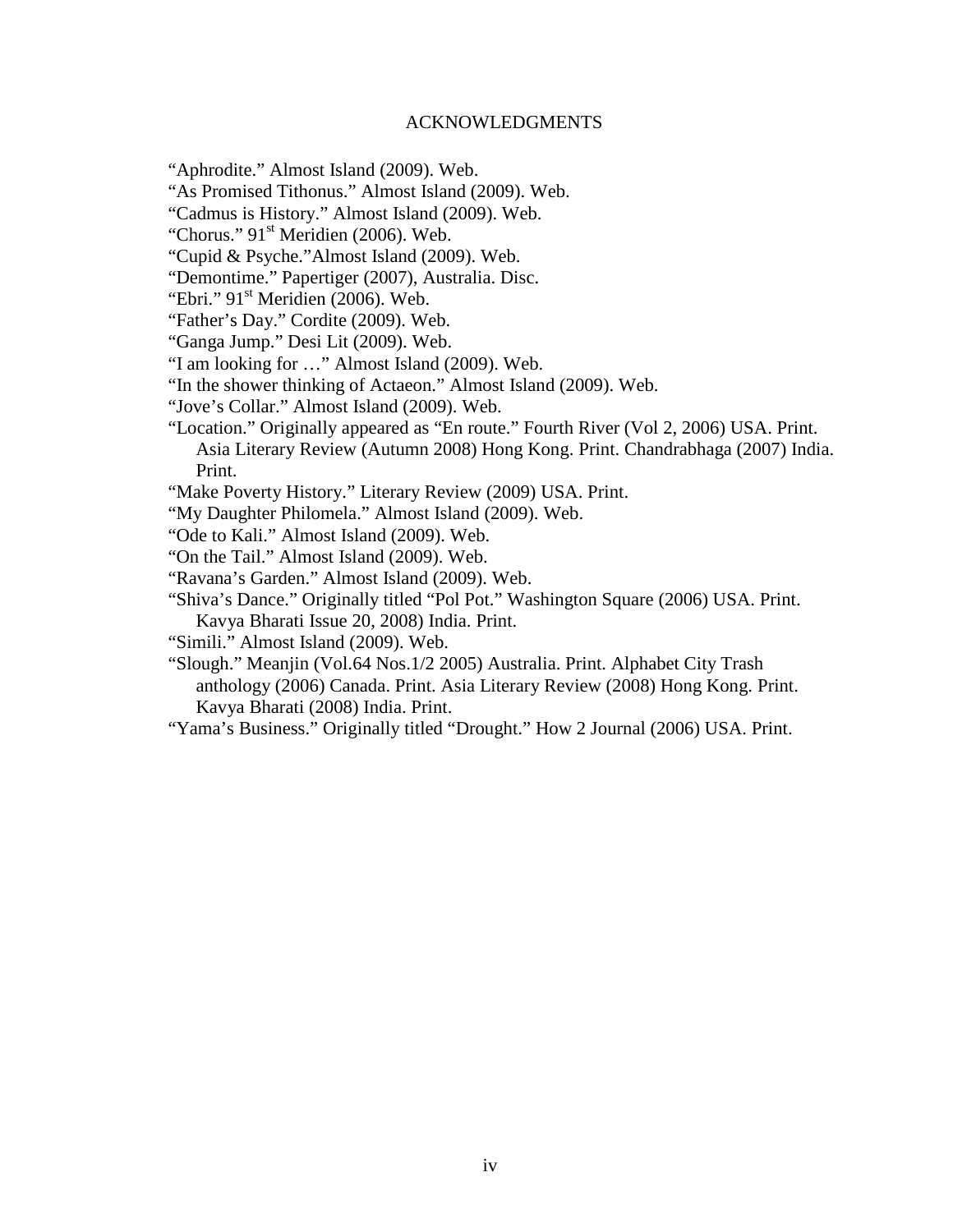#### PREFACE

<span id="page-6-0"></span>Let me tell you why gods may not be seen physically by us. So they may not be disturbed. Camouflaged, they carry on with their work.

The question whether a myth points to something real or imagined is banal. Whether gods make humans or humans make gods, chicken or egg, they make each other possible. But the question is a distraction, not a problem. The divide between those who call gods myths and those who don't seems emblematic of oppositions, things arranged as conflicts: profane vs. profound, contemporary vs. ancient, explicable vs. mysterious, logic vs. magic. When experience is immediate, there is no debate.

Discovering versions or interpolations and identifying a date or author only seems to reduce a narrative to legend or history. Krishna's beloved Radha is not mentioned in the *Mahabharata* or even the *Bhagavata Purana*. She makes an appearance in the tenth century. This does not reduce the potency of the Radha-Krishna pair. Fact or fiction, Radha-Krishna grant 13<sup>th</sup> CE Chaitanya an ecstatic vision. Whether Ganesha was born from the dirt of Parvati's body or from Siva's third eye, whether he has one head or five, whether Ovid sourced from Hesiod or Epicurus, authorial re-vision is a part of the creation chain. It is a symbiotic relationship between gods and us.

I regard Brahma, Vishnu, Siva, Zeus, Hermes, Artemis and other gods as personalities – friends, acquaintances or strangers from another species. It would be detrimental to have them stand for anything other than themselves, same as it would be for us. Gods are dynamic, as we are. Nourished gods thrive. Neglected gods pass. Gods point to a way of life, and a community. Text is liminal. Ganga is a river to some, but in North India where she emerges from the Himalayas, she is addressed as Ganga-ji. Read,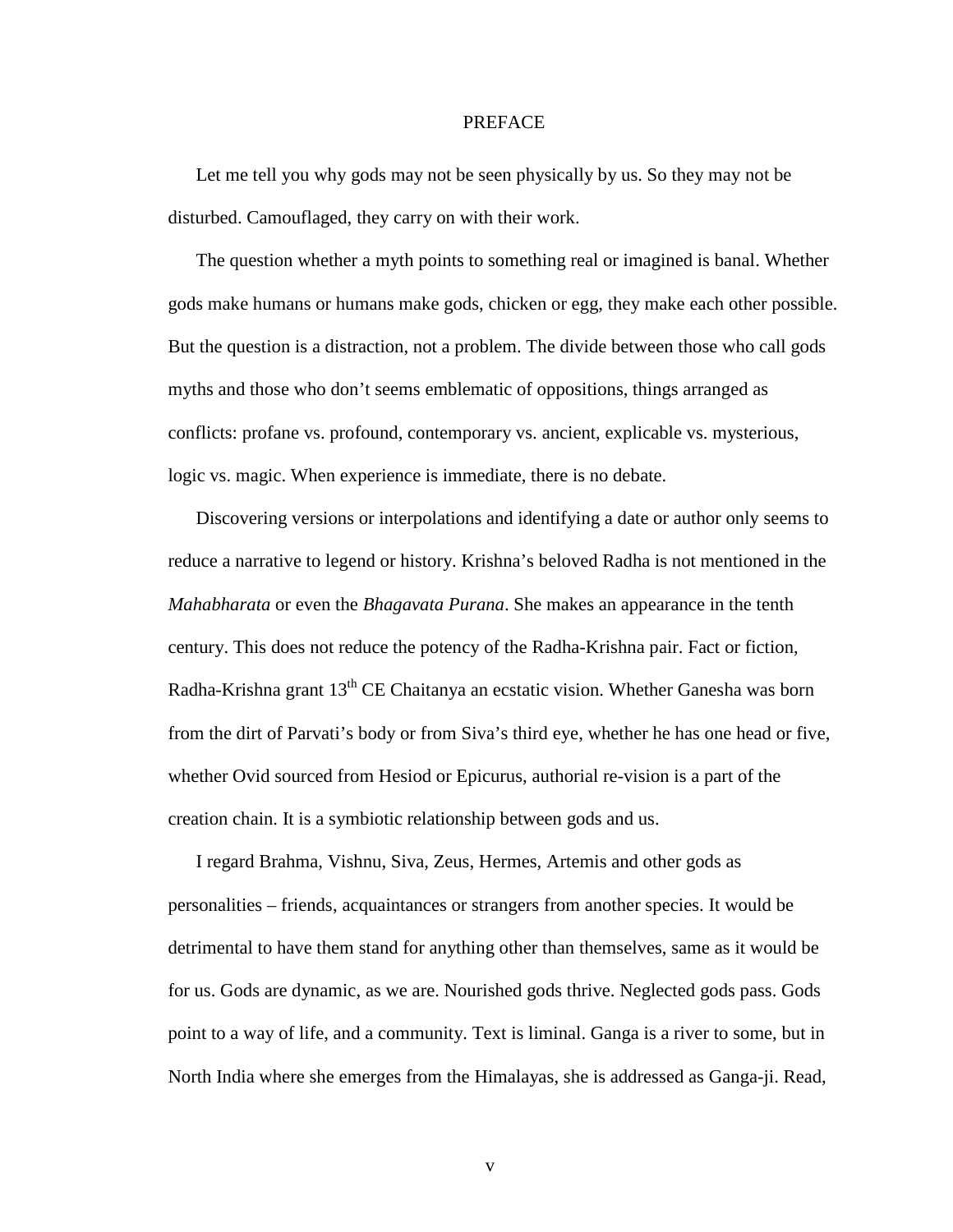consider and appreciate "Ganga Jump" or "Ode to Kali," but if you are untouched by Ganga-ji, or Kali-ma, then you have no access. There is only one route, grace. Grace is what you can be, and what can become you. Graceful, relaxed, you might just enter an other world.

This other world is not exclusive to the old world, it is present and forming now. I write from Greek/Roman and Indic narratives. My choice of these two particular worlds may come from the understanding between Latin and Sanskrit, or maybe familiarity breeds quick connections. The old Greek and Indic worlds mirror each other. Sky as location. Clear-cut territories and responsibilities, with some contested hierarchies. Ritual offerings of food and praise. Inter-species mingling to the extent of inter-breeding and intervention. Greek gods eat ambrosia, Indian gods eat amrit – a nectar-like substance in both cases. Indian gods and demons are cousins, Greek old gods and new gods are related. Rhea hiding Zeus parallels Devaki hiding Krishna. Sex-changed Caenus (Caenis) and Shikhandi (Shikhandini) evoke chauvinistic responses in battle. And contrasts are poignant : Sita and Helen, two women for whom seas were crossed and battles fought and the differences in moral standards; Savitri and Orpheus who crossed the portals of death to retrieve their spouses, with Savitri successful; love gods Cupid and Manmatha with meddlesome arrows, but Manmatha razed for daring to inflict Shiva.

To enter a permeable space, I armed myself with music and literature. There seemed to be no marked poetic tradition engaging with Hindu gods in English, so I listened to Sanskrit chants and songs. I dipped into Homer, Hesiod, Ovid and Virgil. These poets presented an unquestionable universe with an unreasonable patriarch. Hesiod's genealogical catalogs gave me equanimity – the cunning person and the tender person,

vi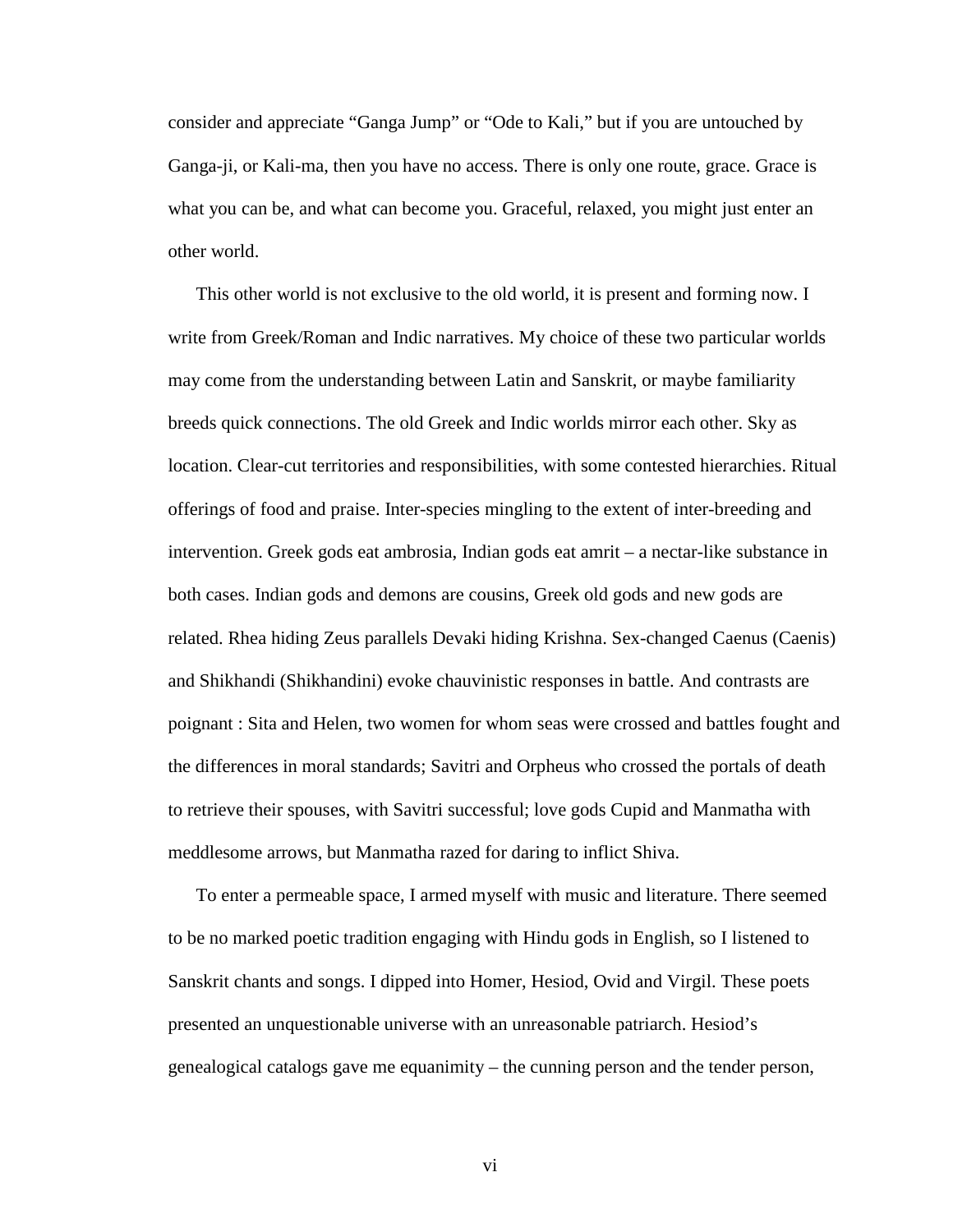the beautiful face and the heart of steel, regarded with the same tone. Ovid's *Metamorphoses* proved to be a comprehensive source for narratives, but the world it presented nauseated. In *Metamorphoses*, the process of transformation is not elaborated. It occurs in a final moment of judgment, as reward or punishment. Gods seduce or rape women, heroes are born. Goddesses are not free to love men. Subservience to gods is a prerequisite to protection. People are punished for showing pride in any form – vanity, insubordination, impiety, arrogance. When gods are reminded of their place as executors rather than law-makers, and disallowed to interfere in human destiny, it is because Fates have decreed it – an ironic reprieve. Pitiable humans are metamorphosed into birds or trees; and less than pitiable humans into newts, swine or stones. Very occasionally, a heroic or exemplary human is permitted to ascend and become a god, or a star. The order in the universe is not much more than the maintenance of a rigid hierarchy. Moral values apply to humans, not to gods. How can anyone who has lived in a democracy, or even heard of it, not be troubled by this scheme? Why abolish slavery on earth only to embrace it in other realms? Bernard Knox in the introduction to Charles Martin's translation of *Metamorphoses* writes that Ovid related sexual license to culture and refinement. Anything but. Ovid seems critical of the gods' sexual liberties and misuse of power. (This in turn raises a question about why, in *Ars Amatoria*, cunning, cruelty and irresponsibility is acceptable and even recommended, but becomes objectionable for gods). Ovid rebels against gods – he highlights abuse of hierarchy, disapproves of irresponsible gods and accentuates scenes of violation. Ovid's Arachne weaves scenes of gods' injustices when she competes with Pallas. I see Ovid's narrative as an exposé. Some of the poems in *Gods R Us* echo this demur.

vii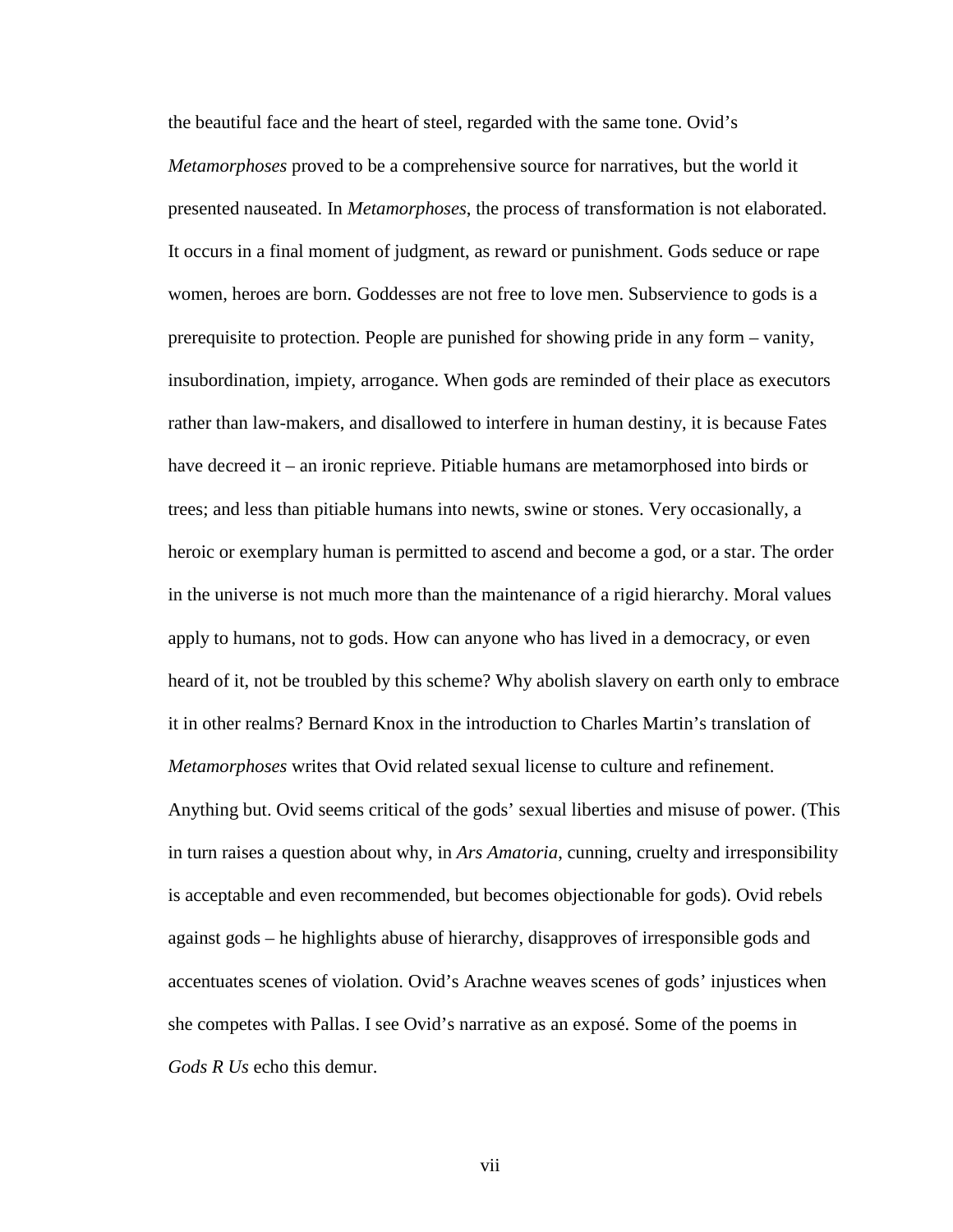Contemplating Indic gods was less disturbing. They are not responsible for what happens to us. They do not intervene in our lives except when there seems to be no human solution. Indic gods are pleased too easily, confer boons willy-nilly, and have to come up with ingenious ways of retracting these boons without losing their word of honor. Indic gods can be loving and impersonal, adorable and terrifying, at the same time. Kali is a scary mother, Siva's fearsome tandava is the subject of numerous hymns; and Yama is dharma incarnate. One does not adore Zeus's anger or Hades'/Pluto's role this way. I find my poems follow these traditions – towards Indic gods, my attitude is worshipful, whereas with Greek gods, my tone is sociable, even critical. It seems a fair difference, commensurate with their behavior. The writing, then, is also a process of becoming aware of my place and posture in cultural spaces.

Different poems in this collection used different processes. Some personalities stay hungry ghosts, and can only be appeased by retelling their stories – Cadmus, Philomela, Helen, and Draupadi. Hermes and his ingenious thievery are sublimated into the recent phenomenon of disappearing bees with a cactus as bystander. Kali is a terrorist mother. Siva, a long-standing friend, receives special attention.

I enjoy sound – rhythm, syllable, tone, weight, enunciation, air architecture. Condensation creates slowness, and slowness permits attention.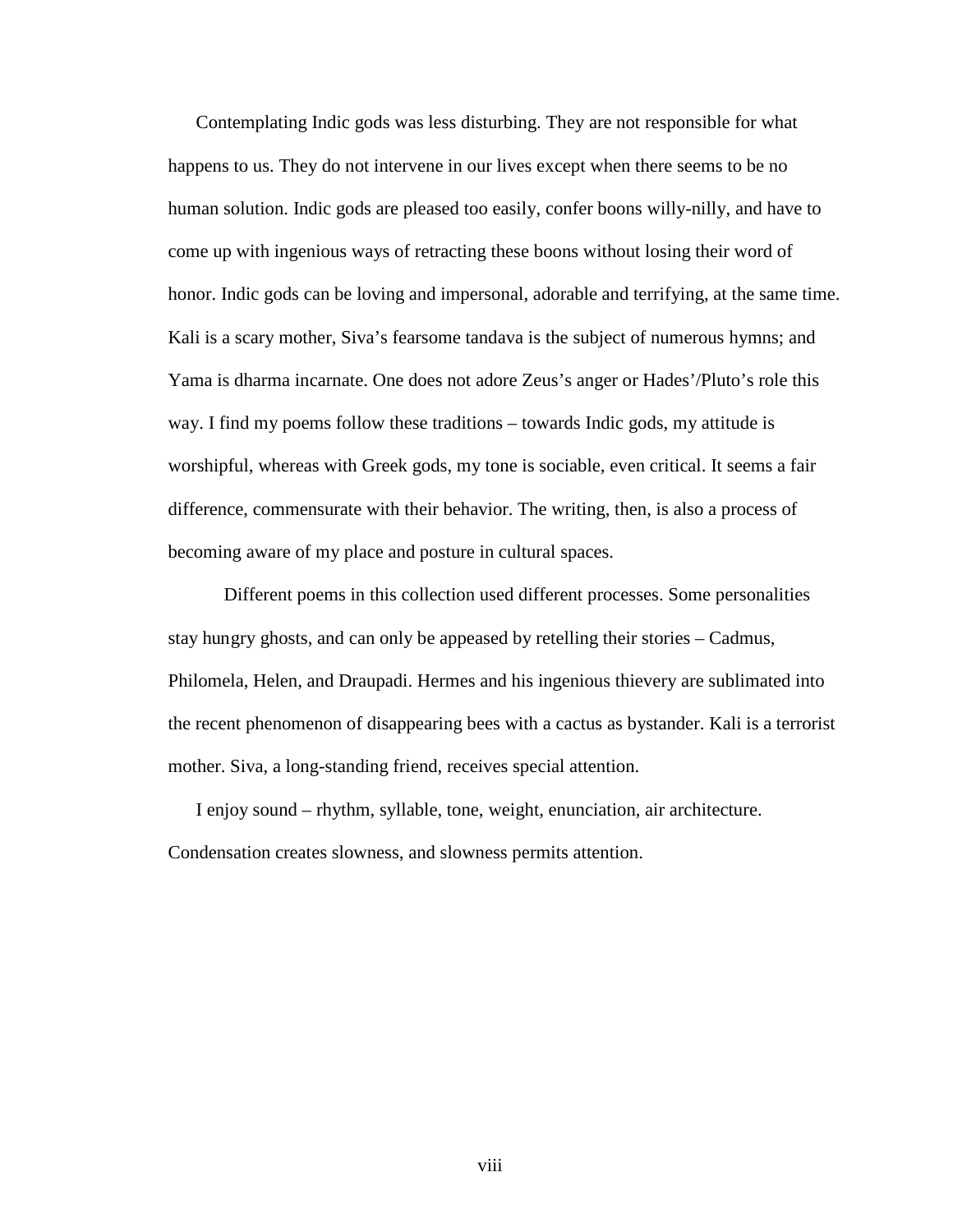| I AM LOOKING FOR THE EYES OF GOD AND ALL I SEE ARE HOLLOWS 9 |  |
|--------------------------------------------------------------|--|
|                                                              |  |
|                                                              |  |
|                                                              |  |
|                                                              |  |
|                                                              |  |
|                                                              |  |
|                                                              |  |
|                                                              |  |
|                                                              |  |
|                                                              |  |
|                                                              |  |
|                                                              |  |
|                                                              |  |
|                                                              |  |
|                                                              |  |
|                                                              |  |
|                                                              |  |
| MAKE POVERTY HISTORY - INDIAN RESTAURANT, LONDON  30         |  |

# **TABLE OF CONTENTS**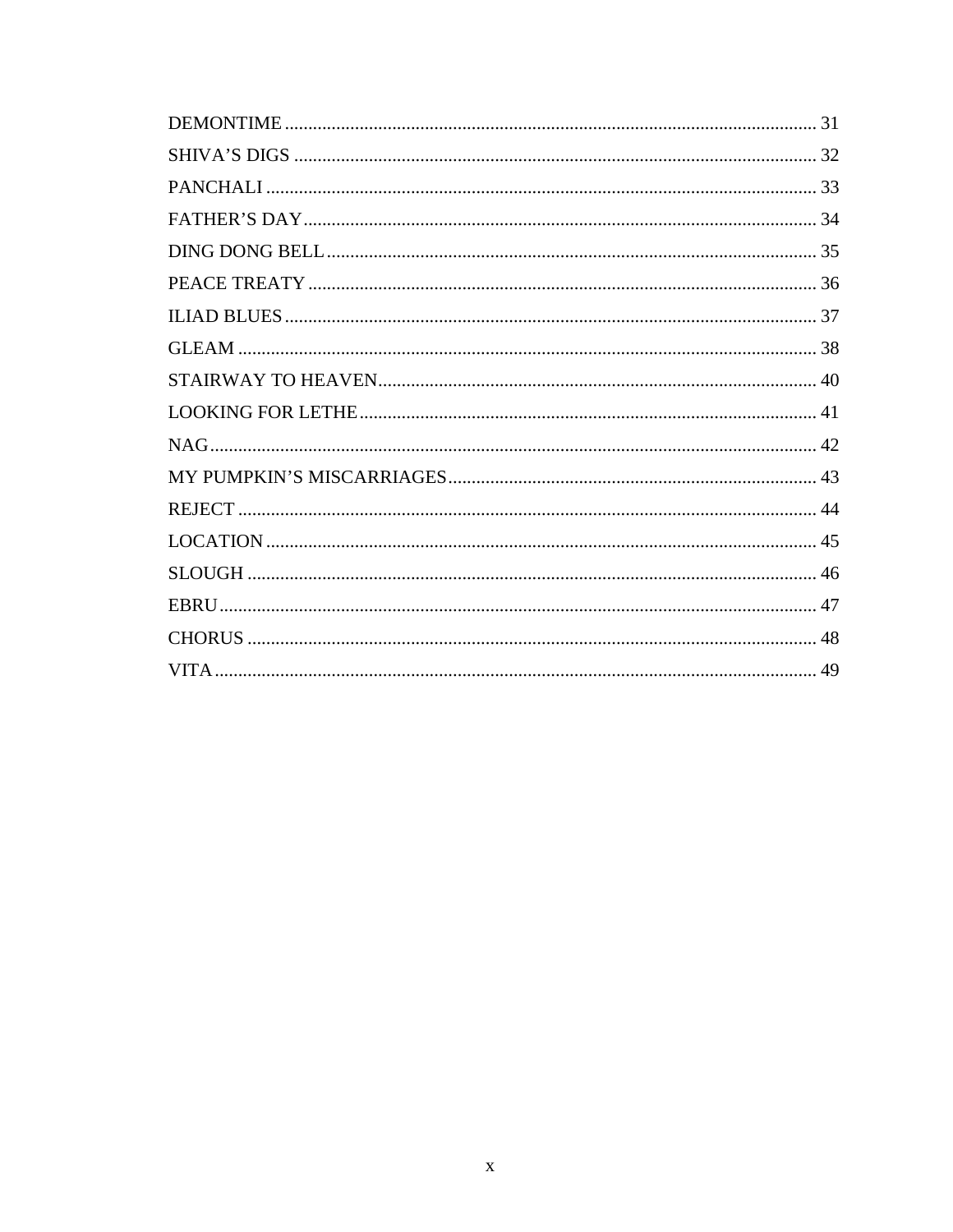## <span id="page-12-0"></span>SIMILI

Narcissus drowning in onlyness The rest in duplicity

Ovid does not recommend being single. He punishes Narcissus for spurning Echo. I prefer to go with Tiresias, who said Narcissus would live to be old if he did not know himself first. Self-knowledge is a young flower with a bad reputation.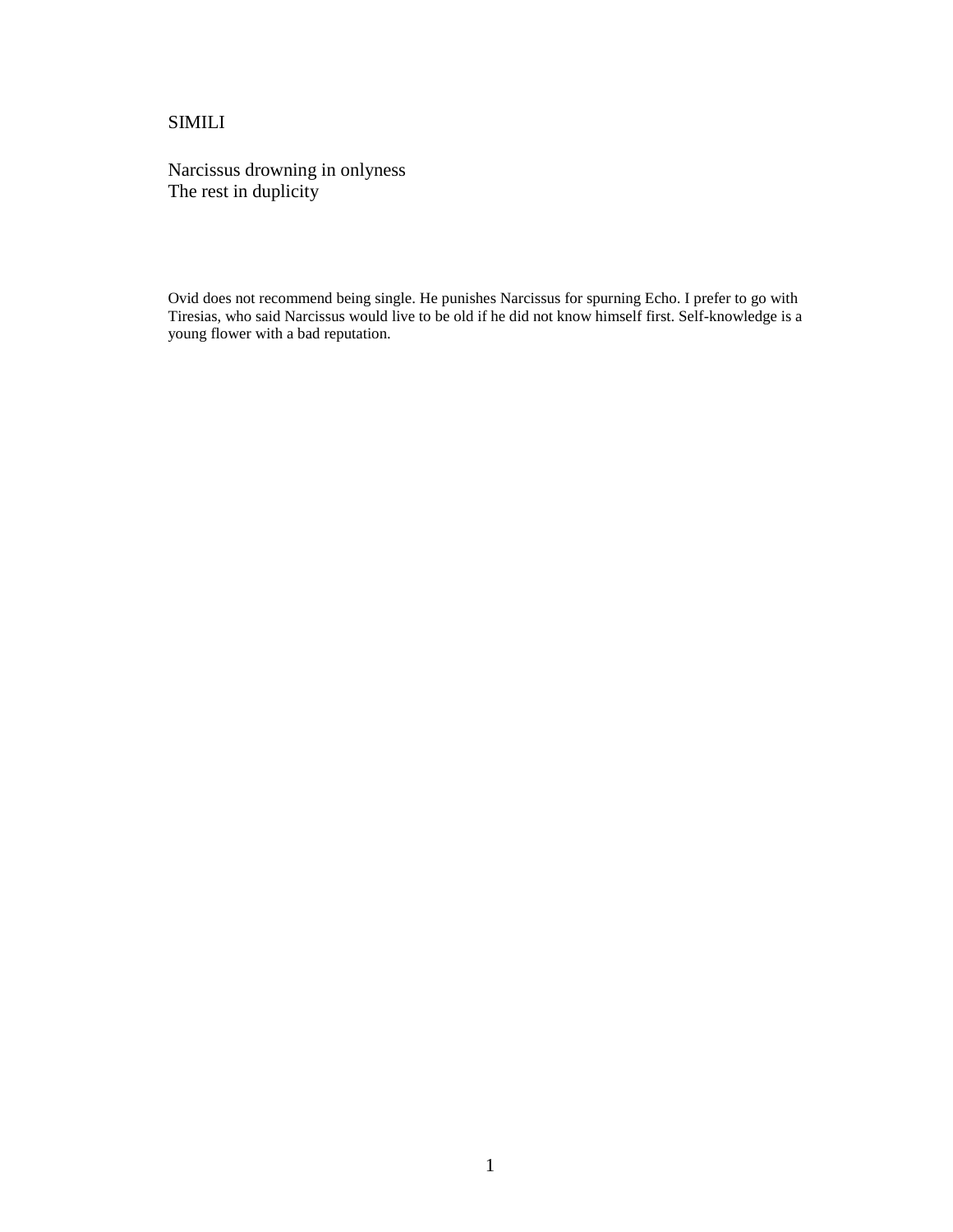## <span id="page-13-0"></span>IN THE SHOWER THINKING OF ACTAEON

Gaily the nymphs pretend To man her prudity Hard after a hunt Diana Flirts water at Actaeon

STILL IN THE SHOWER THINKING OF ACTAEON What Ovid does not offer What Slavitt does not explain It was the water I say It was the water she Squirted When you gawked that Masked your trail

Your curs fell on you Deaf to Actaeon

Chaste Diana, hunting, bathing, surrounded by nymphs … a gay life! Along comes a man, Actaeon, who stumbles upon the nudes and is duly cursed. Actaeon beats a retreat, goes back into the jungle and is mauled by his hunting dogs. Does mere looking have such consequences? You'd think a liberal translator like David Slavitt might have a theory?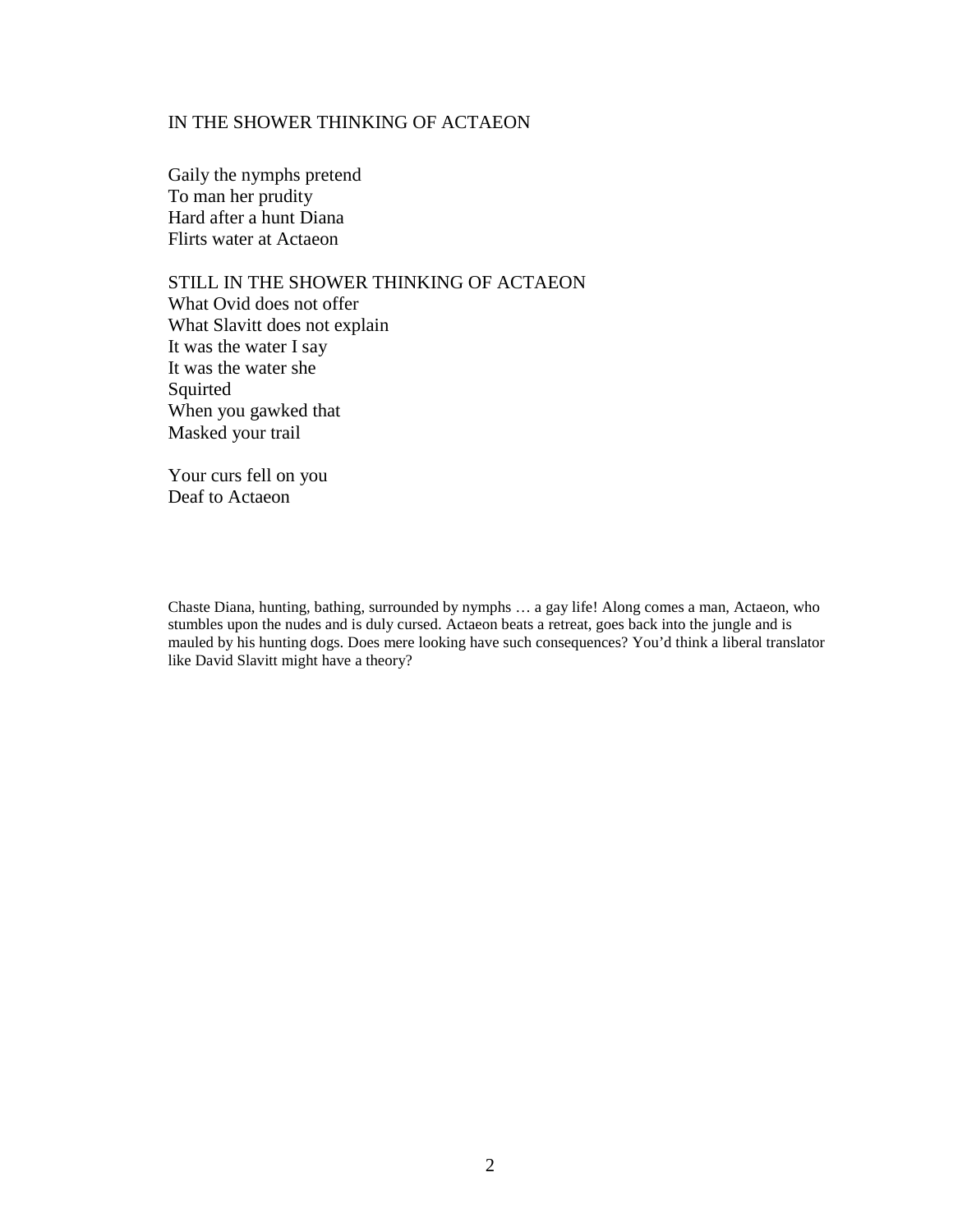## <span id="page-14-0"></span>VENUS AND ADONIS

| Exactly the       |
|-------------------|
| Accent I          |
| Like              |
| Olive in mouth    |
| Lets              |
| In the orchard    |
| Pips around us    |
| Promise me you'll |
| Speak             |
| Greek             |

What are you waiting for? The moon won't get any fuller nor Venus more voluptuous

Adonis prefers to hunt not Be chased in any case Mama Love's Too Romanesque for his taste

Venus is sticky and won't let Adonis go. What makes Greek heroes addictive? Why are Roman goddesses insufferable? Hidden in the resistance Adonis feels, the strong calling of death.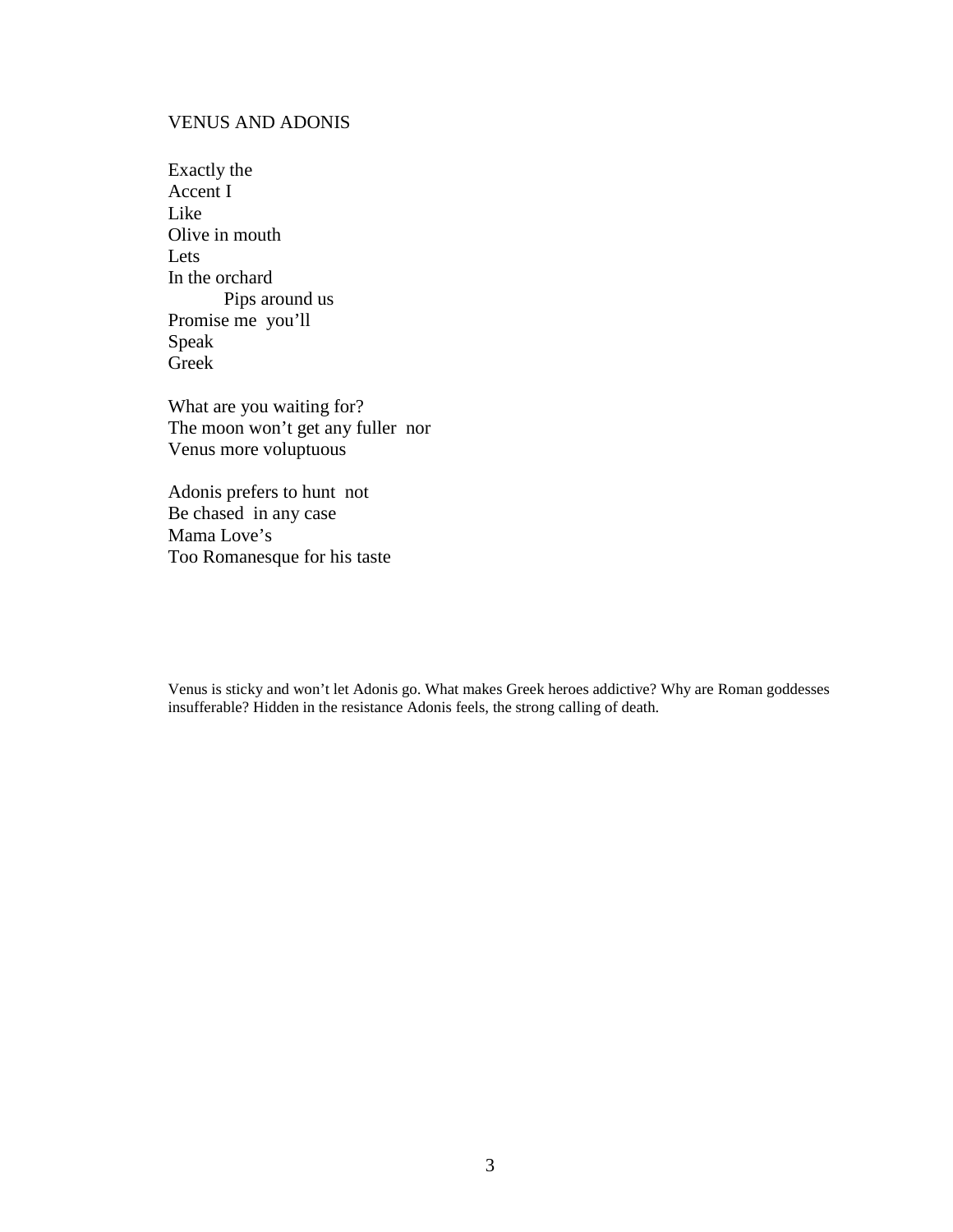# <span id="page-15-0"></span>JOVE'S COLLAR

How nice to have a wife Who's also sister you Fornicate in the street Then go home to eat

Those who like to bring up Europa, Io, Semele, Ganymede, Callisto and Leto are just jealous. Jove, smart enough to marry sister Juno, and smart enough to be chief of gods.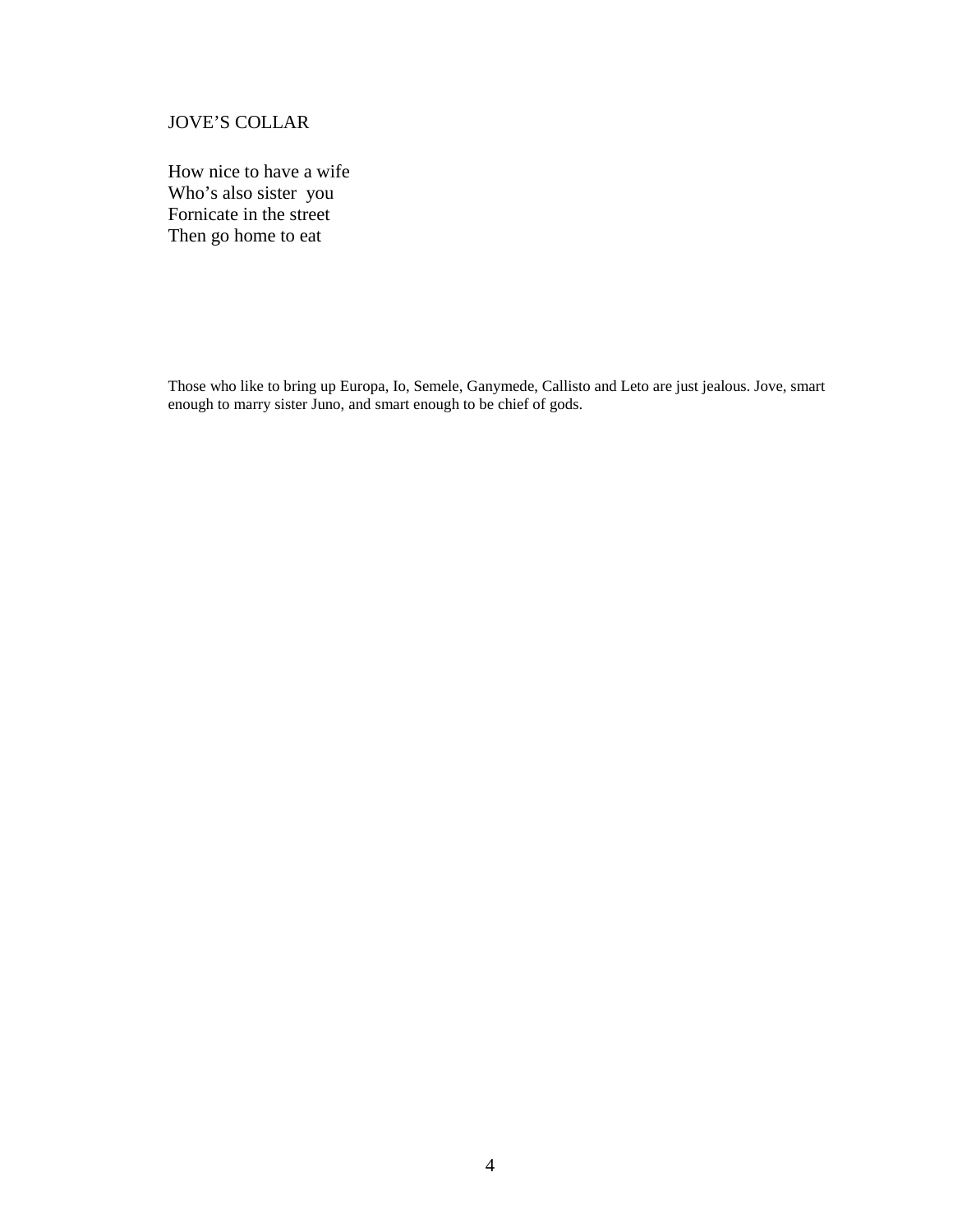# <span id="page-16-0"></span>OR US

Whose story isn't Orpheus

You've been in Hell made a mistake been afraid you've got song you're prophecy you're God and you're not

Appreciated Decapitated

At the height of a party your wife keels over

That you don't want her back you're guilty in fidelity you turn gay the Maenads have a field day the Maenads are our mothers

Orpheus starts a band The Regrets

Dark dark dark dark

Tar tar us

Place as place

Grey gag

Absent air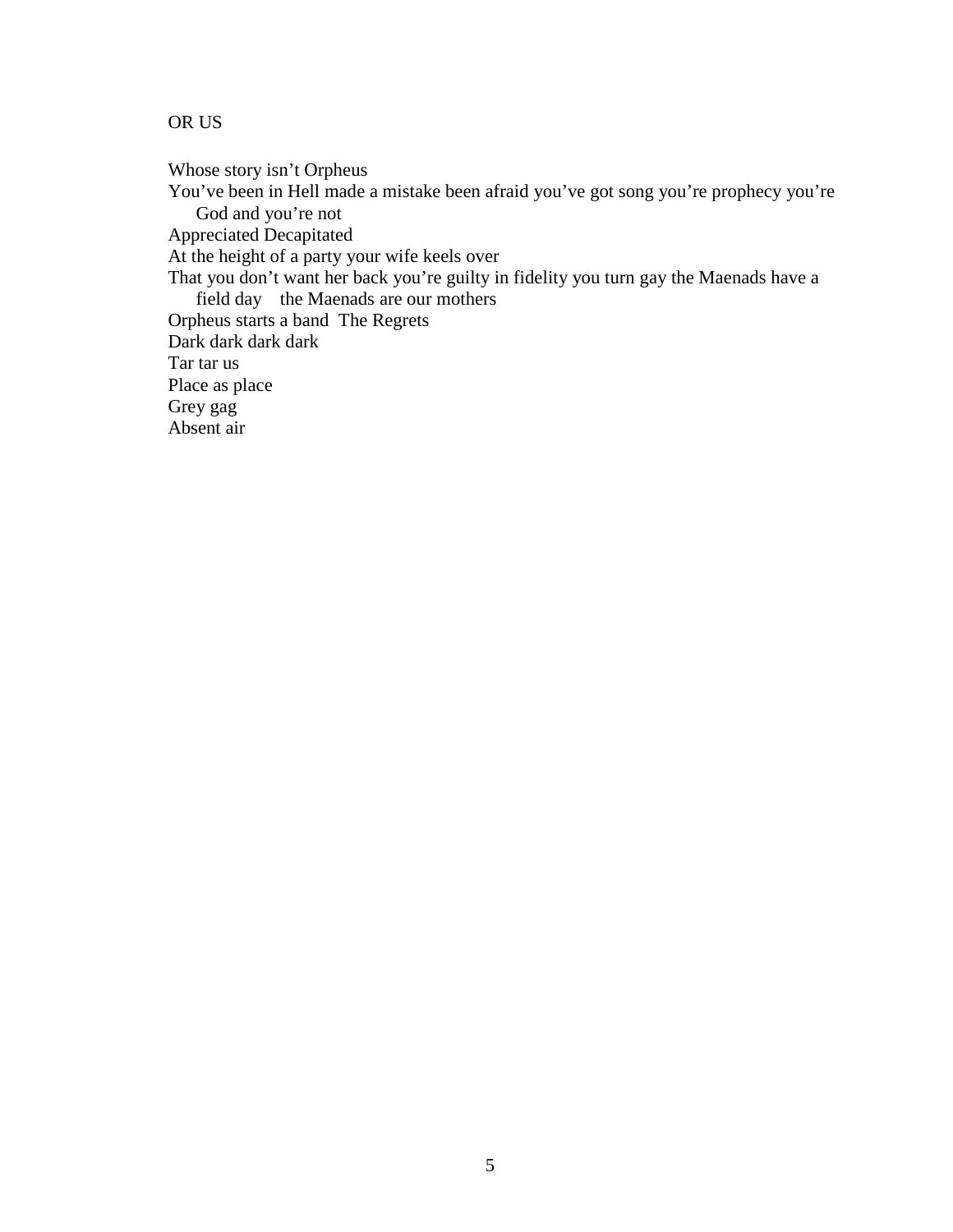#### <span id="page-17-0"></span>CADMUS IS HISTORY

Stacked with crawl The dermis Malignant These jungle skins are one As Cadmus walks they sync

Don't come back without her begins his story Exile begins a hero

Above the ground the trees appear various He looks at the pointed faces leaves held like shields His immediate hand darts to hilt

What falls is trunk Any arborist will tell you that You can't uproot history History's staunch Axes scratch graffiti

For details go to Ovid I just give The gist of it we Confront what we are we Become what we battle

Cadmus is in search of his sister Europa who has been abducted by Jove. He gets advice from an oracle, founds the city of Thebes and vanquishes a pesky dragon. He sows its teeth in the ground, warriors spring up from these teeth, the fight intensifies, and all's well that ends well with five surviving warriors who become Theban lords. Not so fast, says the dragon's master, Ares, who demands compensation. Cadmus has to serve Ares for eight years, and later, after a long, heroic life, Cadmus metamorphoses into a snake.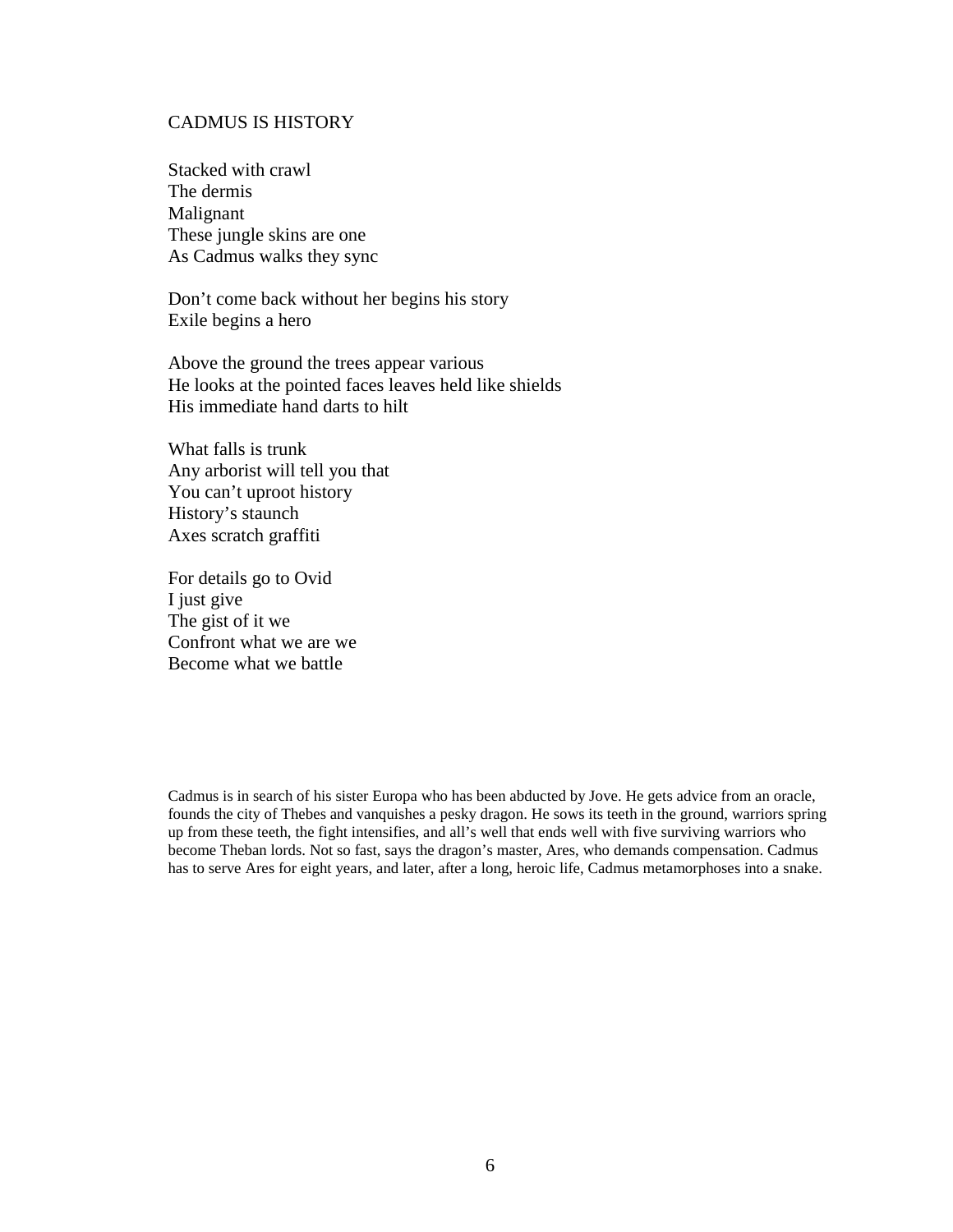# <span id="page-18-0"></span>APHRODITE:

Amorous But no amour?

Your cock-tip smiles Spurting Moonbeam

There's a mouth Doesn't lie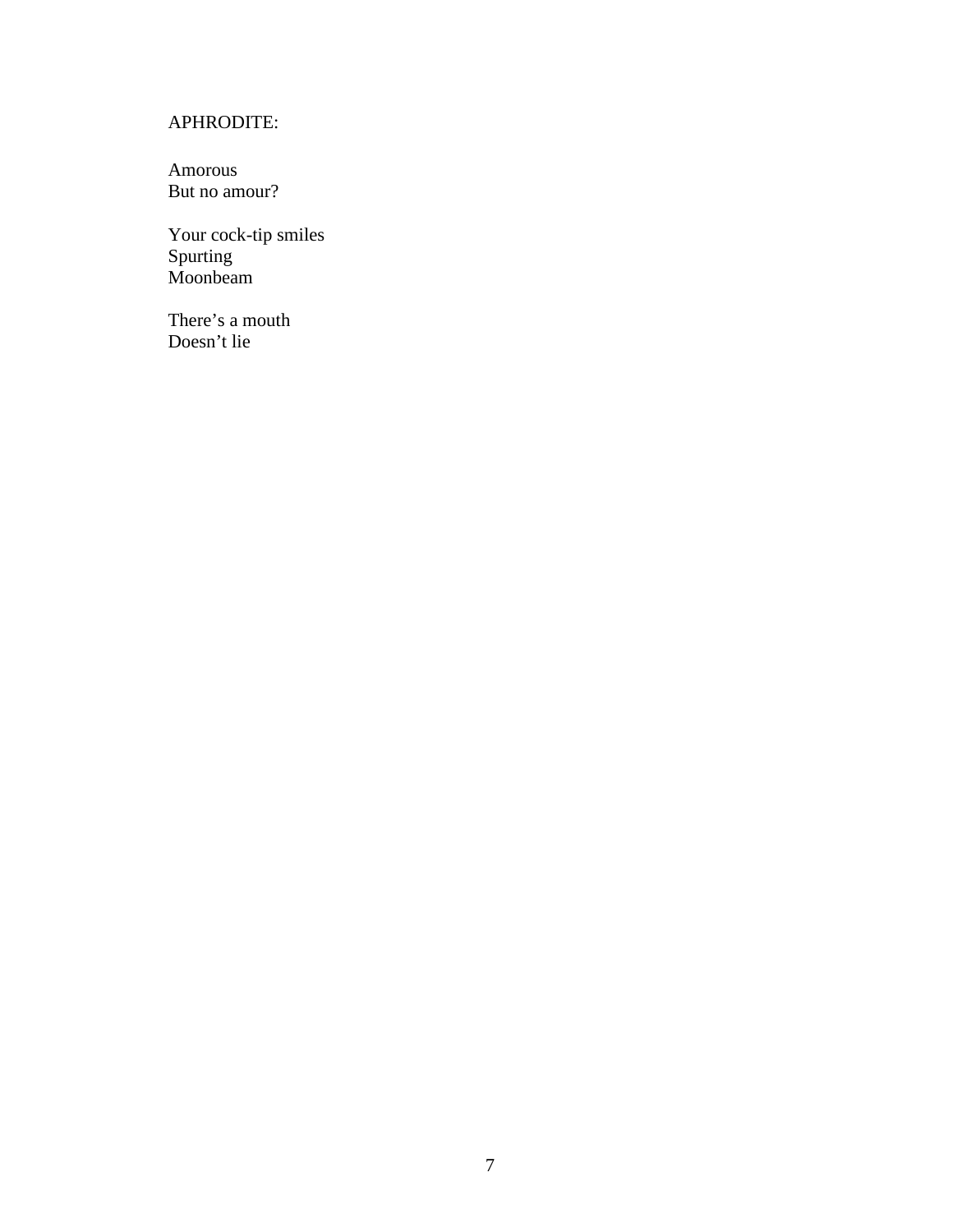## <span id="page-19-0"></span>ON THE TAIL

What did you Do with the bees Hermes

Every which way according to the Ithyphallic cacti

Ingenious Hermes steals Apollo's cows and lays confusing tracks to avoid detection. Apollo catches him by bribing a shepherd who was witness to the deed. Hermes was considered a phallic god of boundaries, so his name was engraved on wayside marker stones.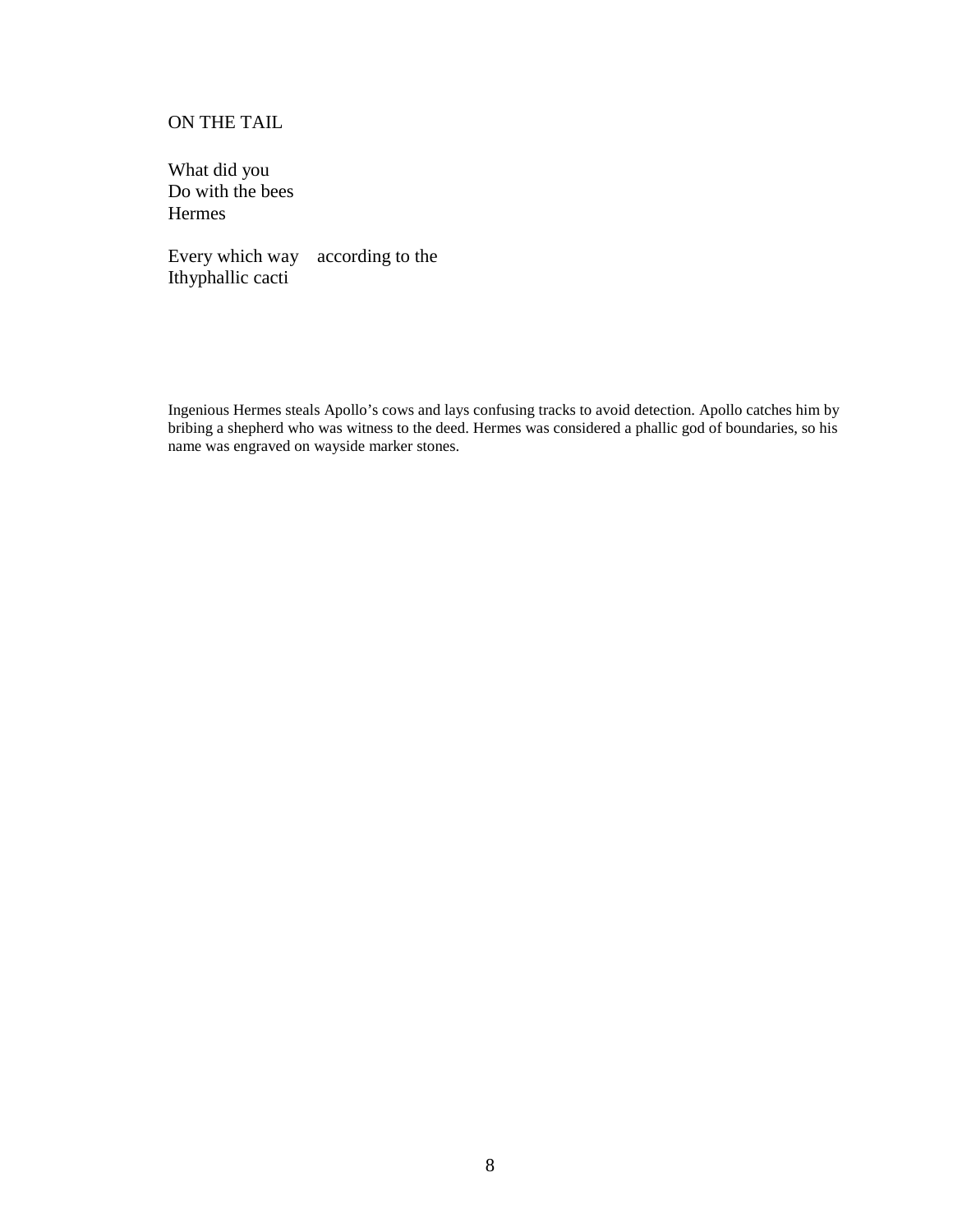# <span id="page-20-0"></span>I AM LOOKING FOR THE EYES OF GOD AND ALL I SEE ARE HOLLOWS

Your smooth lyre a lure You know the score Circe See my love dispossess I'll be swine I'll be godswine Bring hollows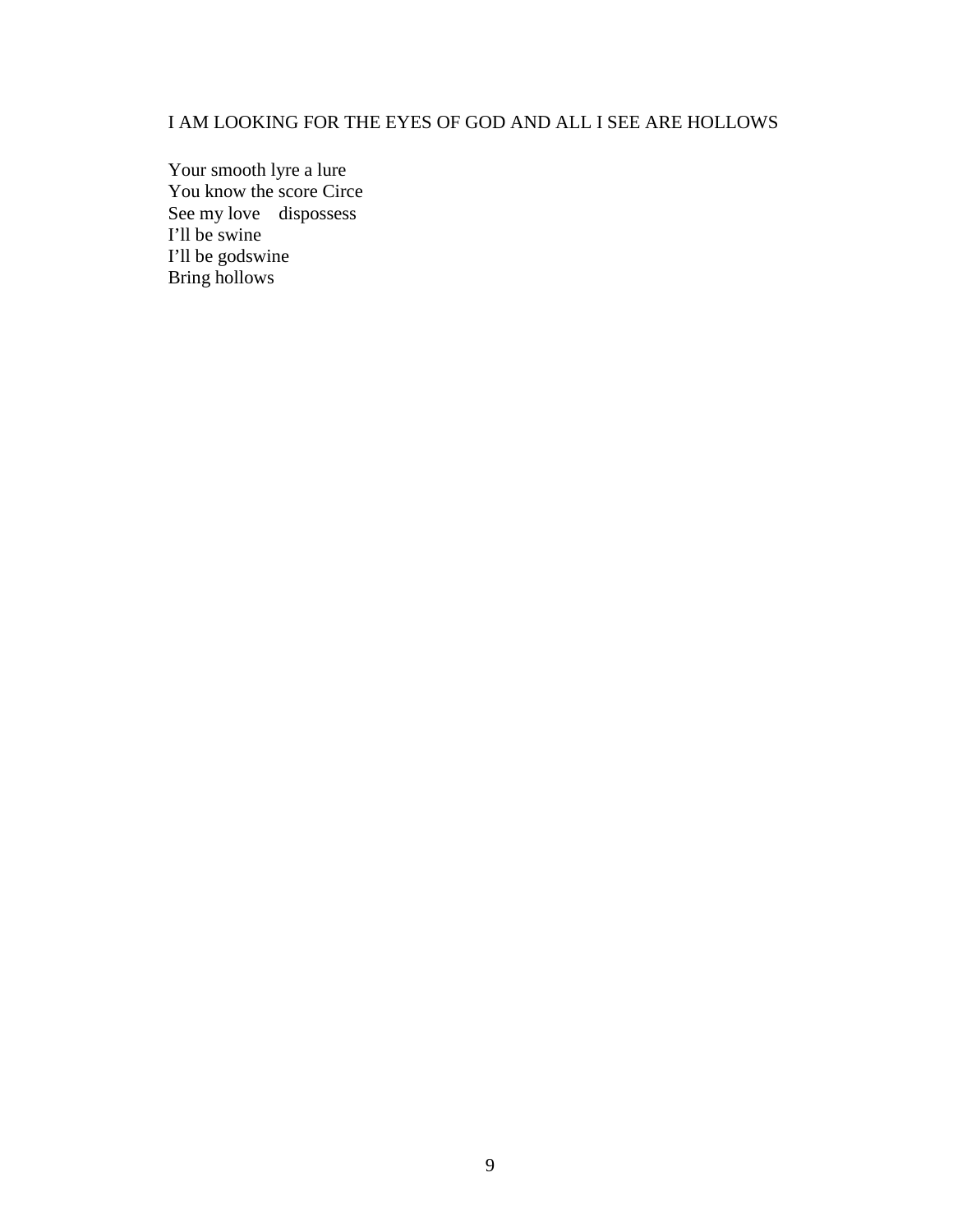# <span id="page-21-0"></span>NODE TO SPONTANIETY

Sprung then summery Who's that laughing Fuck Nature Later the fairy queen will hang that flower

One has fury One is sorry Chronic jetlag Has one Why Shakespeare? By the fifth act everyone's heartbroken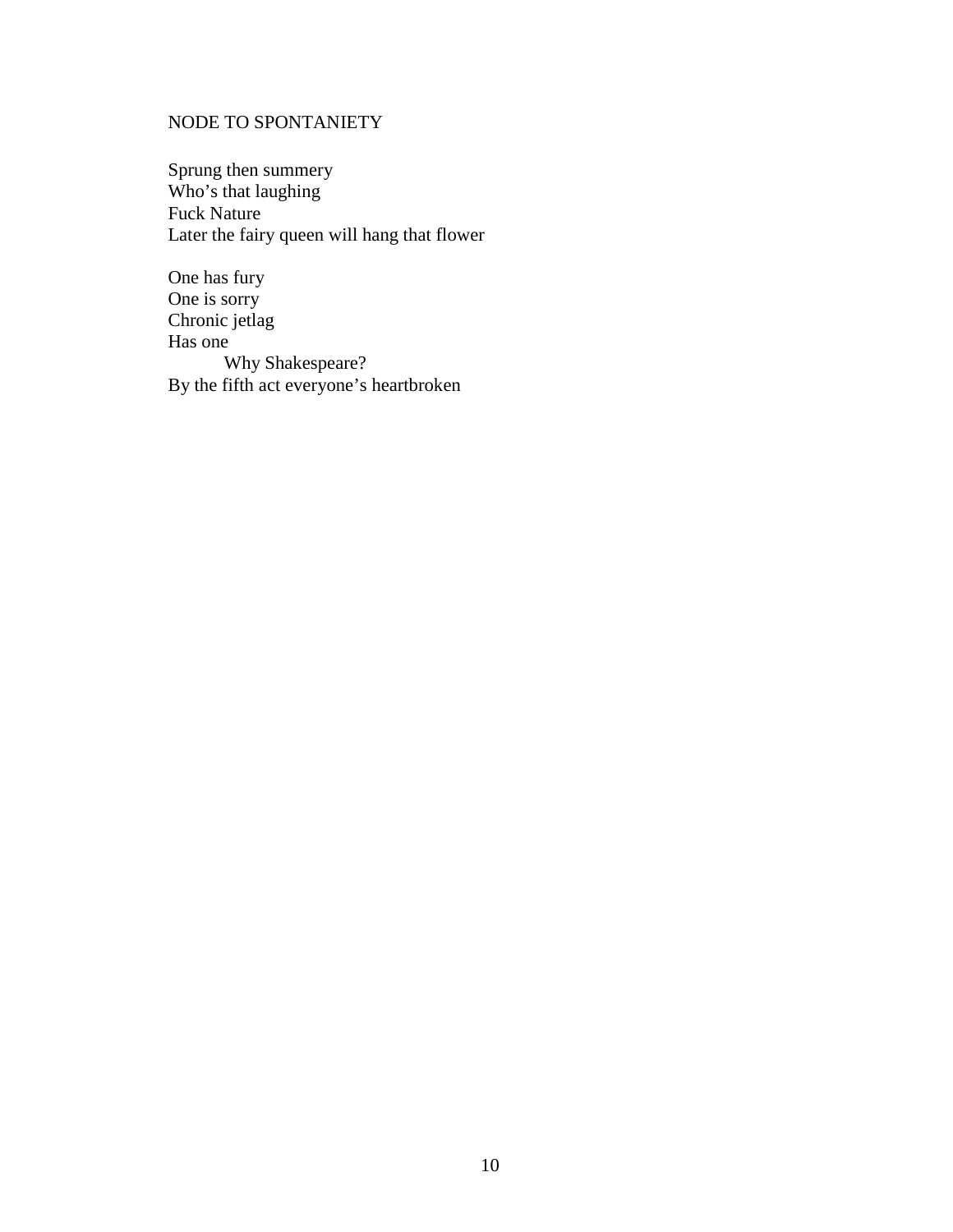# <span id="page-22-0"></span>OBJET D'ART

The gods covet us because they can see us

Io cowed Diana stumped Adonis domesticated

Sometimes I just want a non-memorial life

Visitors **Outings** Groceries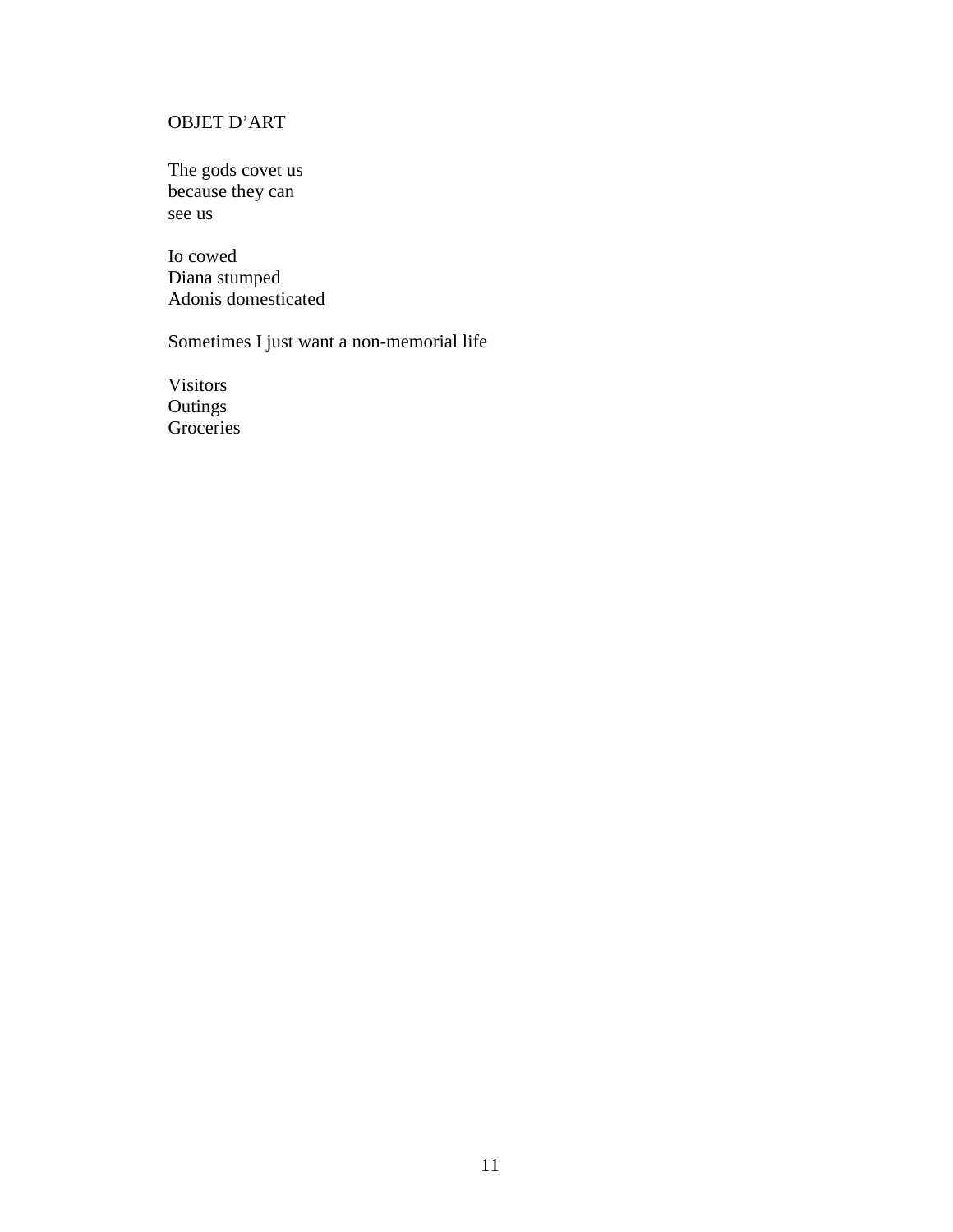# <span id="page-23-0"></span>CUPID AND PSYCHE

To p on you To quote myself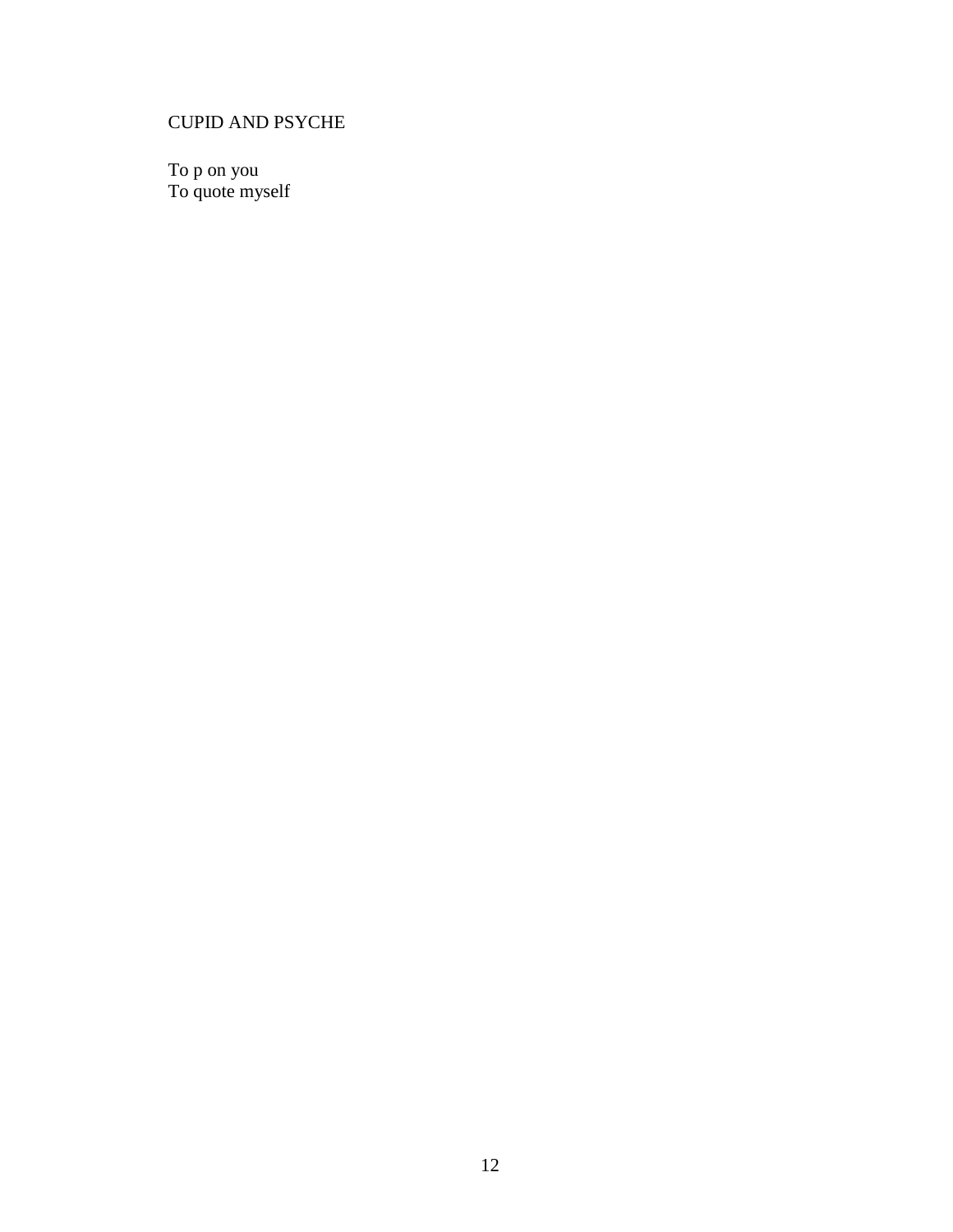# <span id="page-24-0"></span>MIDAS

Indoor at the casino Hats Sunglasses Midas Asses

Talk to me goldfish Where's Titanic Take me literally Make me Midas

Poor ghoul illit In a gold crypt Full of manuscripts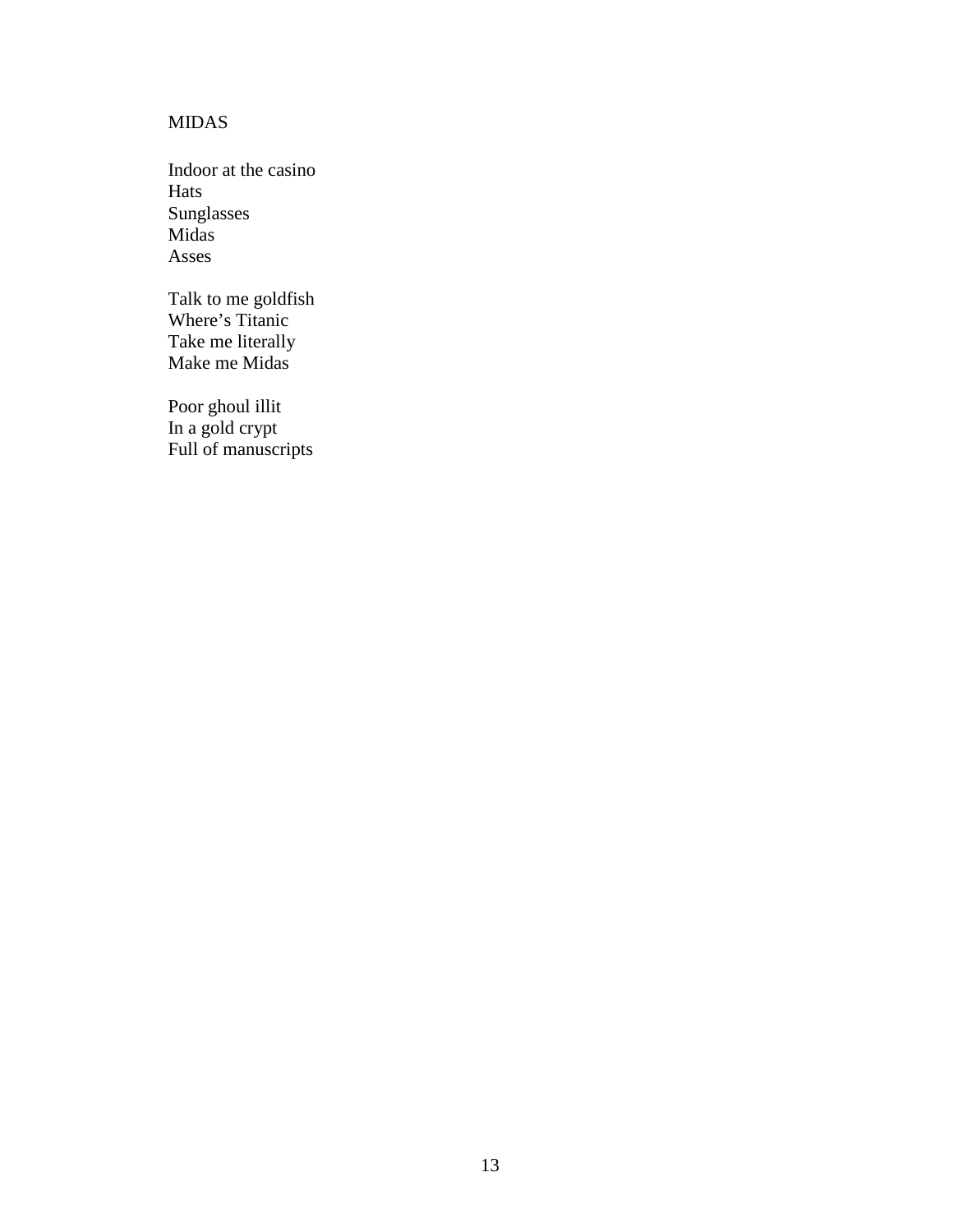# <span id="page-25-0"></span>AS PROMISED TITHONUS

There'll be clusters … presses … drinks … Aurora runs Aurora reddens

In the vineyard By the corky Tendrils on the Stalks : Raisins

Aurora (goddess, dawn) asks Jupiter to grant her beloved mortal Tithonus immortality, but forgets to ask for youth. Typical.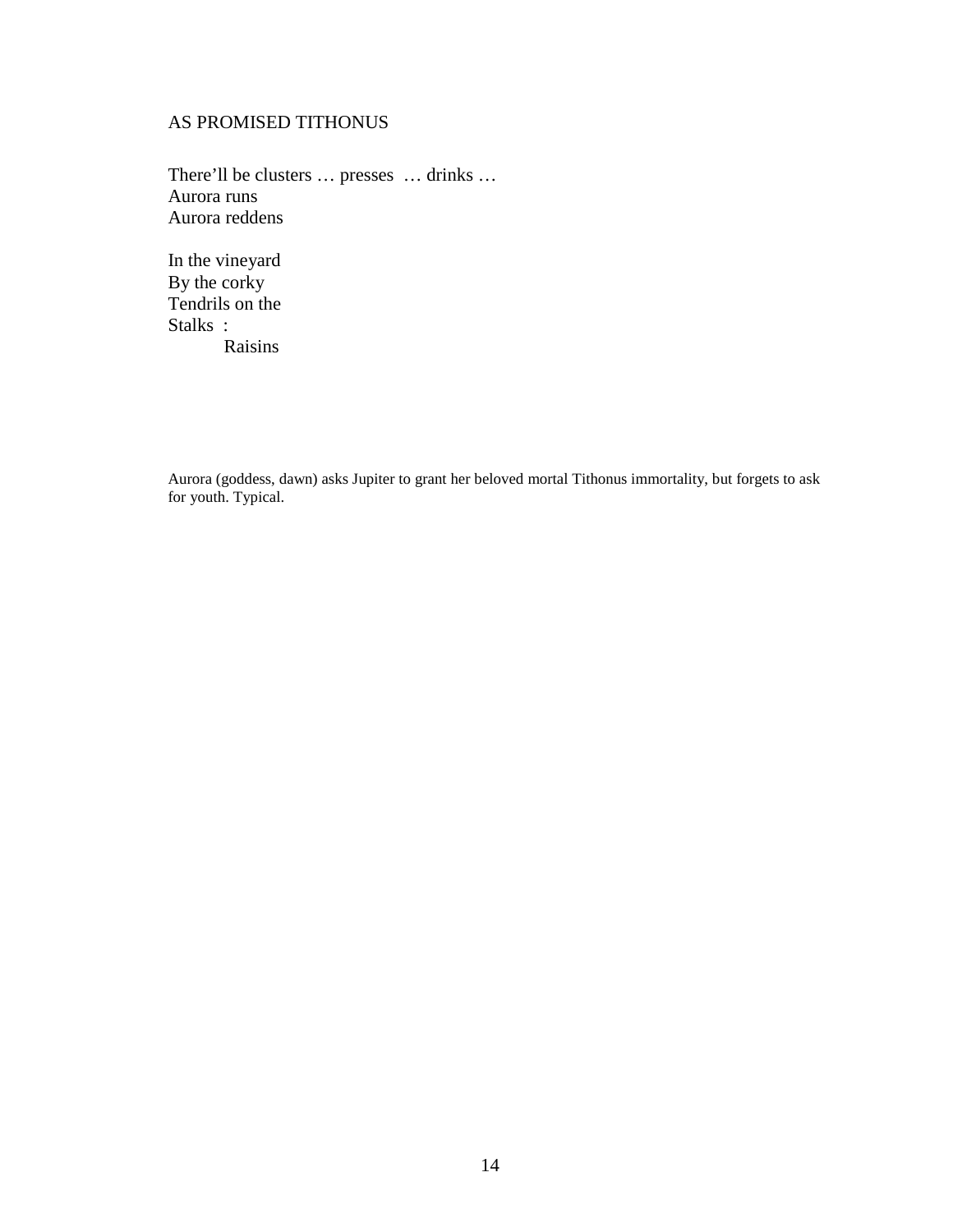#### <span id="page-26-0"></span>MY DAUGHTER PHILOMELA

The desire at the back of it all the Right of a maker

Your Instinct draws love Trust commands duty

Little Philomela You knead my face-putty playdough-nose You enter verbs prod nouns Body – a fact you do not separate yet

Isn't it fun running in the open conquest of trees wrists knees crunchy hair

Twirling in a new dress Five husbands gawk Draupadi shuddering lockjawed what's thoughts where's mind whose funpark how to be wrapped Krishna

Arms crossed knees fetal your sleeping position's Leda

Every age imposes its season on you You regardless permissive

O Philomela A dog's fooled when lover returns as thief Jatayu's goosed at Sita's heist I did not even search his face I thought him son his Ardor manner procedure Honored your sister

Now nightingales Pity Tereus's father

Parent place the snakes on Medusa's head

Philomela is raped by her brother-in-law, Tereus, and then locked up. Tereus cuts off her tongue to ensure her silence. Philomela reveals the gory details to her sister Procne by weaving the story into a tapestry. Procne and Philomela kill Itys, Tereus and Procne's son, and serve him up to Tereus at dinner. Finally, Philomela turns into a nightingale to sing her story for ever. | Draupadi – in the Mahabharata, stripped by the Kaurava brothers in public, prays to Krishna for help | Sita – in the Ramayana, abducted by Ravana | Jatayu – vulture who confronts Ravana's airplane with Sita on board; he loses, but proves an informant to Rama about the direction of Ravana's flight. | Leda – raped by a swan who is really Zeus.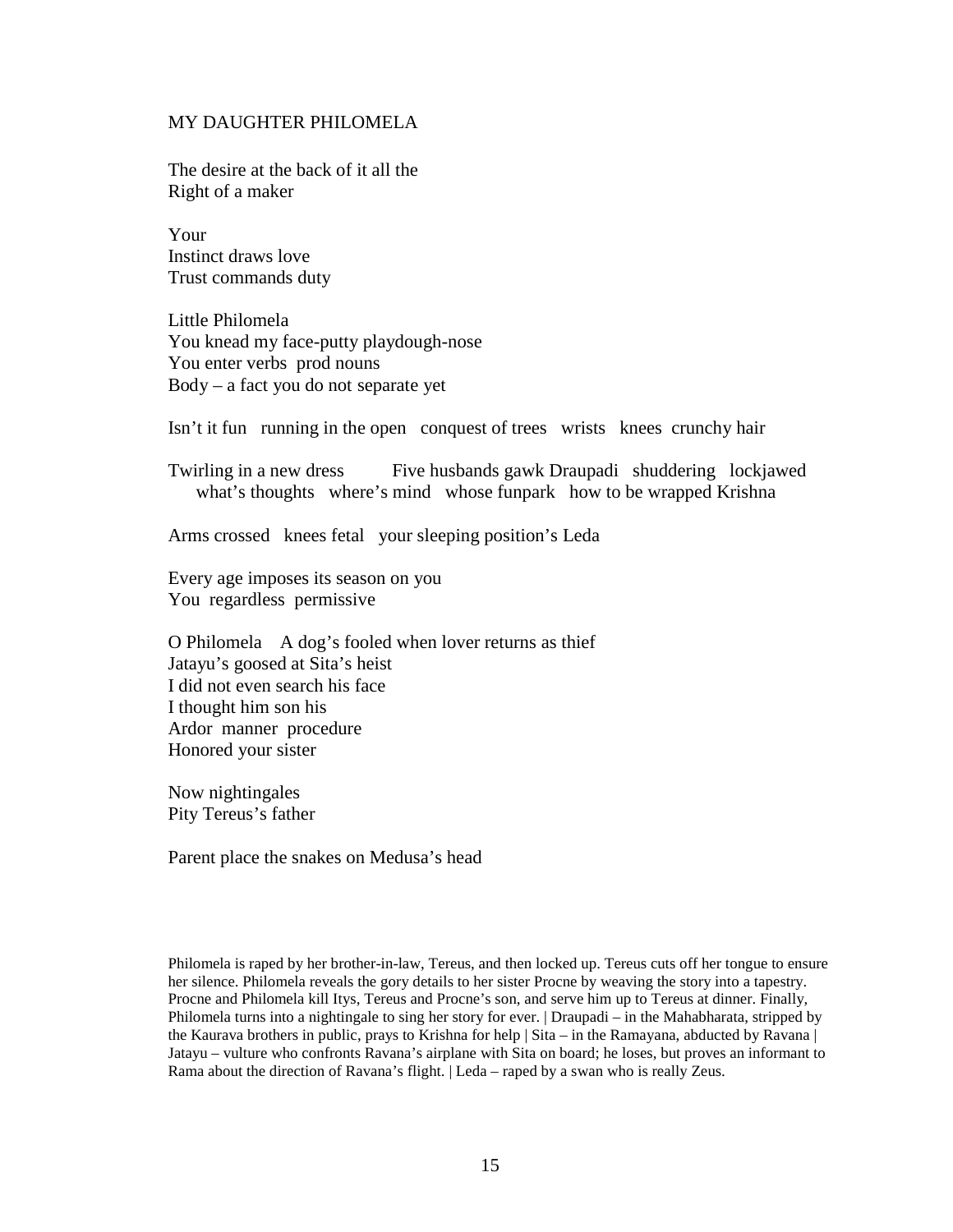#### <span id="page-27-0"></span>POEM, SISYPHUS

Moon, Sisyphus Full Null

Life, Sisyphus Chain

Who knows how many

Days in the Life of Brahma

Pebble, Sisyphus On a beach Wave Wave Wave Polishing

Up there Slick stars who made it

You must know how Sisyphus had to roll a massive rock up a steep hill, and how it would roll back down again. But do you know, a day in the life of Brahma = 4.32 billion years. So is a night. Brahma's life of a hundred years (36,000 days) = 311.04 trillion human years. Human life is not manifest during Brahma's night.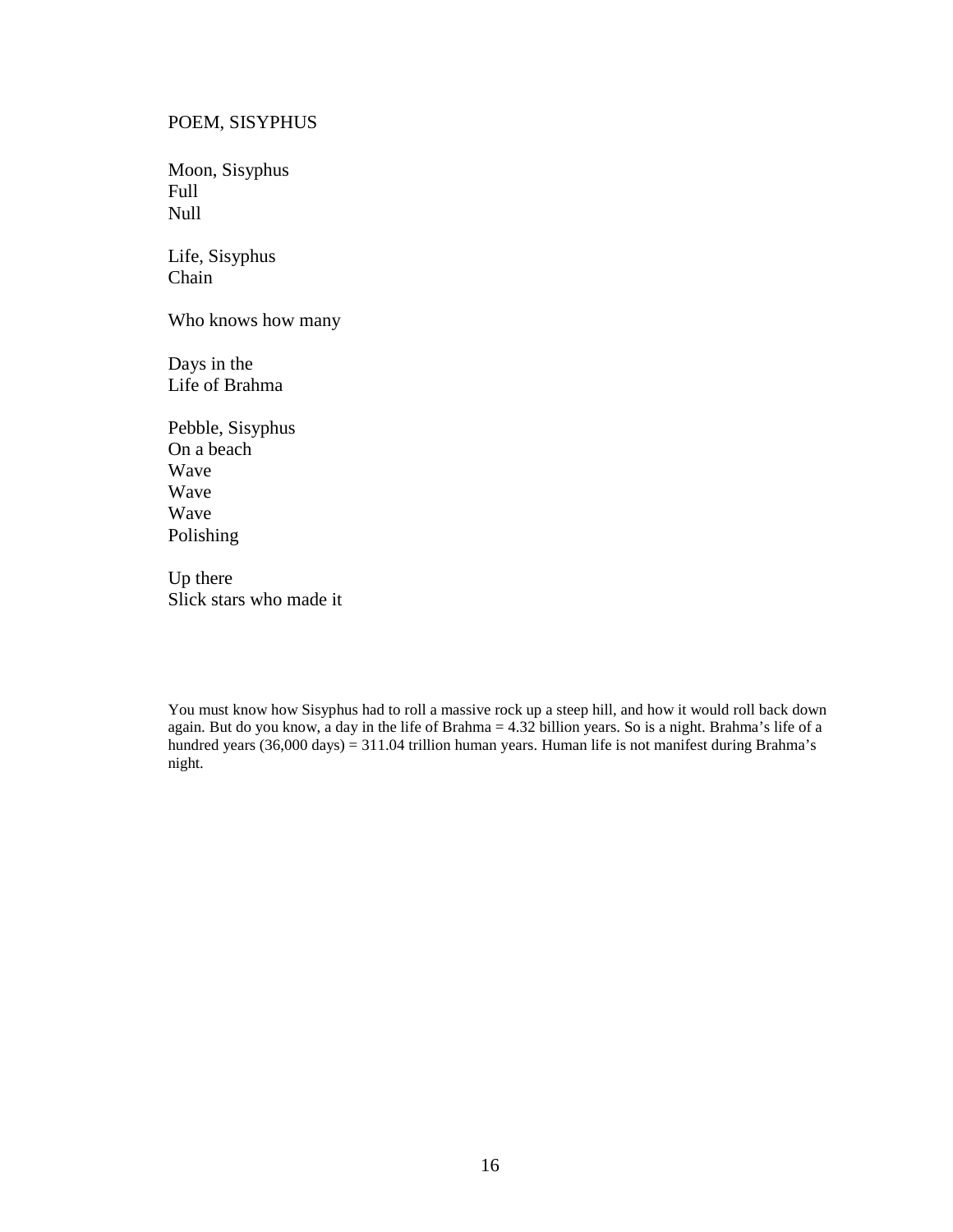# <span id="page-28-0"></span>PAN ON PAN

I could be the god of ears for whom cicadas hula hoop I stand back for a caterpillar's hunchlop dragondance Around bones of trees I swathe bark and leaves Around dead stones insect sensations Drunk on the anesthetic of a leech that fattens Eyelids pregnant with slugs seeding you you you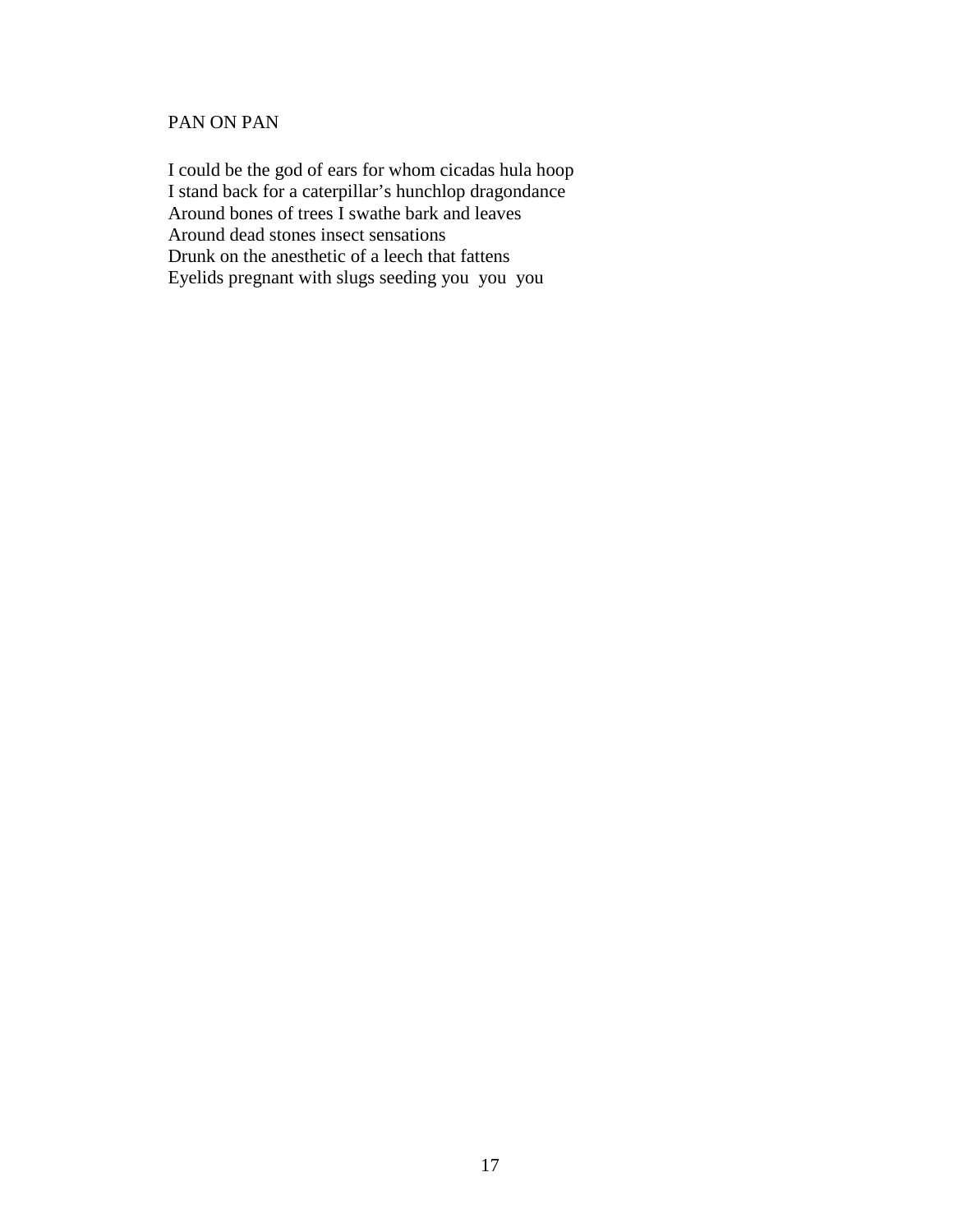## <span id="page-29-0"></span>GANGA JUMP

Bhageeratha, At the end of your lives you are many Midwives blow kisses at you wide voices in the wind Your chill eyes shun revolving doors you sing backwards you want to be one

You are finally here The thick crust churns Pressing mothers far fathers great grand undone Your throats must be clenched Ears echoey Put down your stack Have a bath Expand

When sixty thousand voices said Only purity clears debts Who is Purity

Ganga laughed Earth to froth  $&$  sky to smithereens Old man death I'll bust his head Ganga laughed and jumped

Ash wish Ash wash A funeral called a waterfall

Entering territory she filled With weight and water

Spirit to giant at once Grew round her From her

Girth rippled firewater Tail trailed smokewater she Could not feel her ends

Sunsmear Windwhip Rockrawl Thunderplause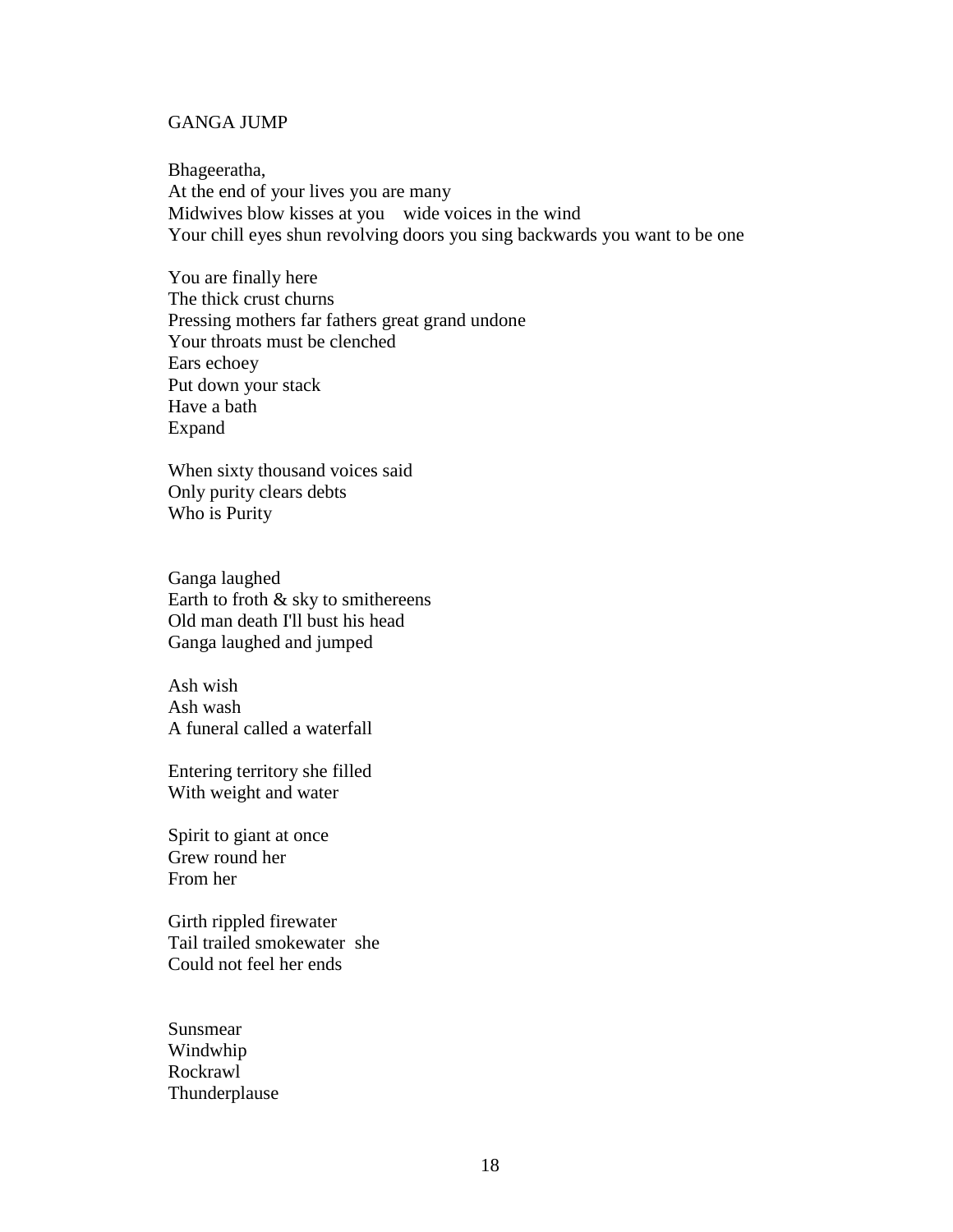Airsplinters Milkcliffs Lightning's free tributaries Water braiding rockfaces Deadman's float Combed penumbra flowing blue face

A new car's about to crash Earthlings ran Rang bells in temples Clouds locked

Shiva smiled When Shiva smiles The fragile face of Earth tucked into his womb For He who wears Nothing Sky's his Scarf Wind's his Wish

Strident Ganga Babe not stormrider Swept into a clutch of herringbone hair

Daddy Everest choked memory memento mori and invoked The Bull Nandi's tail took sliver moon and fastened Shiva's hair

Space shored Ganga rose Looked into mirrormoon and saw flow

Out of a round mouth Round water

Coconut crush on stone Brilliant inauguration

Bubbling eggs uncountable Legs flopped on the rocks

Milk curd honeyfingers Flowed over the eyelid Ushered by brows Dripped off overhang Ran on nosebridge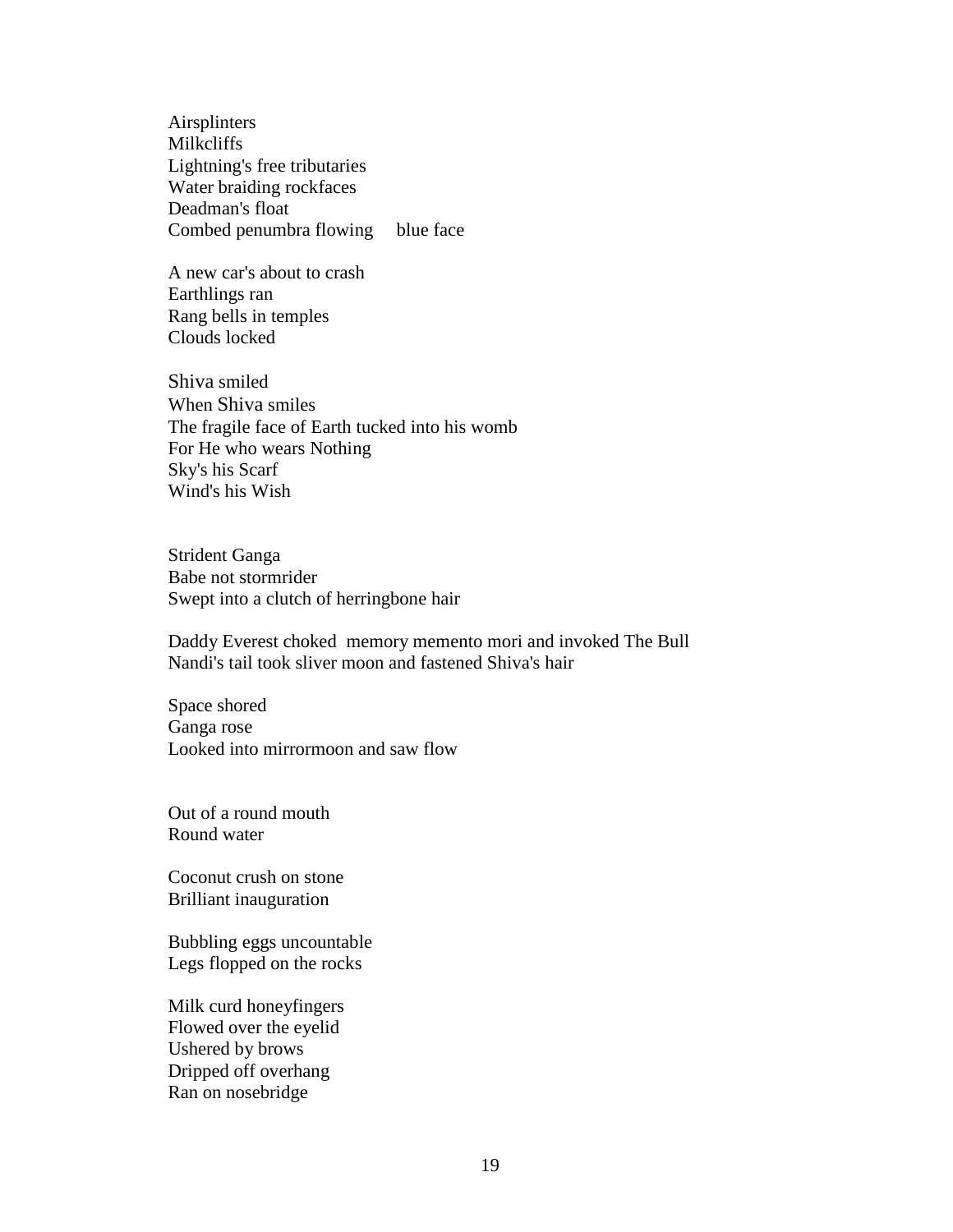Verged at chin Long neckjar

Within distance in the quiet kutirs Children of fire glazed over Voices melted Ears opened Went over to the new pure And took a dip

Hushed mountains Mute cows O happy ditches O happy loos Shhhhhhhhhhhhhhhhhh*hhhhhhhhhh* 

60,000 ancestors of King Bhageeratha have been cursed by Sage Kapila and turned to ashes by Sage Kapila. Their souls can only rise to heaven by a ritual with the pure water of Ganga from heaven. Bhageeratha goes to the Himalayas and does rigorous penance for a thousand years. Pleased, Brahma grants his wish, and Ganga has to land on earth. But Ganga's descent could prove a disaster for Earth, and everyone on Earth. Only Shiva can cushion her force. \*Shiva the destroyer is in charge of death. He likes to hang out in cemeteries, body smeared with ash. He wears his hair in a topknot, the crescent moon rests in it. Ganga is depicted as a diminutive figure coiled in his hair. | Ganga's dad Himavan is the Himalayas. | Nandi, Shiva's pet bull, must have a tail. | Coconuts are broken to inaugurate events. Idols are anointed with substances, usually liquids. | Shiva's idol is a lingam, the Shiva-ling is depicted with a single eye = Shiva's third eye. | Kutir is Hindi for hut.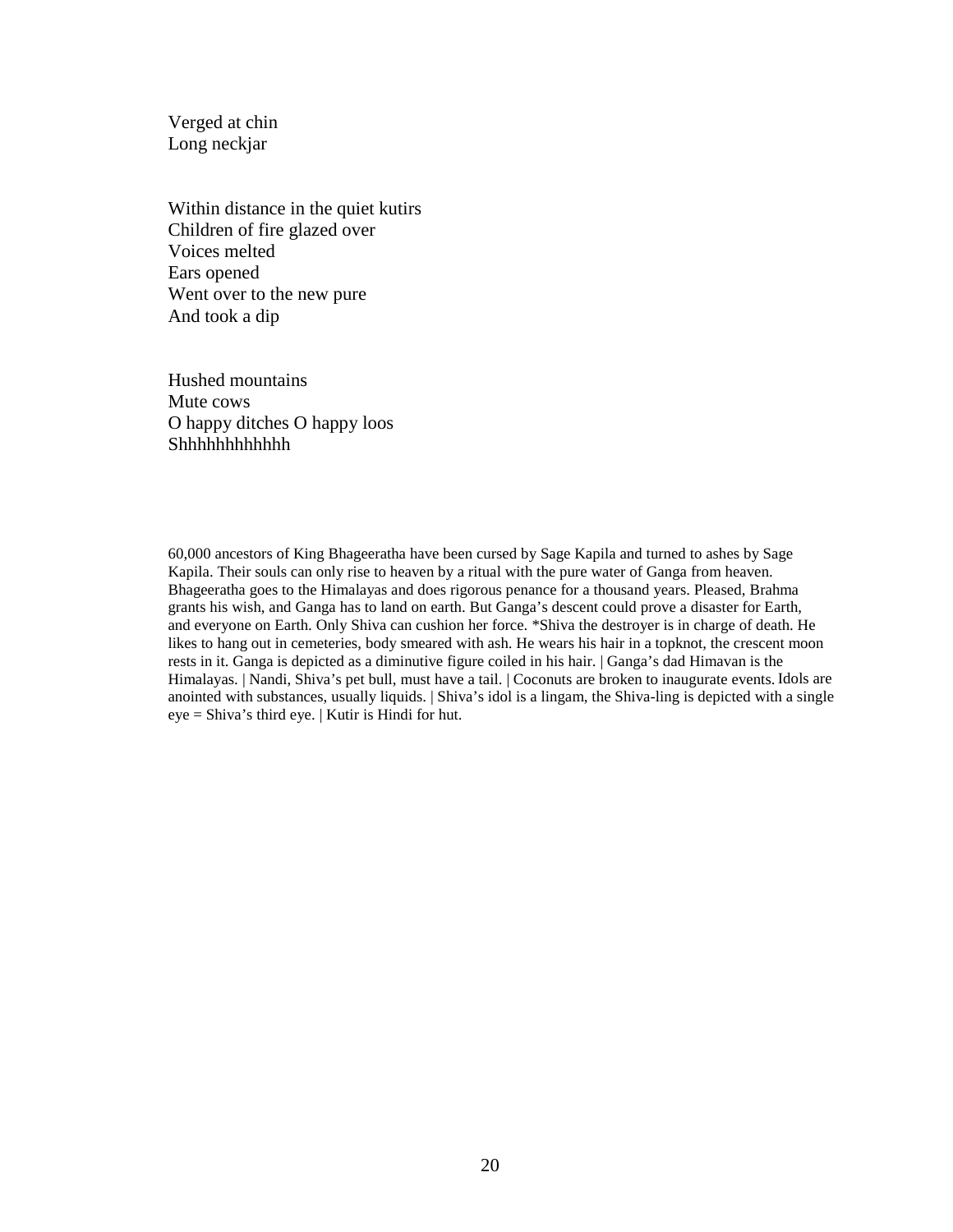#### <span id="page-32-0"></span>RAVANA'S GARDEN

The news is fragrance Godliness in Ravana's garden Sita's breath the breeze's swoon

Ravana's waylaid by a hair wave on the margin of a leaf At the leaftip a punctual gliss

He holds the blade between his fingertips as infant hand Turns it over Looks at his palms Turns them over and back Eyes dilate A vine relaxes grip In the shade many shades Colors without names Where the trees keep their faces What's drooling in a dry web in a petiole

Listens Lessons rhythm Symphony expanding to the nth

Brahma's Blood Shiva's Pet Brahmin-Daitya Nectar-Navel Ten-Head Penance-Perfectionist Seer-of-the-ShivaTandavaStotra Ravana Turns to the sense in all this Sita To describe her

No adjective has Sita Sita's Rama's adjective SitaRam Life of Rama's life

Sita mindless

Heart pendant lotus

Rama's coming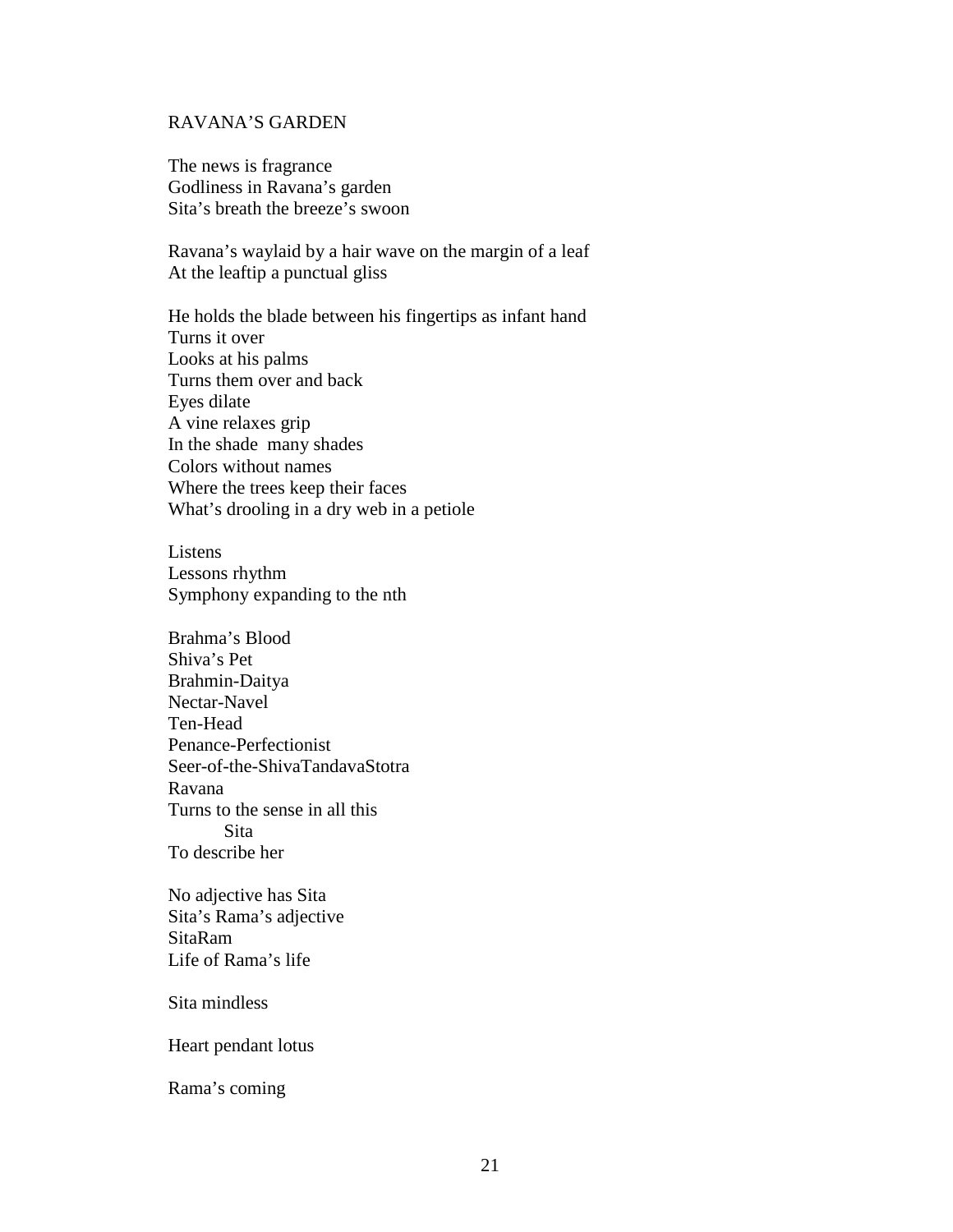Ravana's comet

Lanka's on a tail

Having been abducted by Ravana, Sita won't enter his palace; instead, she sits in his garden waiting for Rama to show up and rescue her.| About Ravana's epithets – Ravana's grandpa is one of the six human sons of Brahma. Ravana's father is a sage, and his mother, a daitya (demon). | The nectar of immortality, a boon from Brahma, is stored in Ravana's navel. | How it ends: Rama sends Hanuman to explore Lanka and locate Sita. Ravana's goons capture Hanuman and set fire to his tail. Hanuman grows gigantic and leaps about. Lanka burns.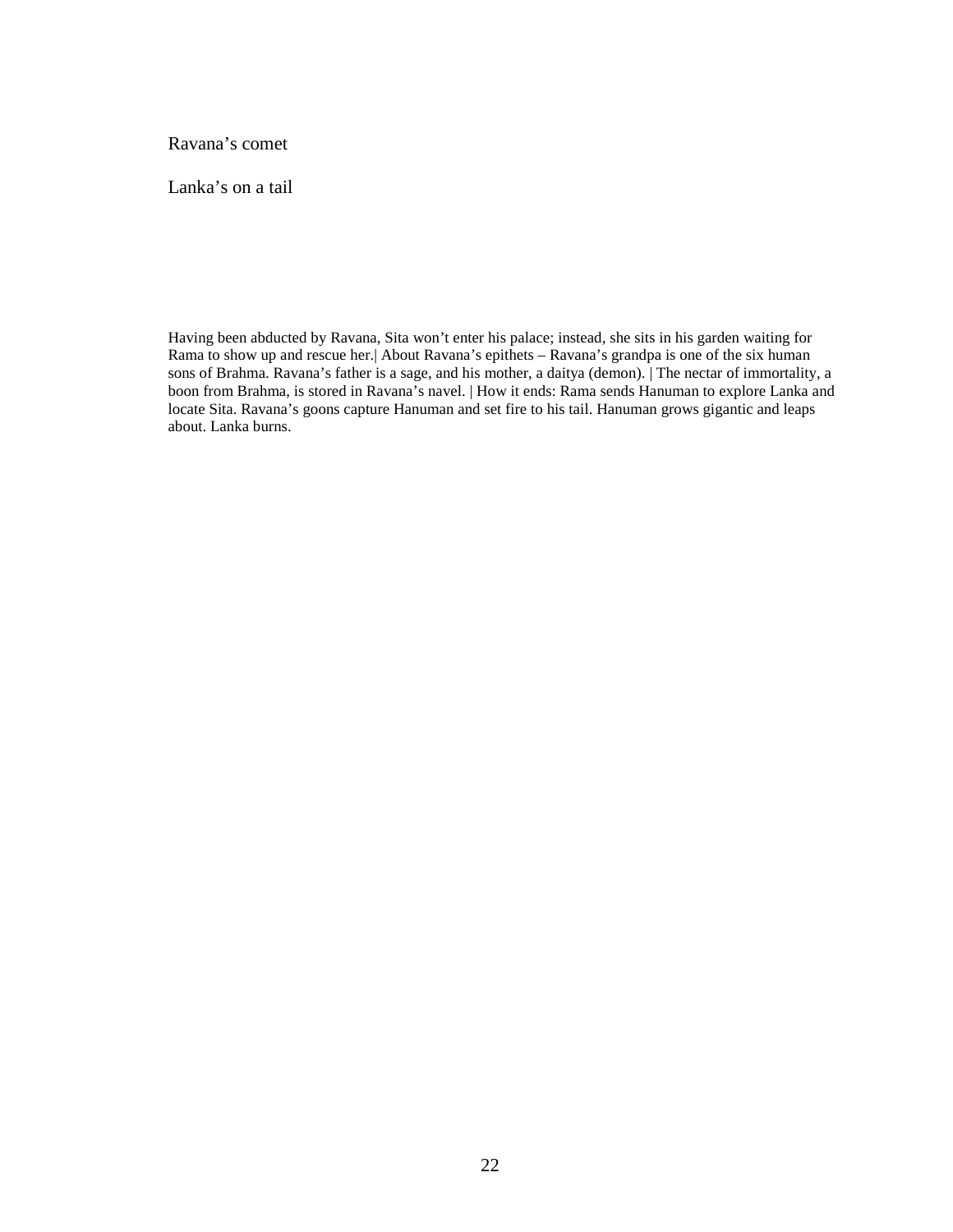#### <span id="page-34-0"></span>MONKEY PUZZLE

Large as the sky stands on a leaf Small as a thorn on Ravana's seat Try telling him The sun's not a peach

Can't find an herb uproot the mountain Ocean's vast so is devotion

Somewhat out of proportion Hanuman A heart so precise it Only has room for Ram

As a child, Hanuman leaps up and reaches for the sun thinking it edible. At the end of this incident, he receives the power to become as large or as small when he pleases. When Lakshmana is injured in the battle with Ravana, Hanuman is sent to fetch a healing herb; he cannot find it, and not wanting to waste time, returns with the entire mountain instead. Hanuman proves his ardent devotion to Rama by tearing open his chest to show who lives in his heart.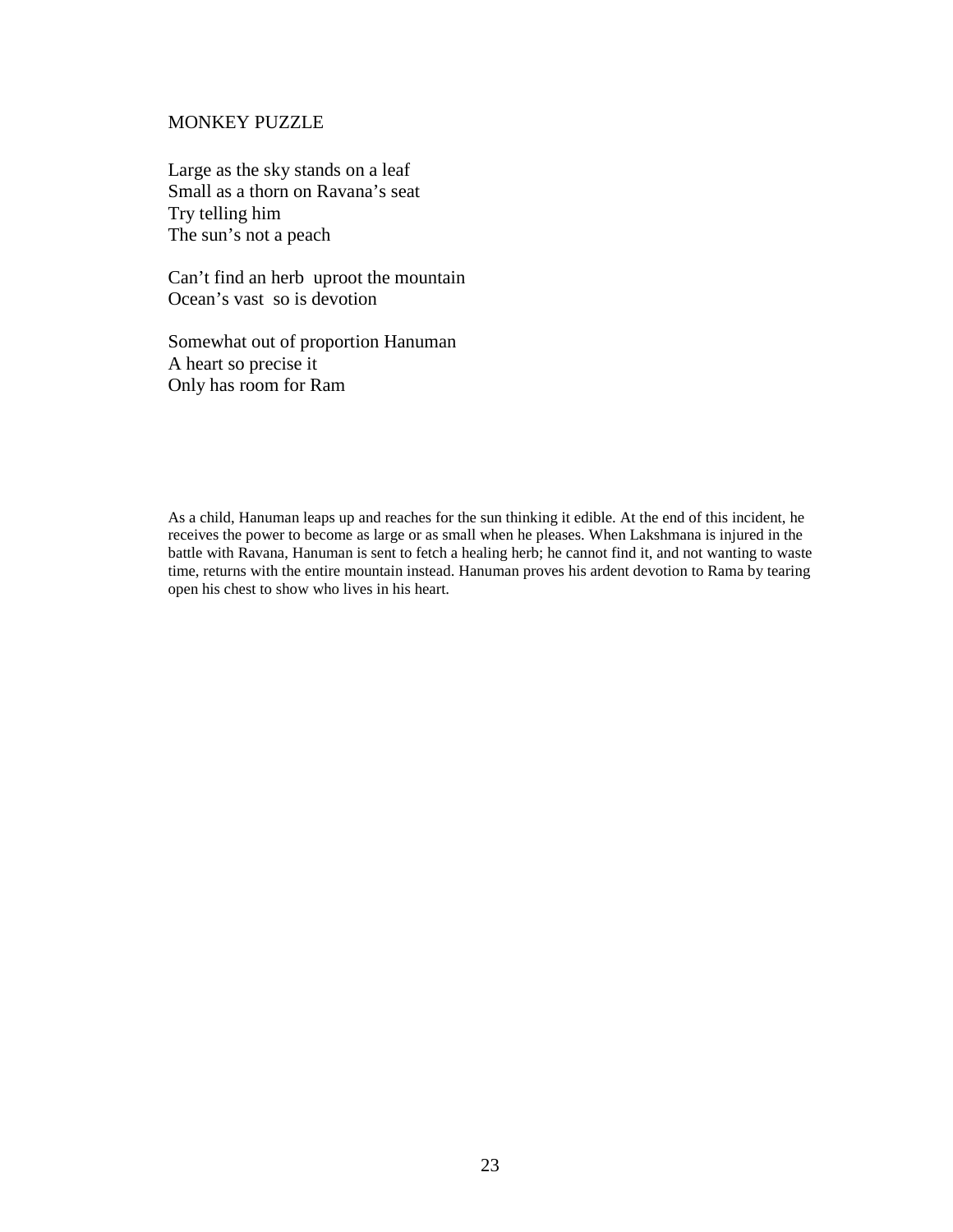# <span id="page-35-0"></span>ODE TO KALI

Kali Ma Tongue unshy Your necklace chatters Skirt tassles sigh Mercy Kali

Everyone's Ma Nobody's Lover Sister Daughter Slaughter

Although Kali is Parvati aka Mrs Shiva, she is an independent, and Shiva is shown prone under her feet. You would address her as Kali-Ma, i.e., Mother. In a battle with demon Raktabija who has a boon that every drop of his blood will give rise to new Raktabijas, Kali-ma extends her tongue and licks his blood before it can fall to the ground, while she hacks him. Mother wears a garland of skulls and a skirt of chopped-off arms.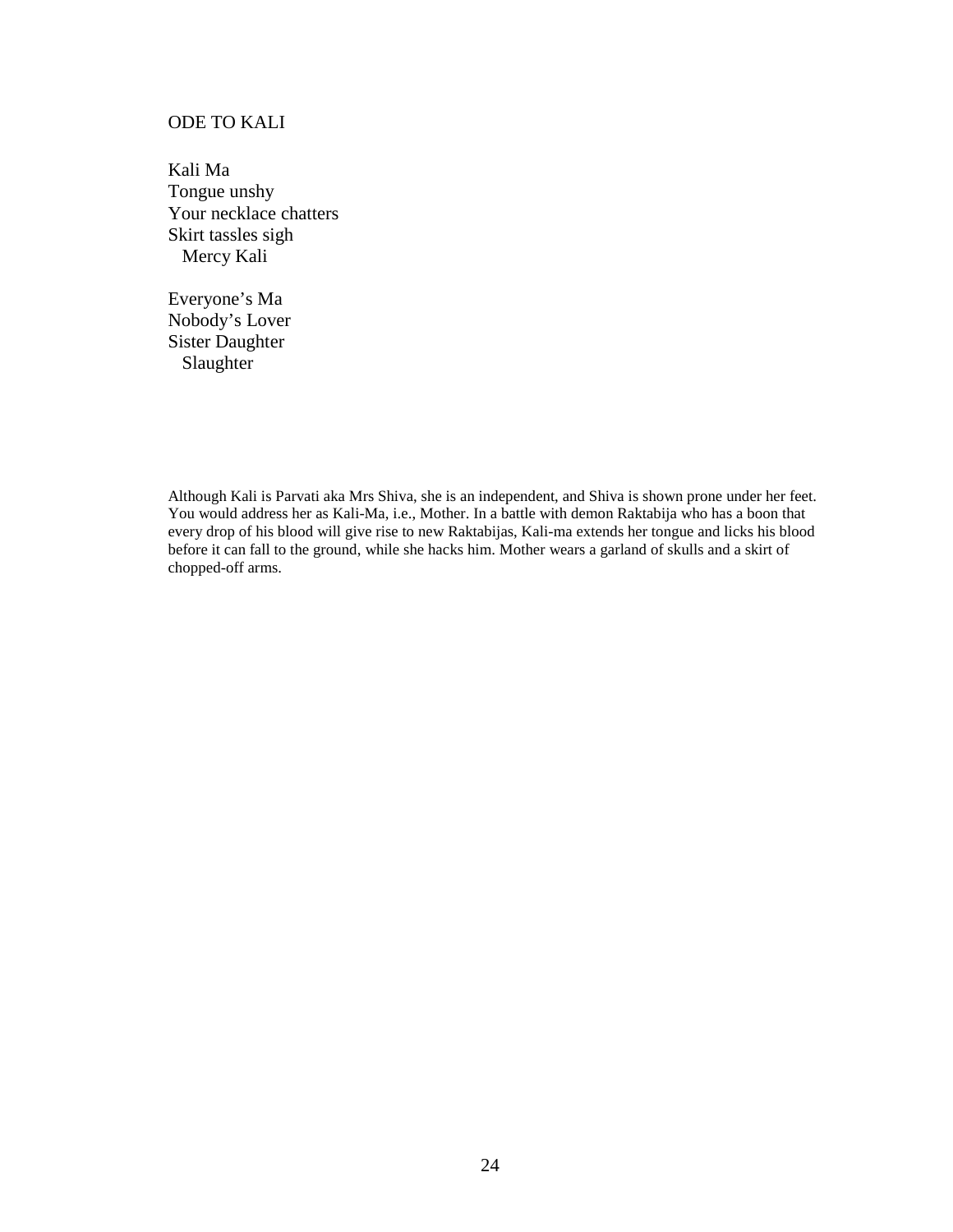#### <span id="page-36-0"></span>CAREFUL WHAT YOU WISH FOR

mixing time twilight NEITHER DAY NOR NIGHT pronged on the threshold NEITHER IN NOR OUT Hiranyakashipu speedyears eyeknots mouthjamd belly up flared on a knee NEITHER EARTH NOR SKY grisly hilts poise flash nails NEITHER ANIMATE NOR INANIMATE praise be Narayana's heights sudden stalactites roused from his everywhere lair Narahari at large NEITHER GOD NOR DEMON NOR ANIMAL OR HUMAN arms arrayed Narayana hair awry Narasimha

Demon Hiranyakashipu is pissed off that his young son Prahalad sings Vishnu's praises, and claims Vishnu / Narayana / Hari is omnipresent. Infuriated, Hiranyakashipu swings mace at a pillar, asking if Vishnu might be there too? Out breaks Narayana in the Narasimha (man-lion) avatar. Because Hiranyakashipu has had a boon (from Brahma) that he cannot be killed by man or beast, god or demon, inside or outside, day or night, and by weapons animate or inanimate, Narayana delivers a nemesis with these particulars. Simha = lion, Nara = man, Hari = Hari.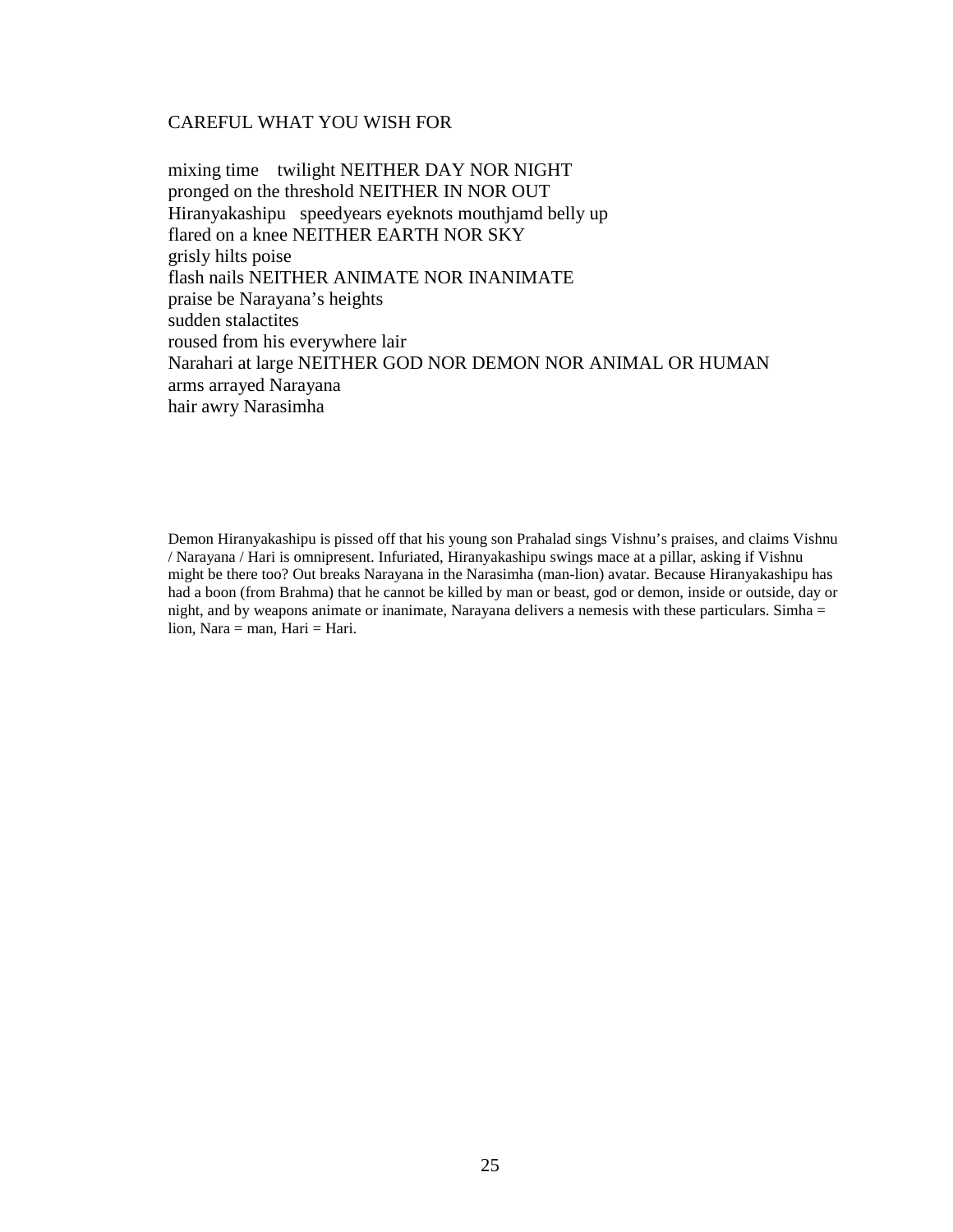# <span id="page-37-0"></span>BRAHMA'S MOMENT

Brahma unfolded Four petals on a shoulder

TimeSpace emanated Twinned at the hip

Quarreling who's older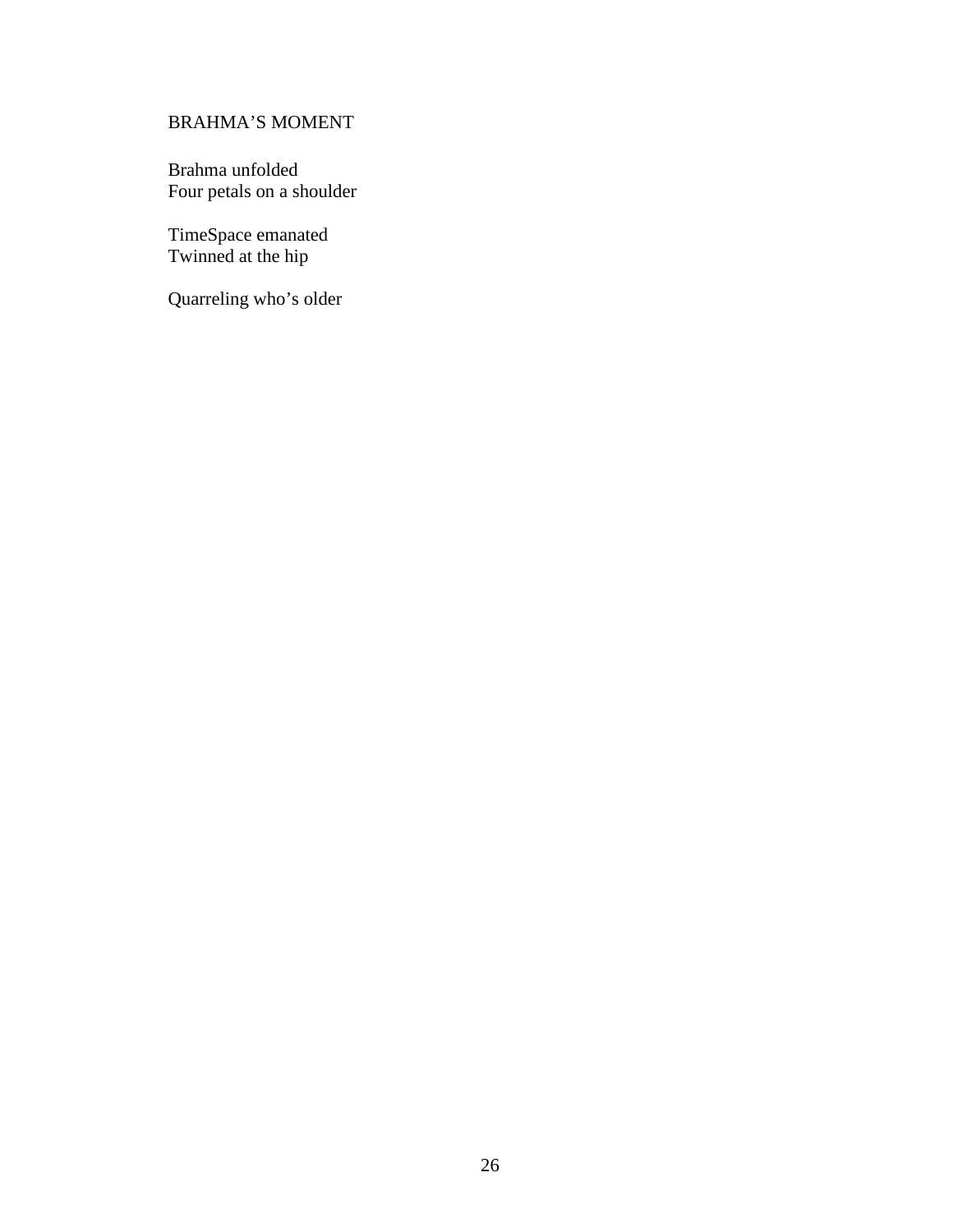#### <span id="page-38-0"></span>SHIVA'S DANCE

Piece by piece clothes fell skin peeled and flesh ran in lumps and gravy Her sidelong glance still tosses lazily on your hammock smile Icecube swirling provocation in your glass The bones are good to drum with Tusk plucked and thrown like a gauntlet Row of ivory pawns Pillars in war of no ceiling

You relieve the palms of superfluous arms and use their sawtooth blades to slice our necks Shells of infant heads you smash on trees Oil stains trunks as tears of elephants We play calm host to your furrowing worms Rats tentative in our gullies Radio flies When you tap for one last formal dance we show up in crossbone bowties Jiggling our hips we make the ratatat.tat of castanets Your raised leg swings the ball of your foot bounces tilting the earth the heel falls correcting the tilt Chandeliers heave Marbles Rrrrrr Our skulls your lost beachballs Somedaysome snake our scarf or rag will loop through our sockets to polish us

Nataraja is Shiva as the cosmic dancer who annihilates the world before Brahma can recreate, and depicted with one leg raised. Shiva's terrific dance, the tandava, is fast-paced and accompanied by a characteristic, relentless drum beat.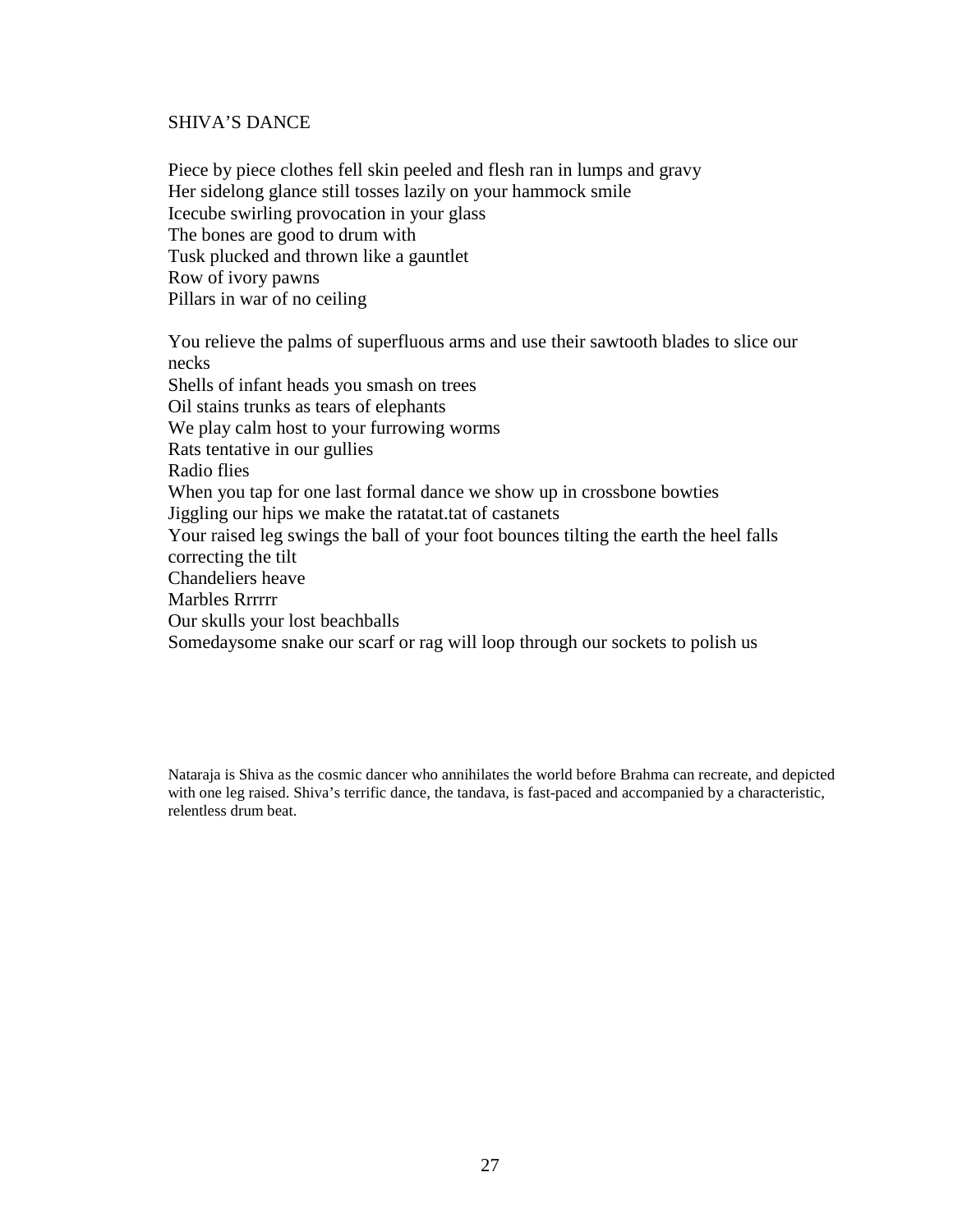# <span id="page-39-0"></span>YAMA'S BUSINESS

Fruit dump under the tree Smarting tender Under the sore why-me look A drool bedding noodle soup Worm hitch

Wriggling gone from the grass no winds frisk Collecting dry rivers Seas

The sea was no slake Cracked continent's crustaceous parts drifted upcreek

Said salt of the earth Tastes like mud Looks like chocolate

Outgrown the fish juts Glacier not much more than a hat tipsy on a lite draught

Blood thirsty stalks faint streets

Air wavers at mouth Toothless the well caves in

Lips do not blossom even if they meet

The speed with which air avages the plump Yah Yah The eerious ways of god Hot baker's fleur de mal

Yama, god death.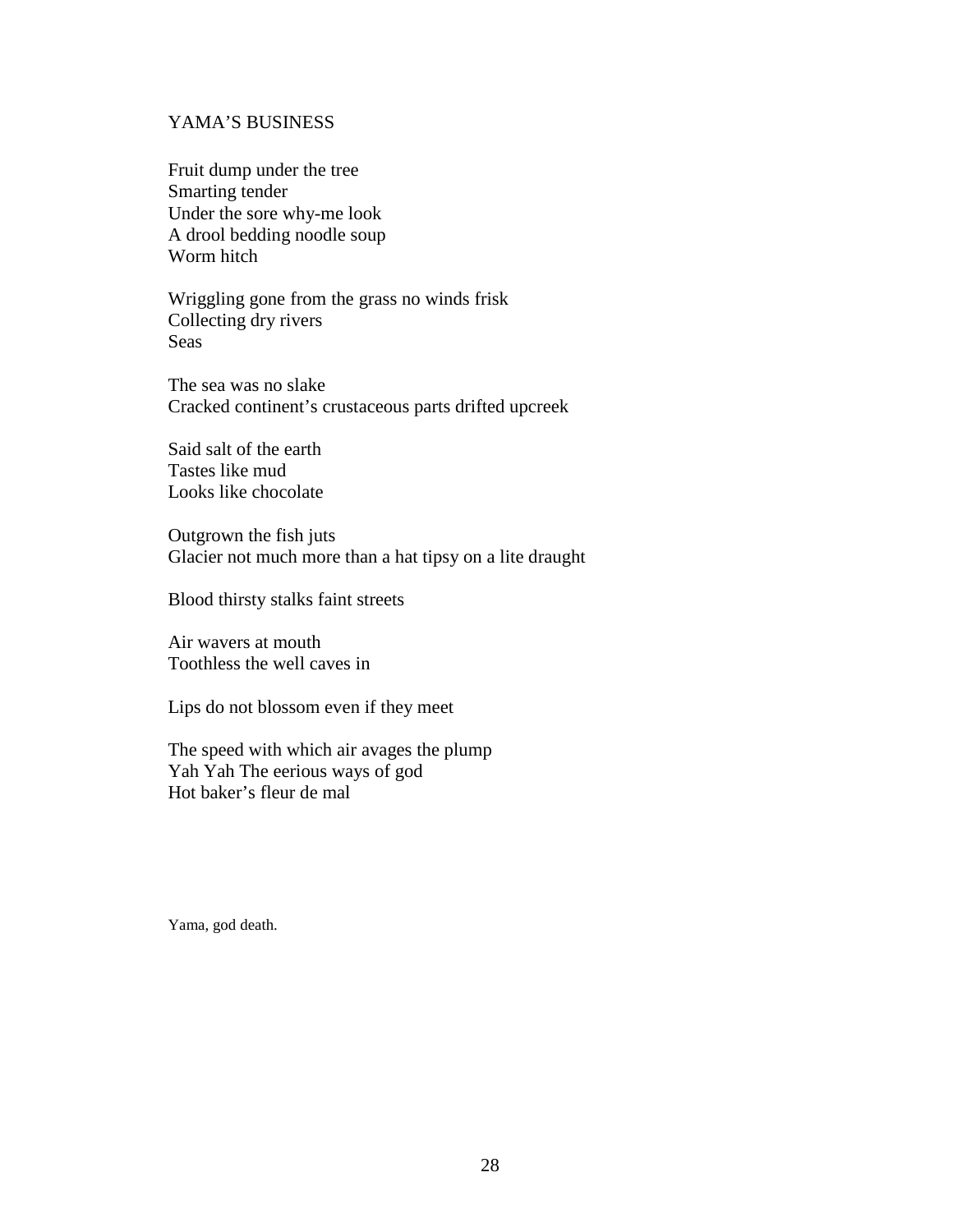# <span id="page-40-0"></span>FOR POOTANA'S SAKE

The beast now in the guise of a babe

Exuding Sweetness

Draining the Poisonous wetnurses

Having rubbed poison on her nipples, demon Pootana breastfeeds divine baby Krishna. Happy little Krishna, for the chance to suckle her dead.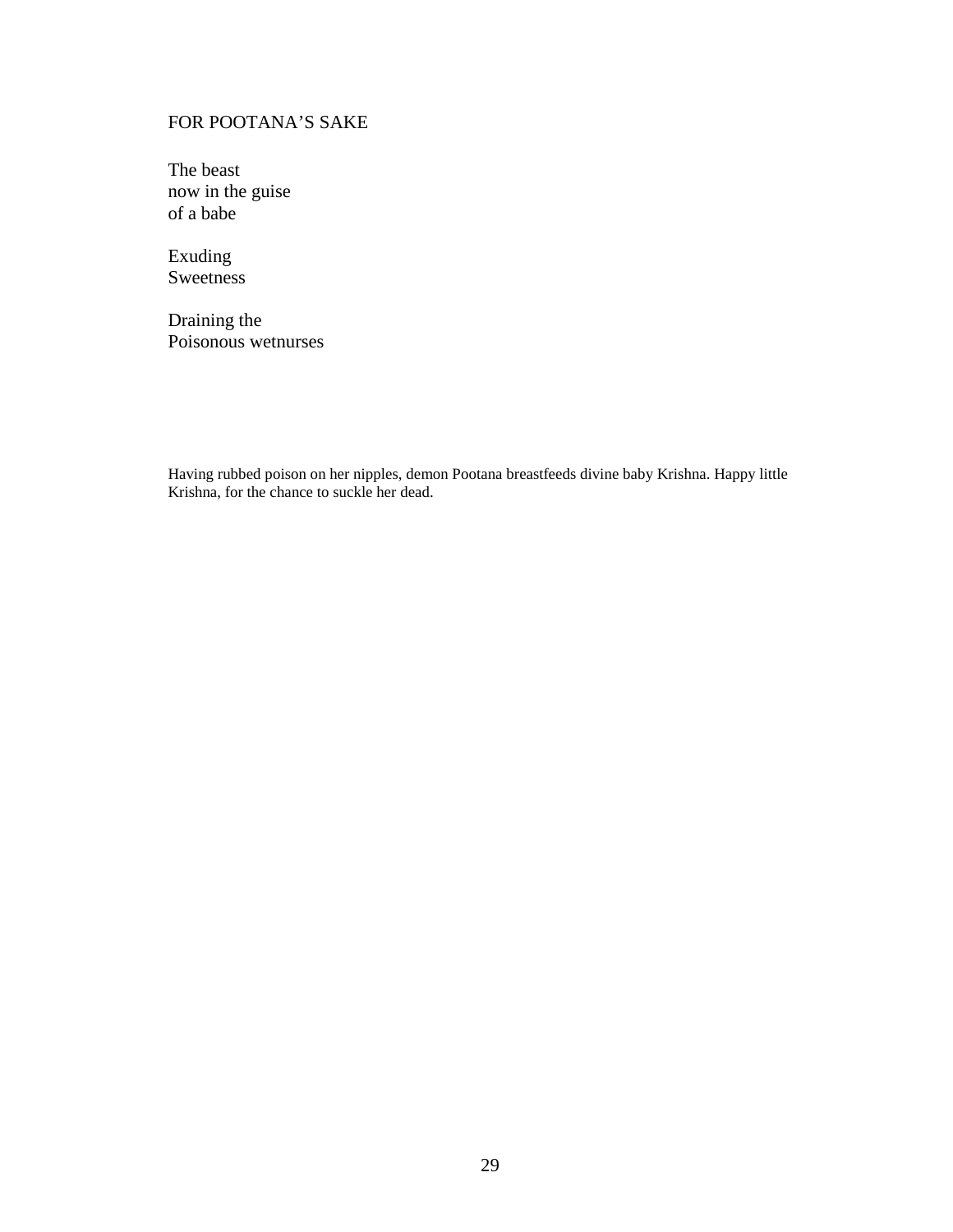## <span id="page-41-0"></span>MAKE POVERTY HISTORY – INDIAN RESTAURANT, LONDON

The world over one wonders why some have nothing to eat in India are there no restaurants

Bless you rats says fat Ganesh The geckos know the Gita but stay on the wall for

In the eat-all-you-can place on Marchmont Street it's never easy to find a seat

It helps to have a statue of Ganesha in the foyer of Indian restaurants. | Another frequent prop is a painting that shows the scene from the Gita, with Krishna preaching to Arjuna. | Non-resident Indians are regarded as traitors, rats. | And the cheapest restaurants in London are Indian.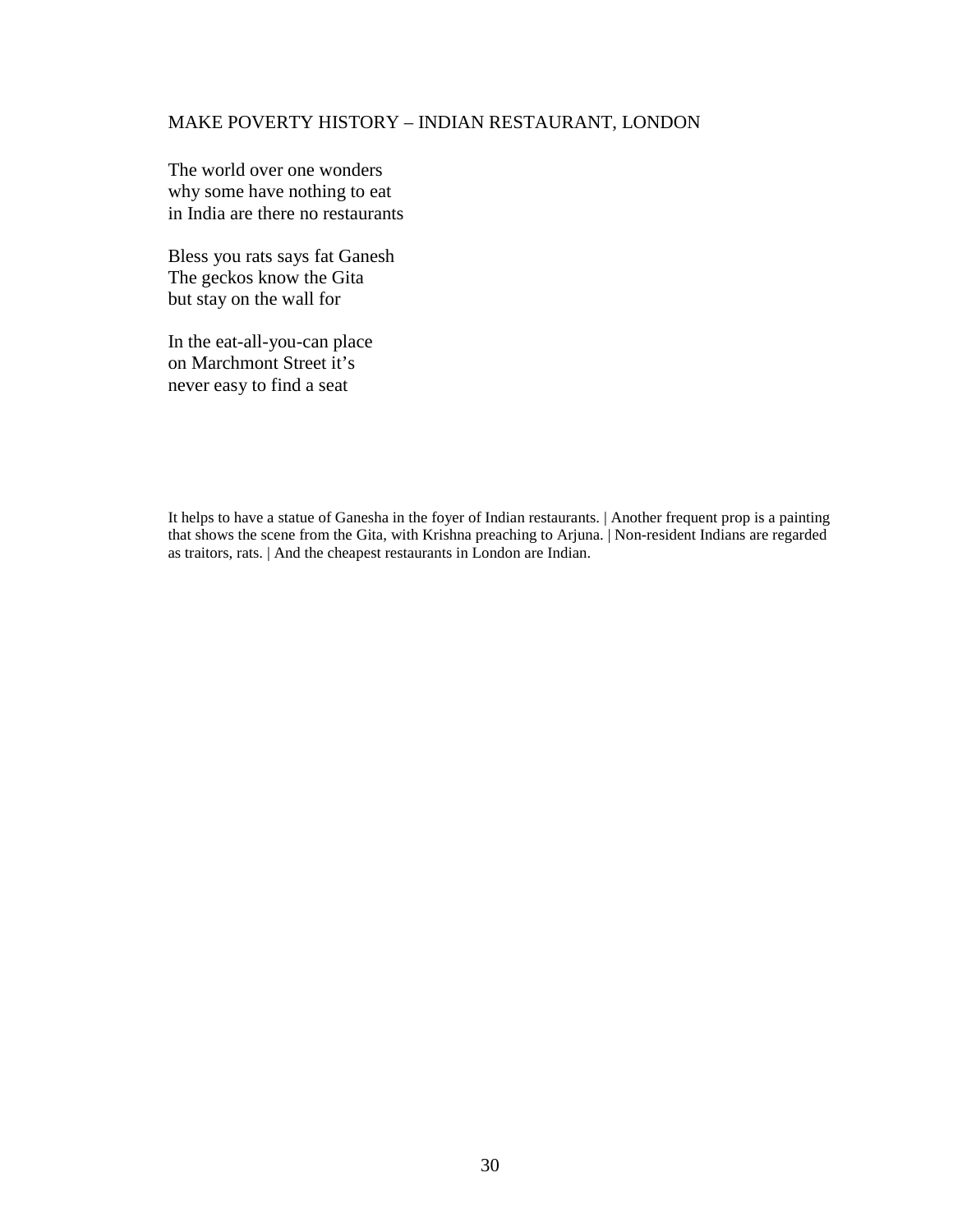## <span id="page-42-0"></span>DEMONTIME

Mused at your breasts Two at a time Creator harvester of histories Destroyer resident ghoul

You turn on the suck and flow but how do you keep them away from the new one the rubbery amniotic and chewy umbel as they loudly gnaw and chatter how

The infant heart must be stocked with fresh f & b And the gut Taut Clean Washed in milk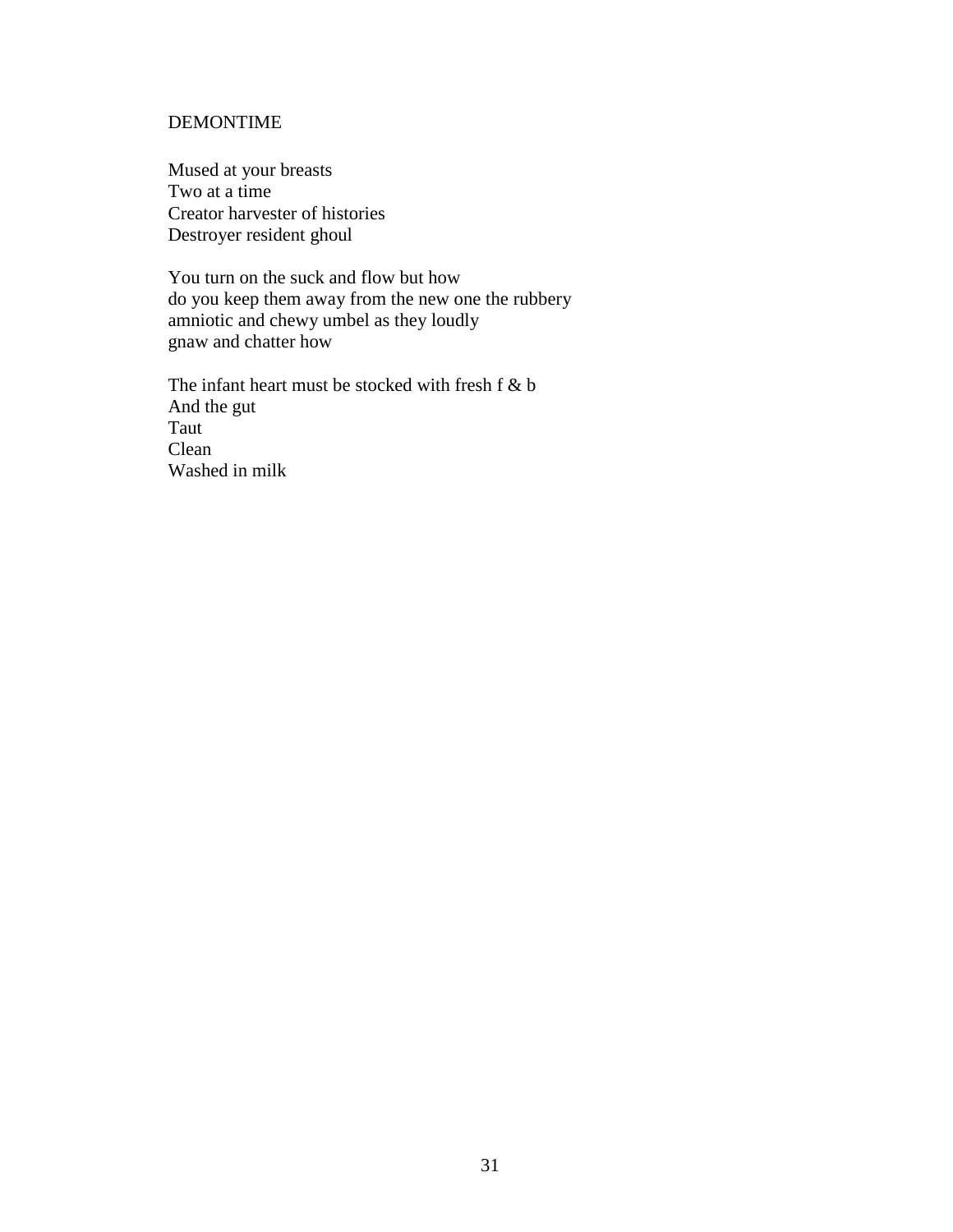# <span id="page-43-0"></span>SHIVA'S DIGS

Fragrant floured Nude blue bloat Last seen by the boy who Wanted to be a ghost

The scavenger hooks fingers In the rim Bone pots conk Dangling swing

Finger a ring ran away with Knobs and bits Found in ash spills

It's his job but gravely notes Soil bored with air Fluids laying cesspits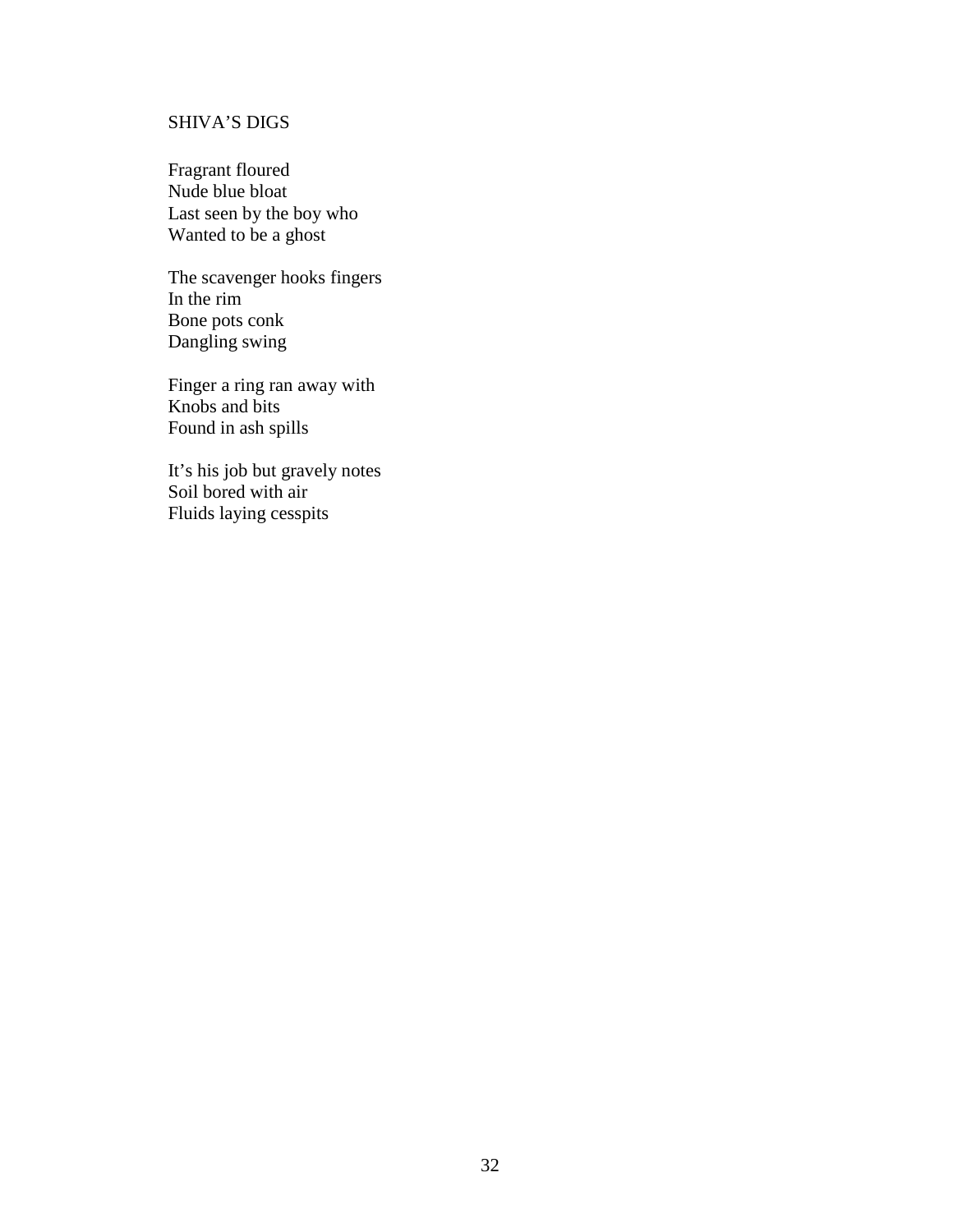## <span id="page-44-0"></span>PANCHALI

Five limp fingers A useless hand

Who draped Draupadi

Yudhistira sorry For himself

So sure he was The eldest son

Draupadi is called Panchali because she has five husbands (panch = five). | The Pandava brothers. Yudhistira (the oldest of the five) loses everything he owns including Draupadi in a game of dice. Draupadi is then disrobed by the victorious Kauravas in the royal assembly, while her helpless husbands watch. | The Pandavas' mother Kunti abandoned her first-born infant son Karna (born to the sun-god); the Pandavas do not know that until towards the end of the epic battle. | Traditionally, the eldest son has the most responsibilities.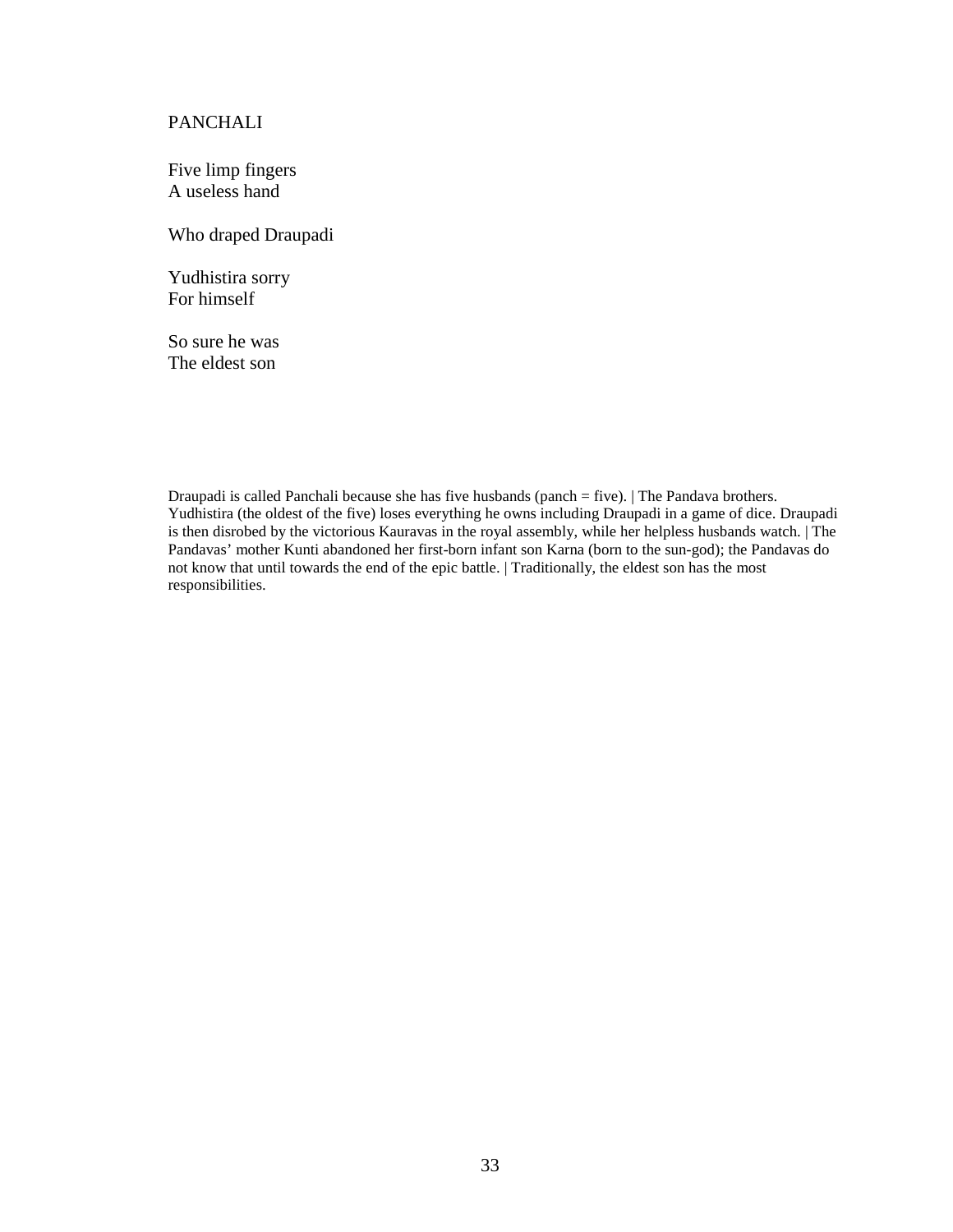# <span id="page-45-0"></span>FATHER'S DAY

Stop wheels Hector's hurting Priam cries Dusty from playing in the yard Hector

Astyanax wails Faint Andromache Hecuba lactates

On Hecuba's weeping breasts Rest Priam's drooping cheeks

Whose guts Garland the dogs of Troy Not Patroclus'

Intact elevated Body feted A high friendship keeps you In good stead

Your funeral games over now Release Achilles Release Hector

A man who grieves for a boy Must have a soft spot A man Hephaestus shields Must be made of flesh

His heels I'll cuff with my wrists His knuckles I'll press my lips

Three children walked in hand in hand Paris - Helen - and Troy's ghost Waiting to bloat Priam's been waiting since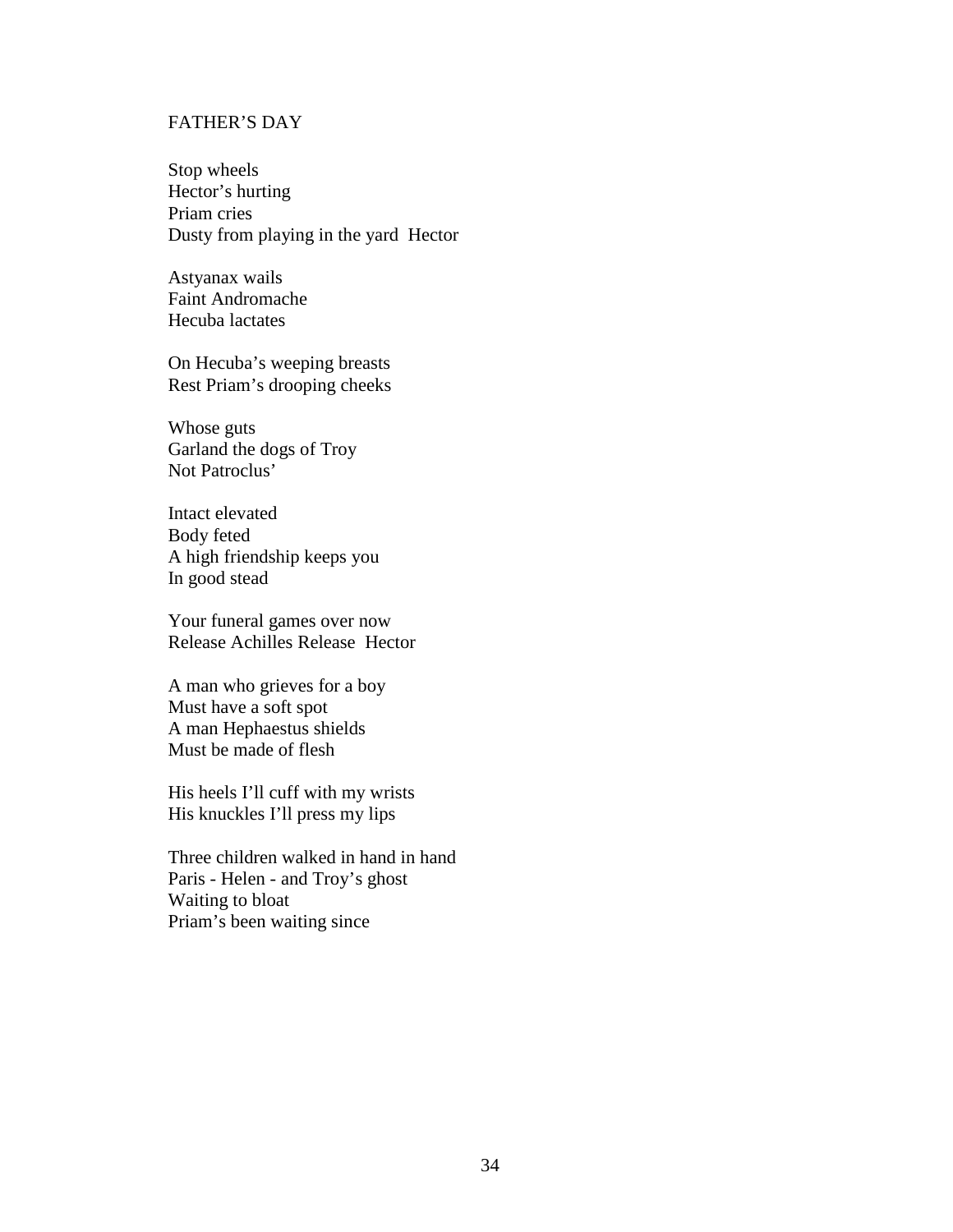# <span id="page-46-0"></span>DING DONG BELL

The jetty's out Who's at bay War-mongrels Hera Athena

Stout Menelaus Slender Paris Homer leads the charge

Imperfection haunts beauty So imagination can rule Helen haunts imagination

In the center of her forehead Bloodthirsty star of the sea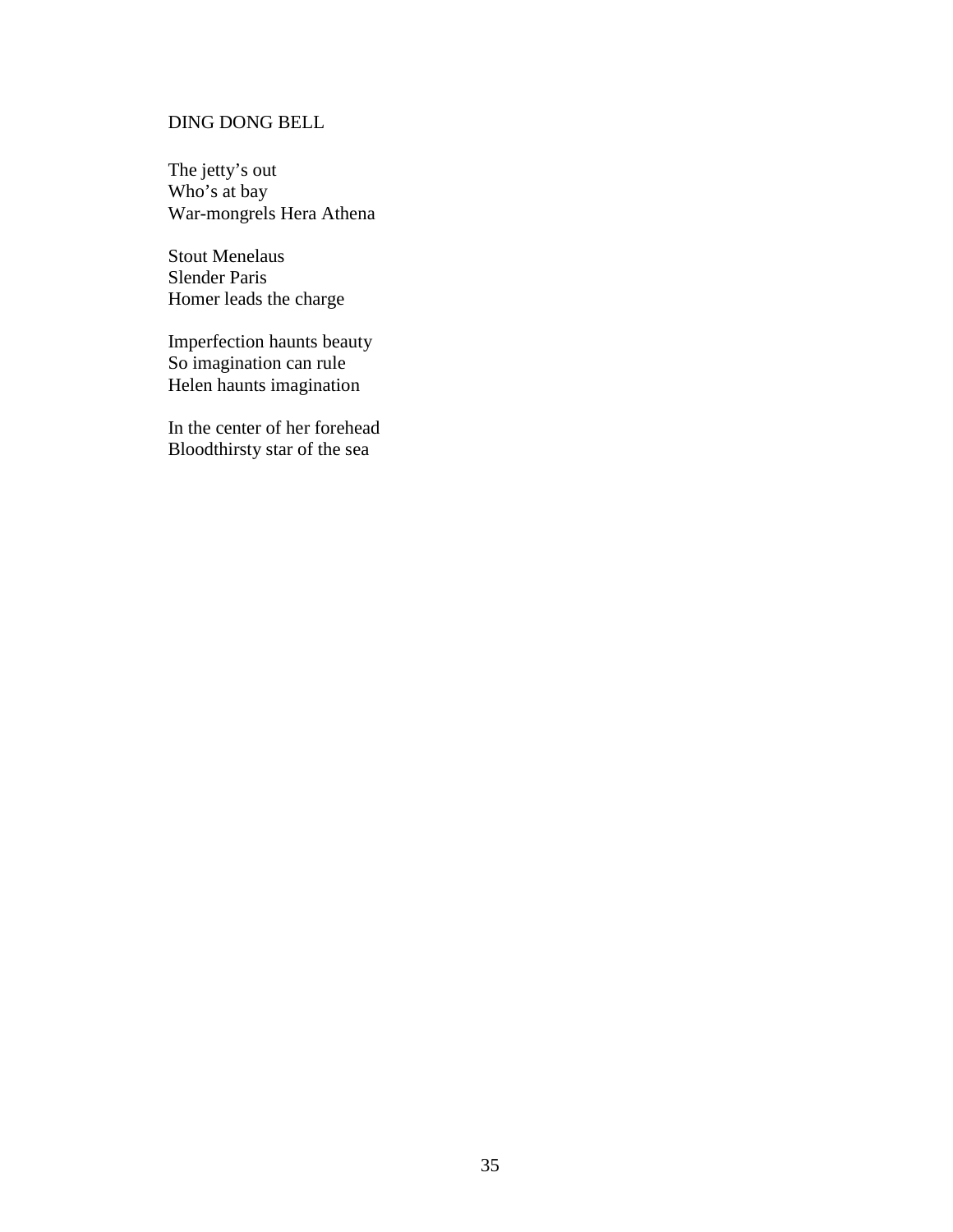# <span id="page-47-0"></span>PEACE TREATY

#### What if Helen died

Cuckold crows Husband recalls Body face rites

Once broad Trojan devils Now cower in the shadows of walls Fearing skywitnesses Quaking at birdshit

Our boy came back From overseas with a Souvenir egg that ticked

A runaway wife's a rotten prize Unwanted alive And dead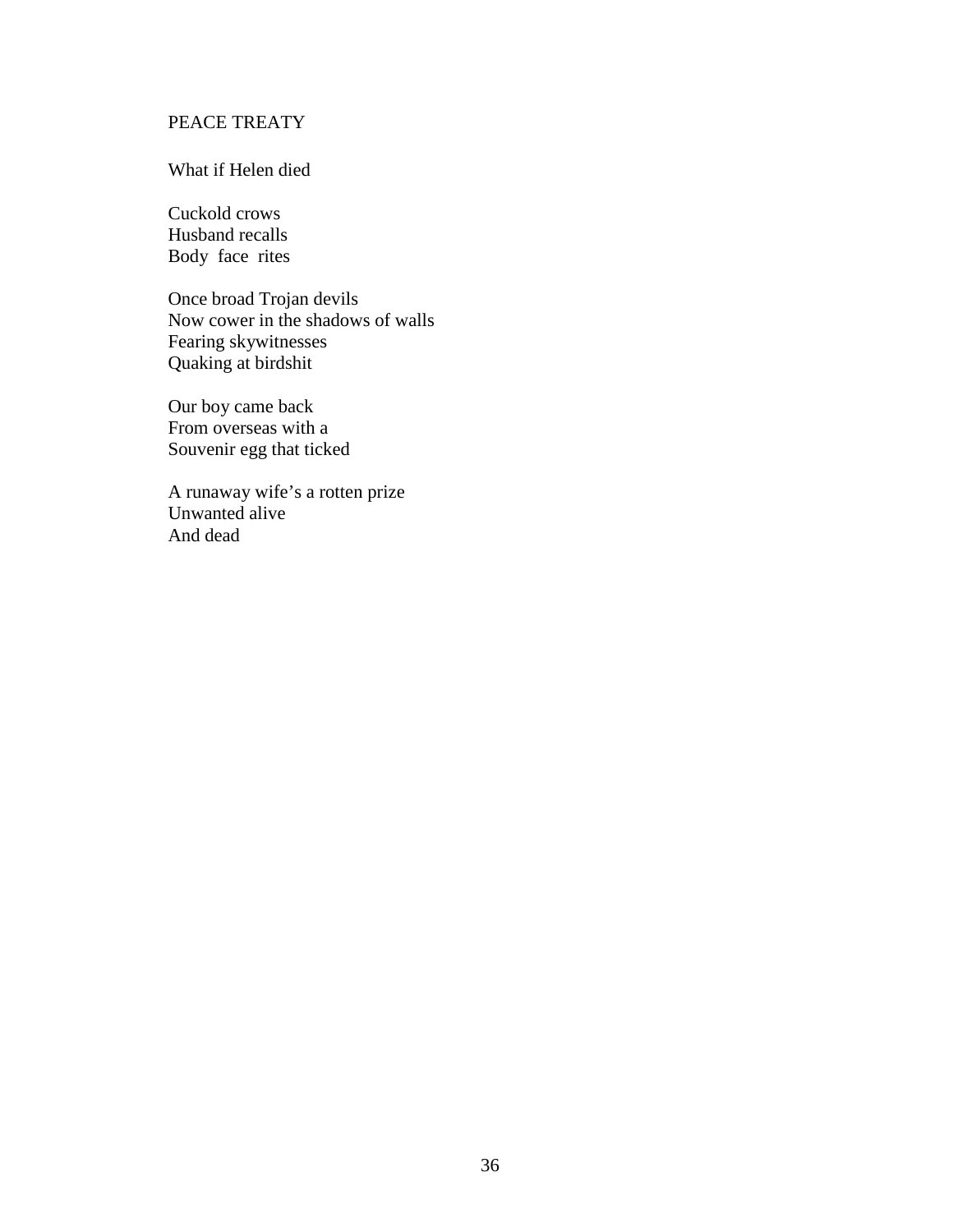# <span id="page-48-0"></span>ILIAD BLUES

I like battles out at sea Hot spur Cold water Blood swimming both ways Salty meetings Sharks due At the end Level blue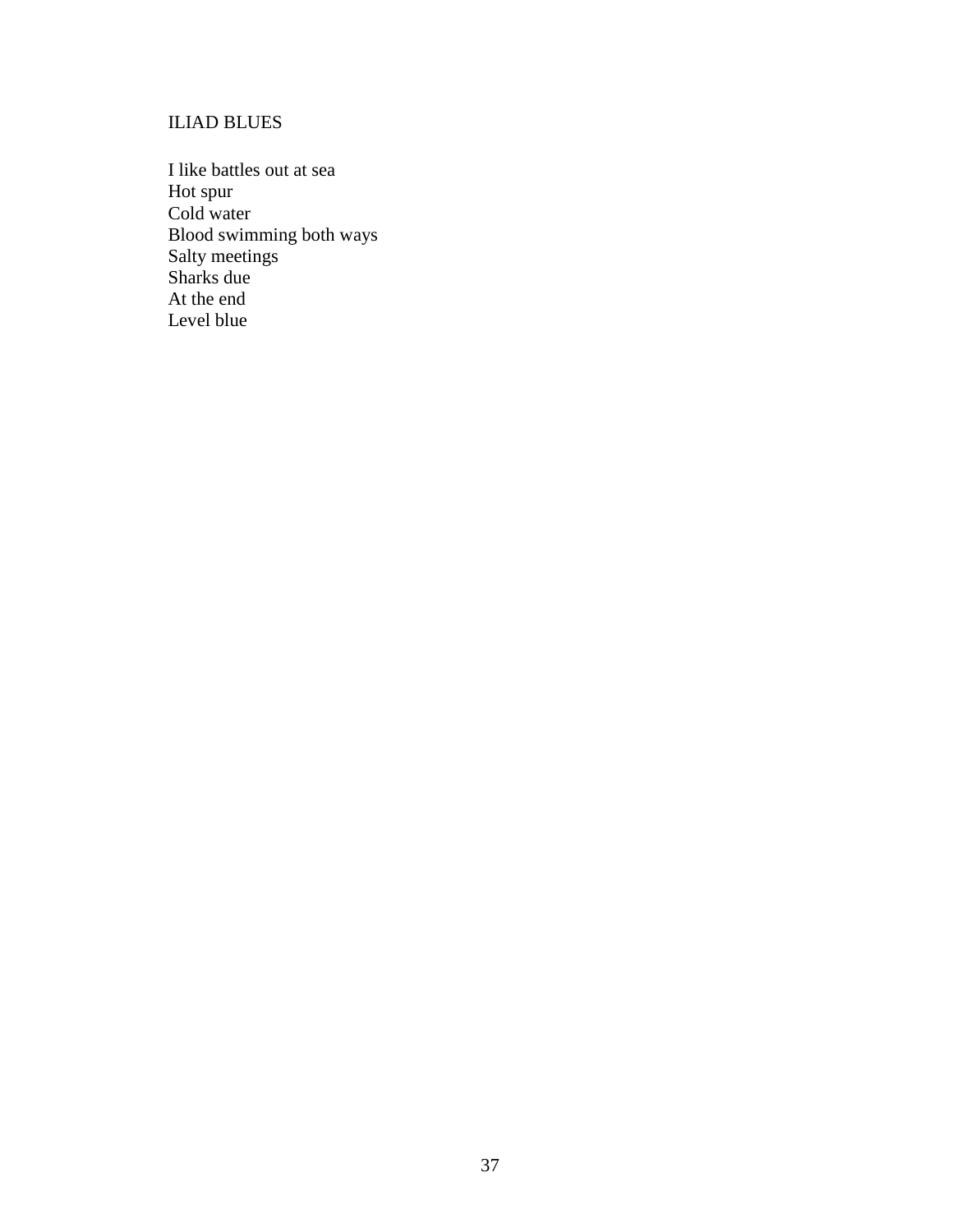## <span id="page-49-0"></span>GLEAM

Not inaccessible but The return impassable Birds cleared the crumbs Ariadne's thread does not glint This new moon night

Downwind delivers the matador scent Minotaur froths and shudders Flecks the tight walls lichen-lodges

Waved in by one-way valves Theseus blood Pounding enters the heart Of Minotaur

\*

Pasiphae needs a sturdy body and has it made

Machinery

She climbs in Inside its womb she grows full she Reverses Becomes mother Extends her body's imagination Grafts her senses to the armor Feels through it

Reclamation New shore Poseidon's bullock ploughs

\*

The matador is ready Buttons carved Shoulders padded But the bulls today are memory and fantasy They ignore him and charge each other

A horned moon is the handle to void One turn and the gore spikes

Memory can poison fantasy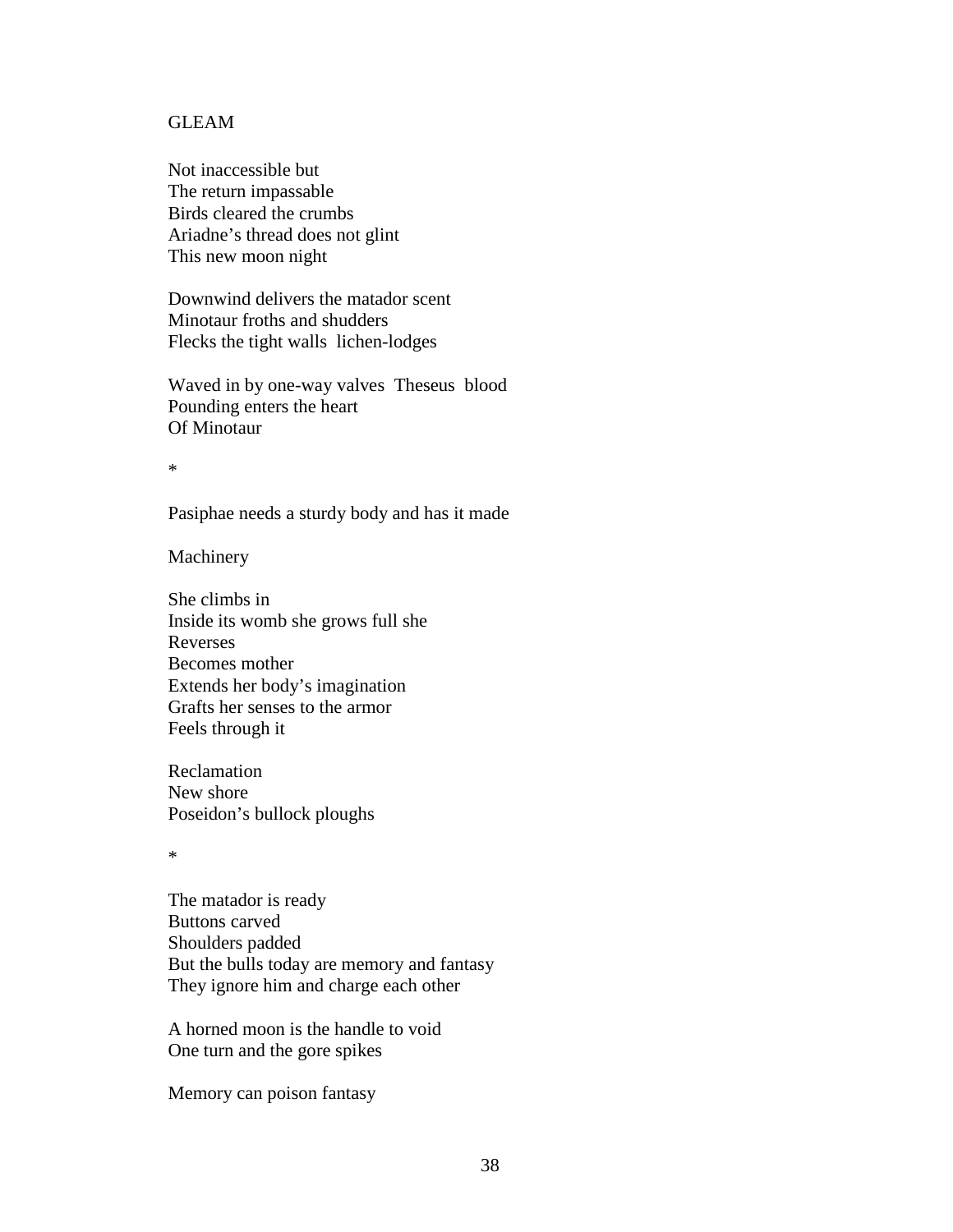Fantasy can laugh

\*

The days of longing have come and gone The waiting is now clean Body leans toward the door The door's foreshadows

Who lifts a mist why is the steed on a hillock Figure tapering over it Black and grey

Speechless as though The last breath can be saved

Within the first three tinkles The heart thrashes mad

Around the neck A distinct eating line

Death rides a Bull Bull conveys a Death

\*

In fact he is all skin Marduk Same as Tiamat layer on layer To the core and even the core a Ball of skin

The fifty names of Marduk vault Poison mouthed chariots snort Arrow-pierced bellies blaze

The floor is a mess

Bulls galore. Pasiphae, wife of King Minos, loved the Cretan bull, and had an artificial bull made so she could copulate with it. Clever, but how did she feel pleasure through this machinery? The child born thus was monstrous Minotaur, who was kept locked up in a maze. Theseus enters the maze to fight it, who in the myth, uses the thread of Ariadne (Arachne) to find his way back, unlike Hansel and Gretel. The bull is also the vehicle of Yama, the god of death. The bull also represents Marduk, the Sumerian figure also considered a planet. Tiamat is Earth.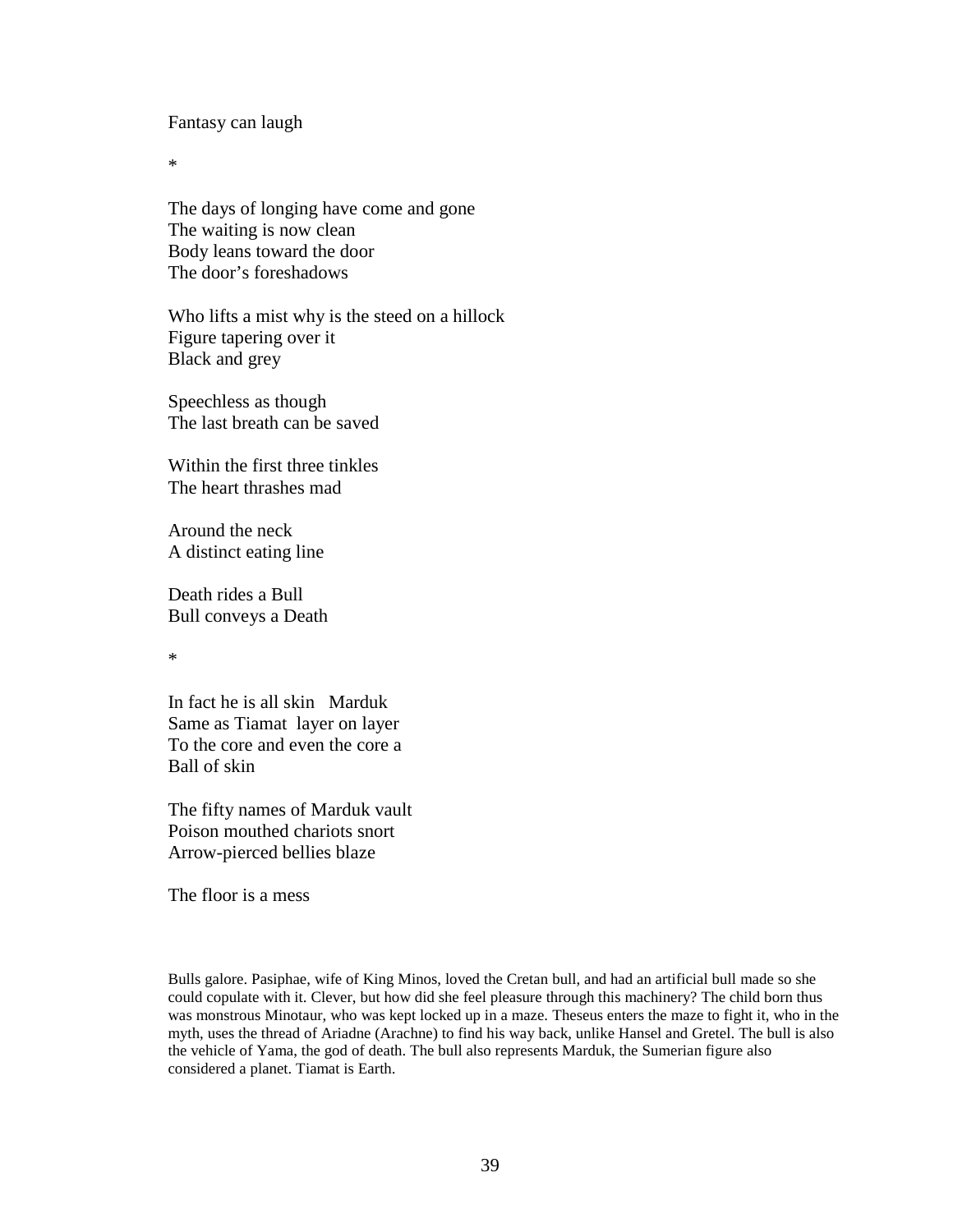# <span id="page-51-0"></span>STAIRWAY TO HEAVEN

Can't see the stairway for the planet balusters Strike them as they pass for music of the spheres

| lightmeup | codechant   |
|-----------|-------------|
| mockme    | withmeaning |
| tossthis  | tossthat    |
| in        | tothefire   |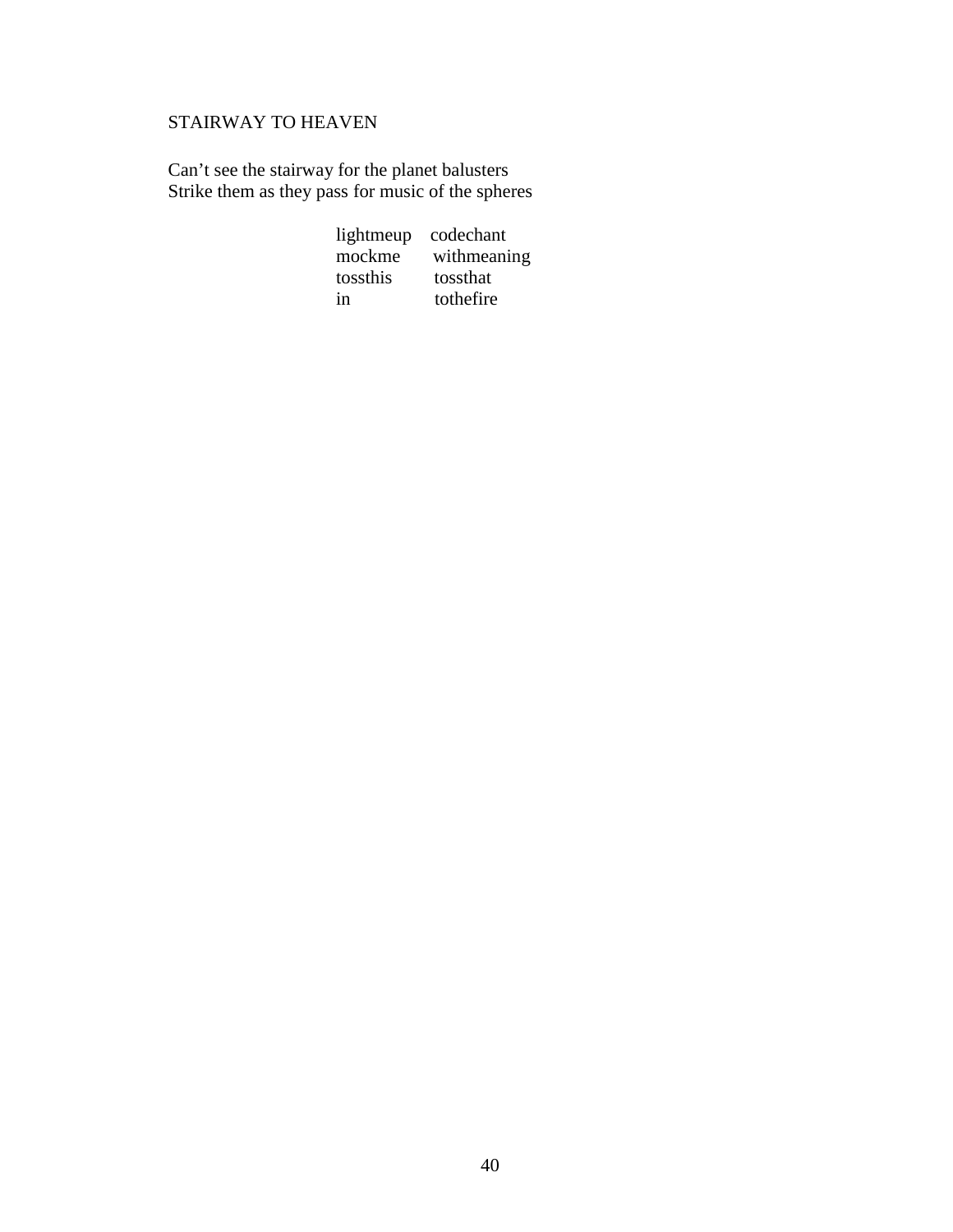# <span id="page-52-0"></span>LOOKING FOR LETHE

Lingering waters Mnemosyne

Slave to recognition the sommelier sips History's arias – mountain under ocean – crystal chambers – singing salt Sudden body – undercurrent – slow release – cleansing nourishing bitter Sharp – teeth – opening – vanishing citrus Something buried – buried hint

Along her shores infinite coves Amuse the helpless odysseys

At the end of each day Livedness by people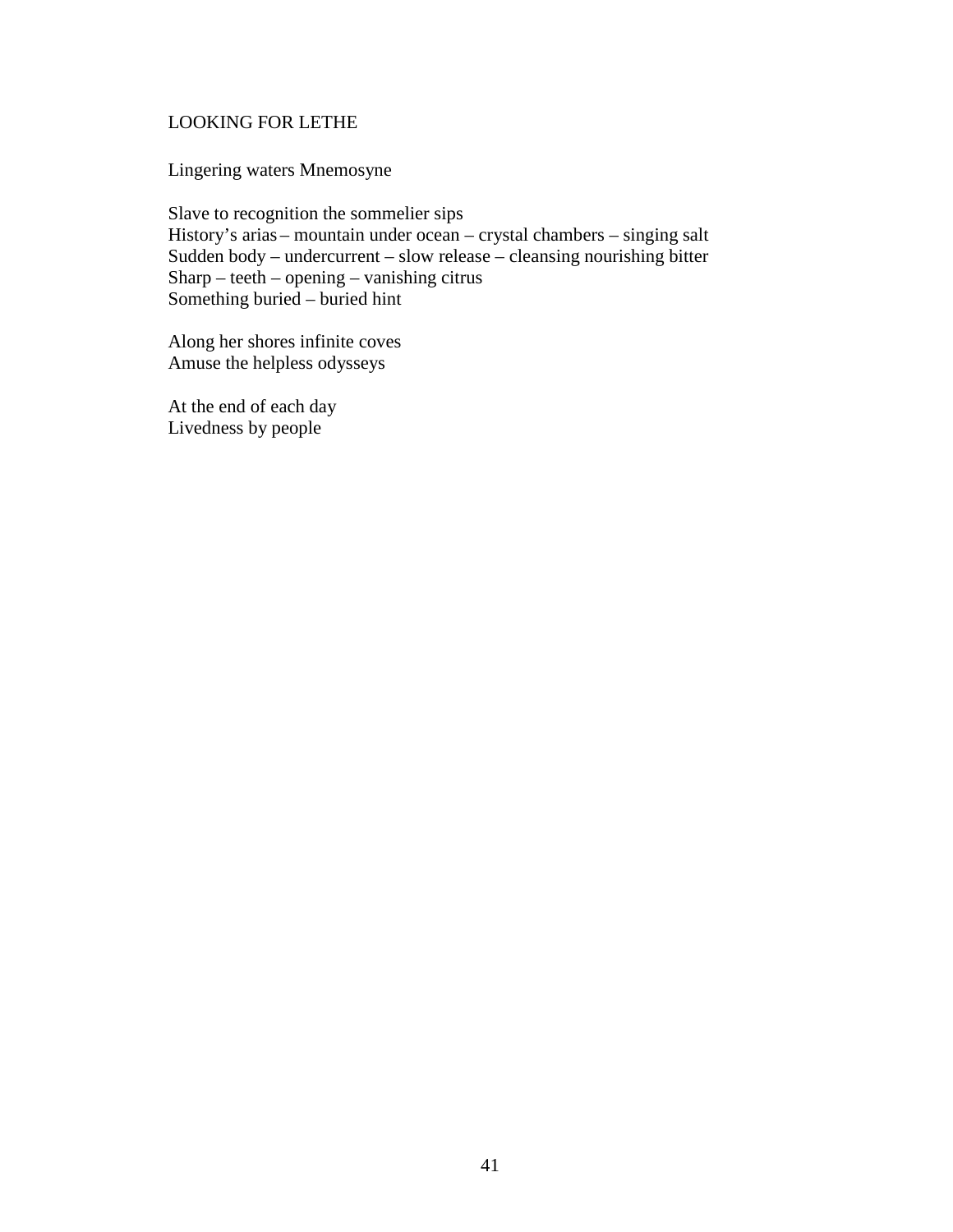<span id="page-53-0"></span>NAG

Is this Sybil It is she Muttering nightlong Short of a gallop

Cadence of springs Barefoot Pegasus Barely audible

Sudden swarm At hair roots Cake-tipped termites Sweet brain, Crumble

Sibyl had the power of prophesy and a thousand year life granted by Apollo. Another of those who forgot to ask for eternal youth… she was a 700 year old hag when she helped Aeneas.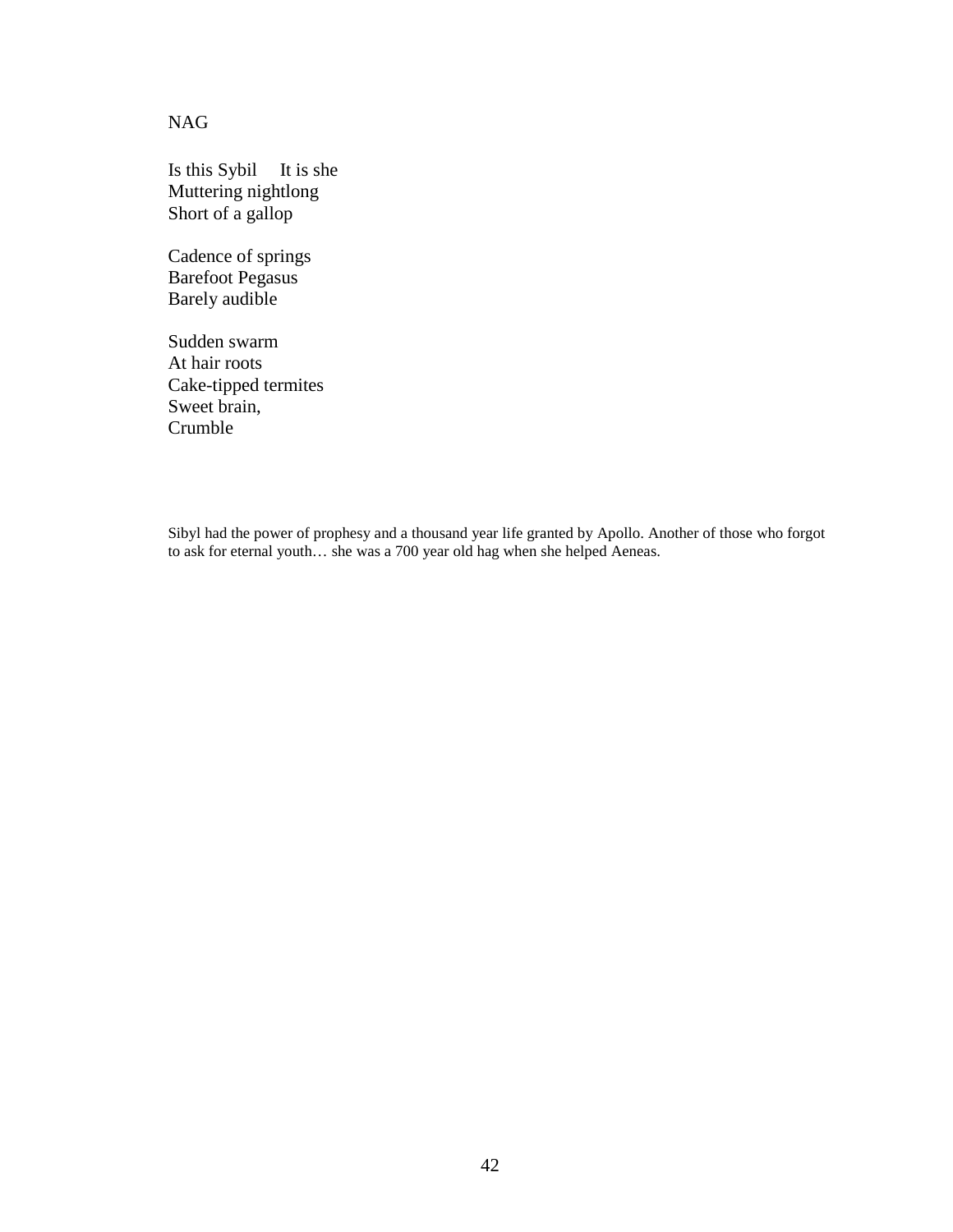## <span id="page-54-0"></span>MY PUMPKIN'S MISCARRIAGES

Hello creeps good morning I see You have fed and grown several feet Grisly hair grows everywhere A hair grove Such luxury You've snared the fence you're feeling the wall eyeing the roof But the pollen falls flat your cream babyfaces Never grow larger than lemons your yellow tophats Topple at the lightest tease

A fruitless year I can tell A ballet of leaves

Promise me Next year Galloping carriages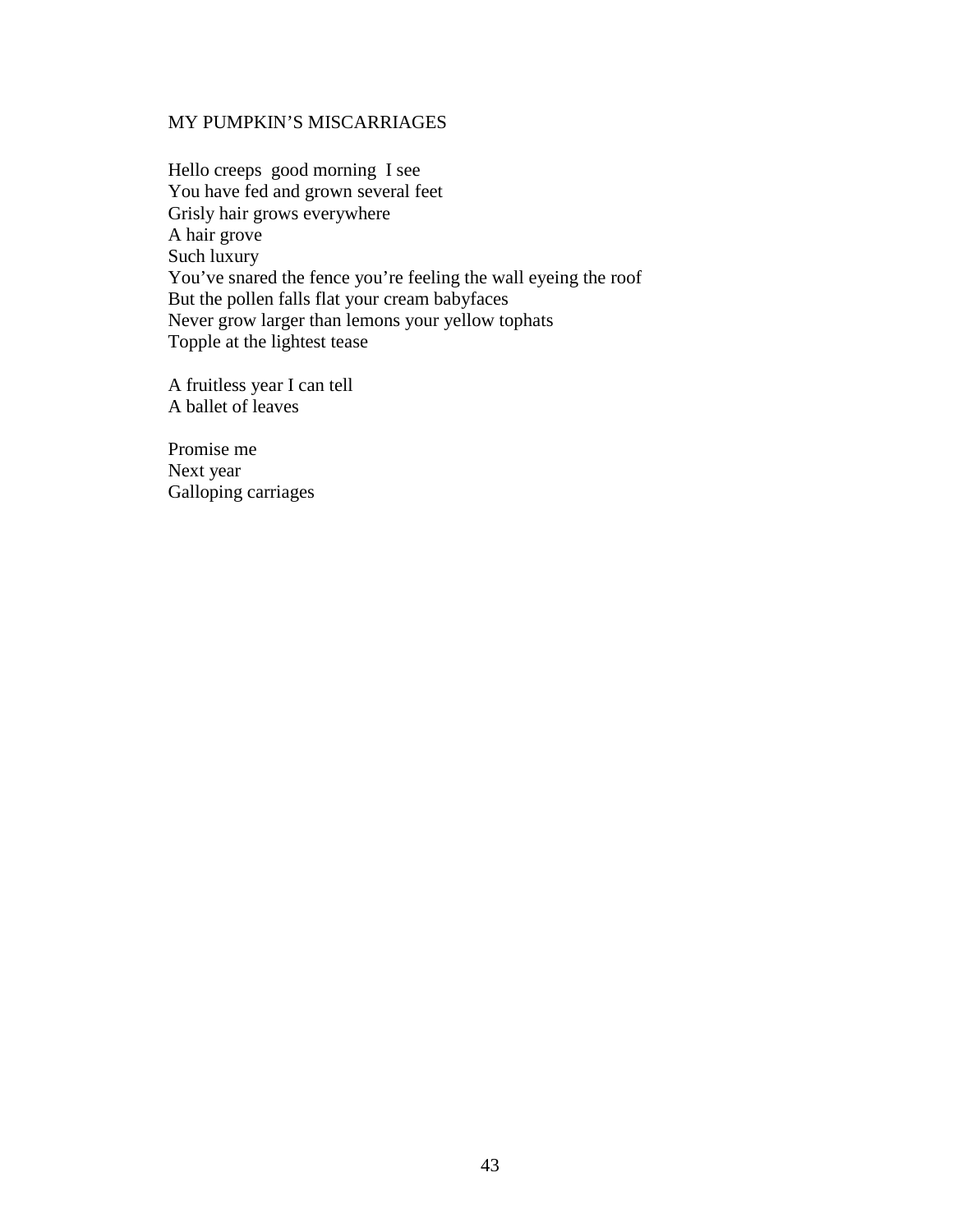# <span id="page-55-0"></span>**REJECT**

The gods took one look and tossed him

Dented De-fizzed Rocket to space junk Fell

Wayward washing Ragged upon the crags

Penalty: not liver but a part more tender A frequent-flowering incorrigible phoenix heart

Now flooded by the moon the startled thief From the day he is engorged and cannot hide To the day he is mute and will not show In the shadow of the eagle he sees keeping watch A luscious rested tongue And thirsts for it

Here we are, warm in winter, while Prometheus who stole fire from the gods is out in the cold, bound to a rock, an eagle feeds on his liver for ever.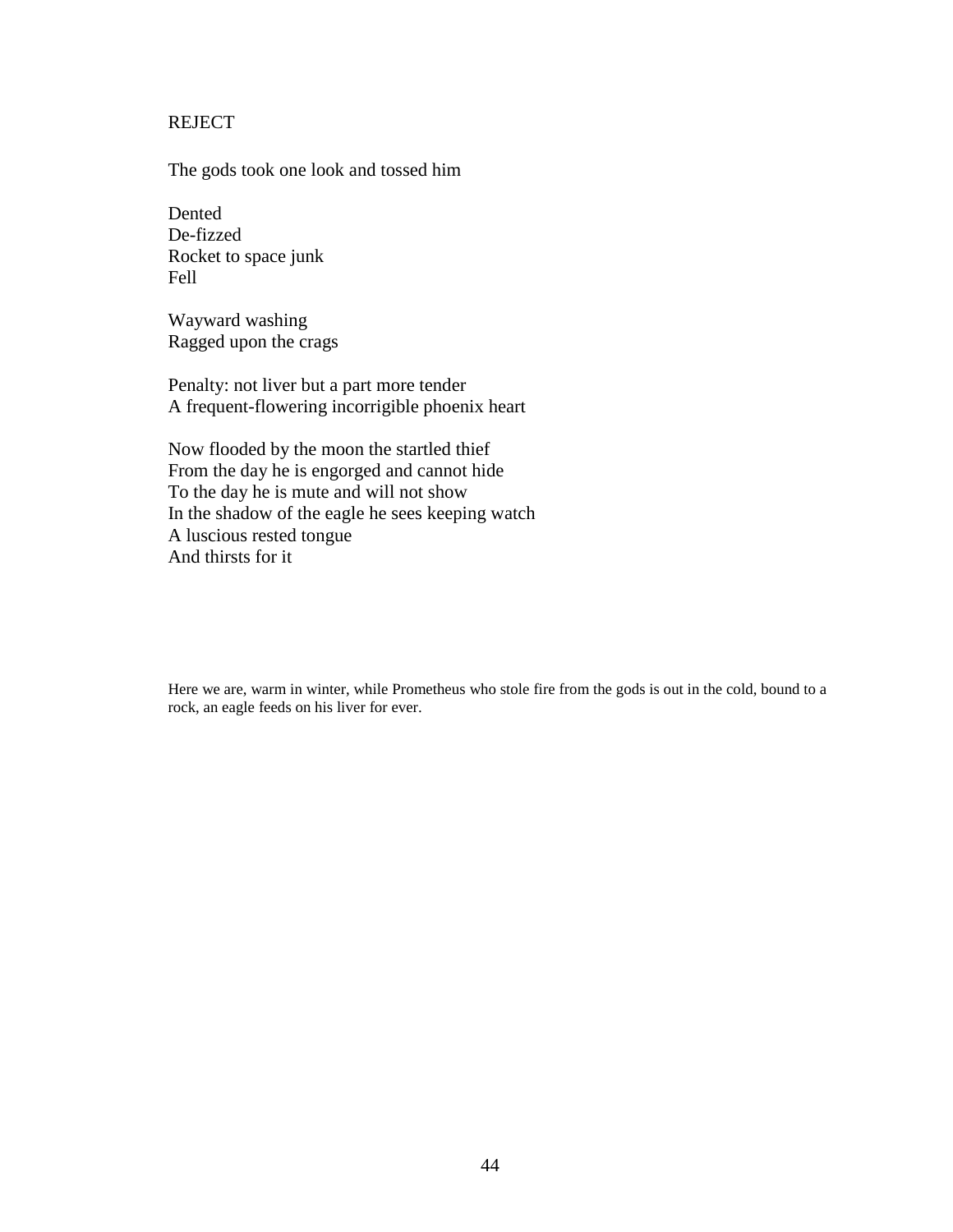## <span id="page-56-0"></span>LOCATION

Hiding in a tree trunk Looking through the hollows Firs in new wedding gowns Fire budding Christmas trees

It was the trees jangling interior bangles Tigers striped past silently Rugs on the floor of salvation wood

The first time I saw ginseng I understood the body to be root Until a slice of what I could only call steakwood

The river swears it's blue Will carry you across

Soon as you leap in Fast moving coils Who said the python's dead

Where is the hatch Somewhere here but giant roots flowed over Is it sealed Bloody me Will we keep

Gone too far free out at sea why does the water wave as if pining for the ties of Shiva's braids The tangles at the fountainhead From here The view of the dance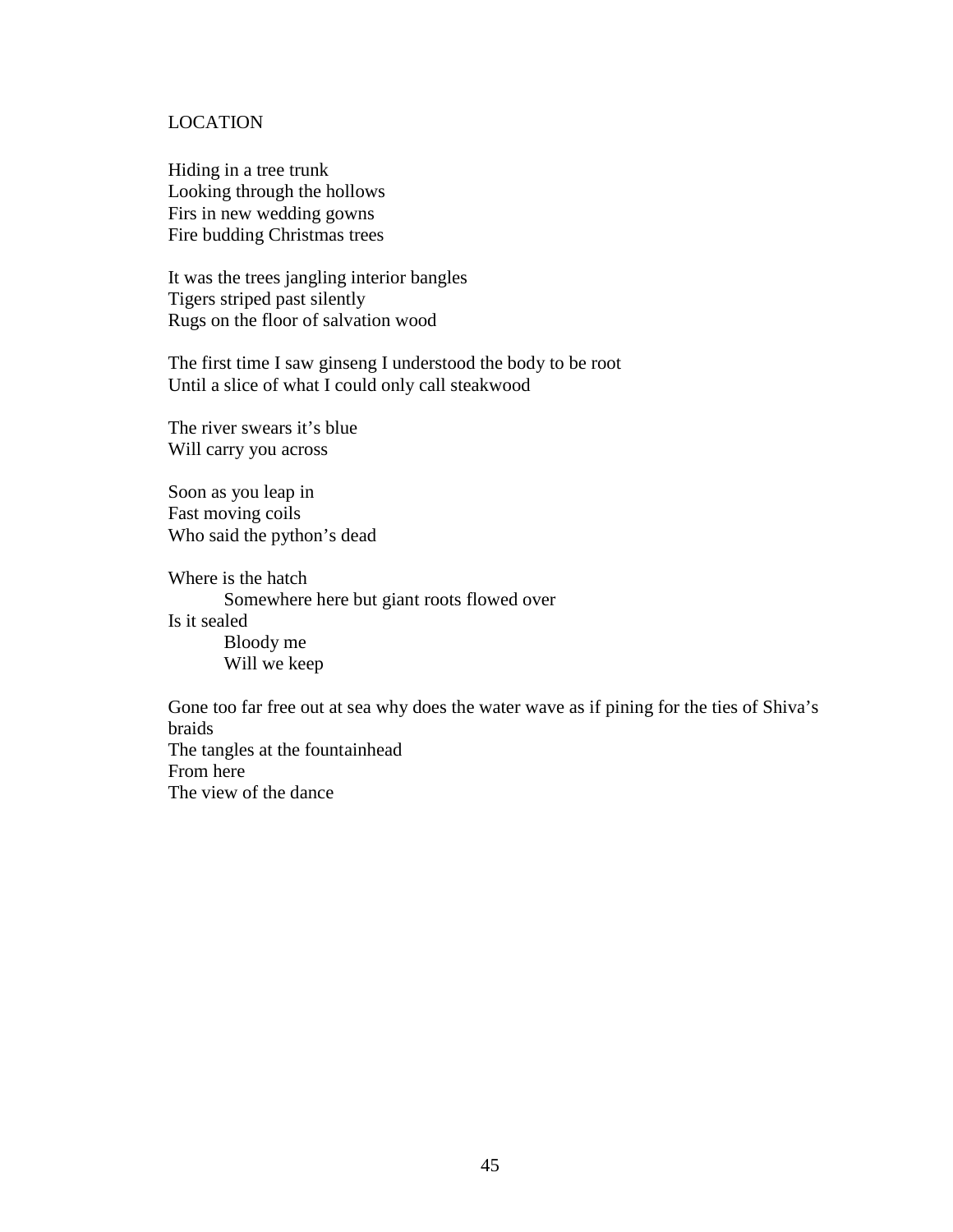#### <span id="page-57-0"></span>SLOUGH

Nude the poet has to fashion masks out of his own diaphanous slough Extract expressions and adore each as a face There is no face only a deft masker As shadow to body body to rhythm Follow the ruse this far this guise this guile

Slough must be eaten to the last shred On the last journey tracks made by the head must be covered up by the body Coil to the shape of a bracelet Place tail inside mouth Fasten clasp

The womb never leaves a child You wear it on your back even as you look for it in absent-minded mourning The new skins you grow are slough But this is  $f \text{lesh} - \text{kin} -$ Slide back into its canoe Bark curved from memory And thus dressed go to the shore your bride death

Ourouburos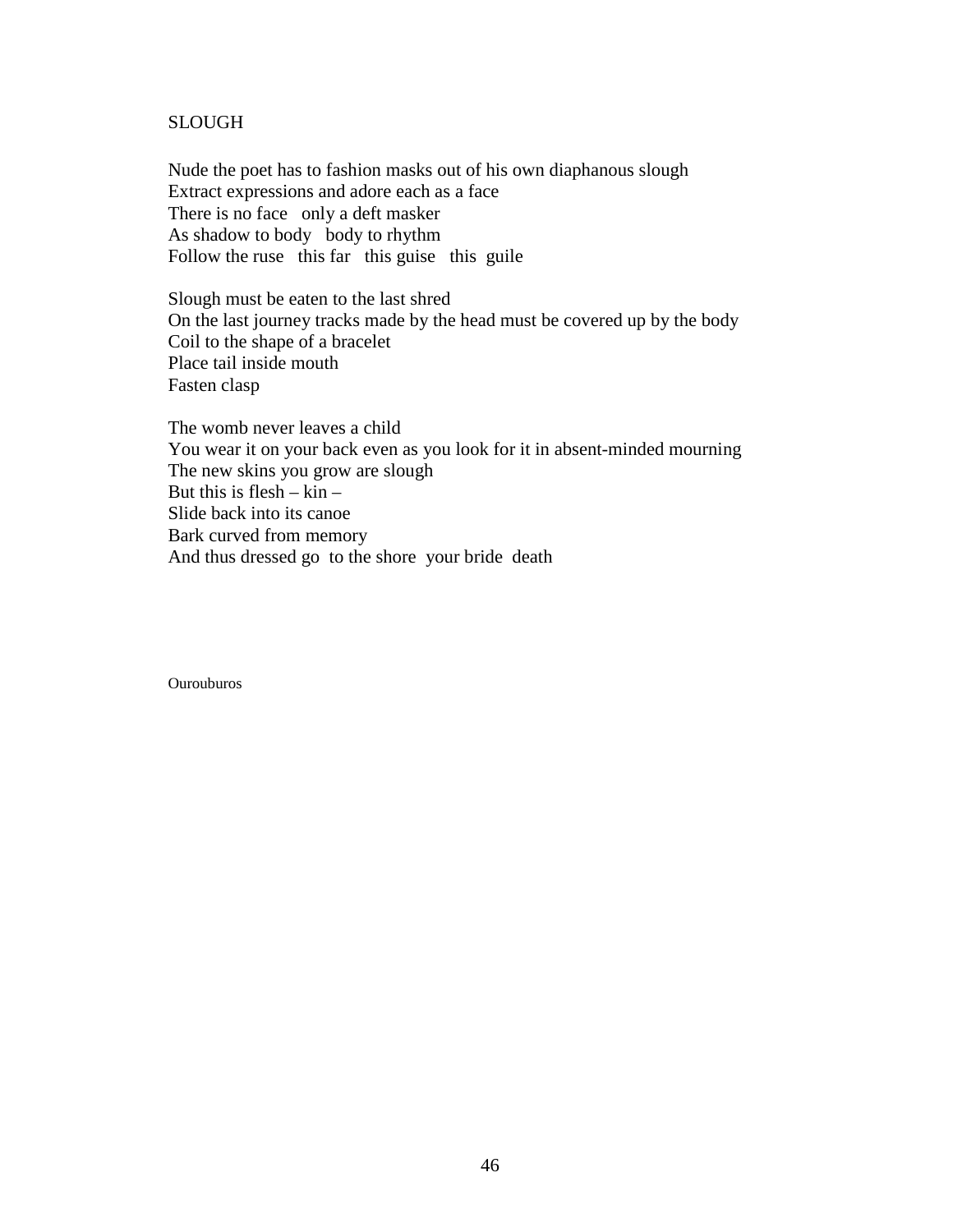# <span id="page-58-0"></span>EBRU

Up on the water lake of oil Up on the lake waiting painting A canvas lowered from the sky To take it away in mortal colors To air in the celestial pictures Between eyebrows

Ebru is Turkish water-marbling. Design drawn with oily dye on water, and picked up by an absorbent paper placed on the surface.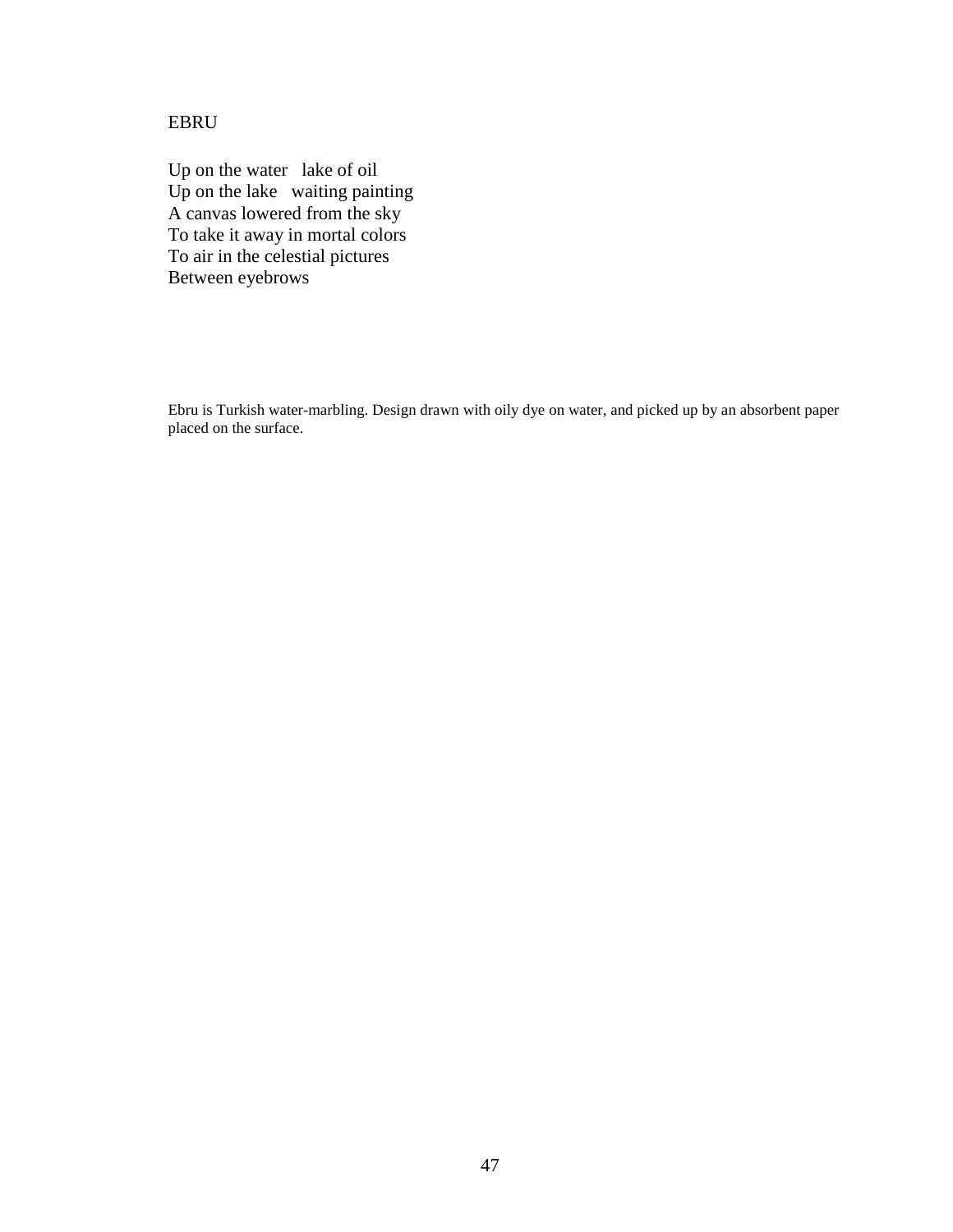# <span id="page-59-0"></span>**CHORUS**

You are the spheres Atmosphere

We know the nip Your sniffer dogs

You have us hemmed in breath stitch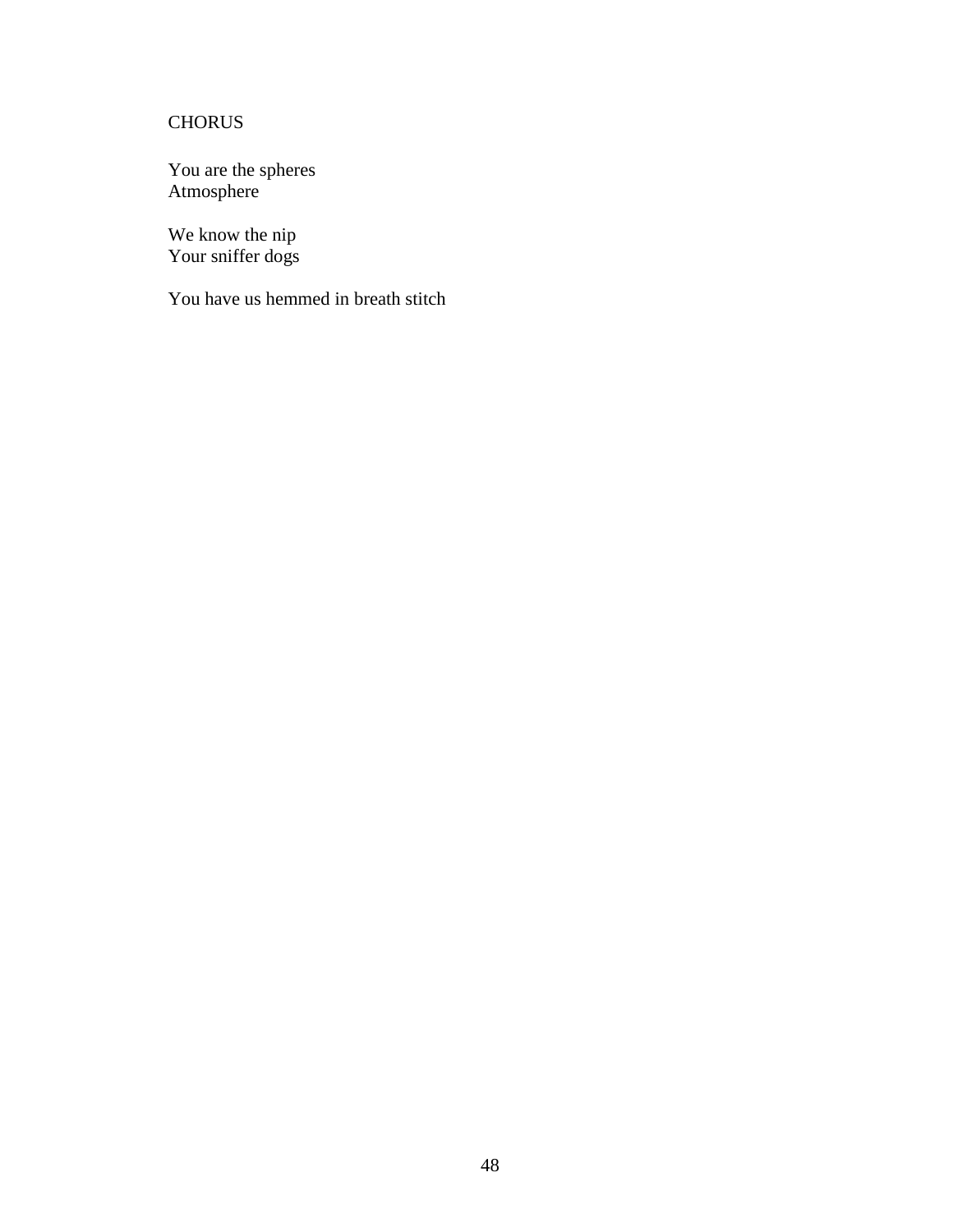#### VITA

## Graduate College University of Nevada, Las Vegas

#### Alivelu Nagamani

<span id="page-60-0"></span>Degrees:

Bachelor of Arts, English, 1985 Stella Maris College, Madras, India

Publications:

#### BOOKS

*Mani Rao:100 Poems (Selected Poems 1985-2005).* Hong Kong: Chameleon Press, 2006. *Echolocation.* Hong Kong: Chameleon Press, 2003.

*Salt.* Hong Kong: Asia 2000, 2000.

*The Last Beach.* Bilingual with Chinese translation. Trans. Huang Chan Lan. Hong Kong: Asia 2000, 1999.

*Living Shadows.* Bilingual with Chinese translation, trans. Huang Chan Lan. Drawings Mani Rao. Hong Kong: HK Arts Development Council, 1997.

*Catapult Season.* Calcutta: Writers Workshop, 1993.

*Wing Span.* Calcutta: Writers Workshop, 1987.

#### **ANTHOLOGIES**

"My mother …" in *Not A Muse*. Ed. Viki Holmes, Kate Rogers. Hong Kong: Haven Books, 2009.

"The sky is fitted linen…" *Language for a New Century: Contemporary Poetry from the Middle East, Asia, and Beyond*. Ed Tina Chang, Nathalie Handal, Ravi Shankar. USA: WW Norton, 2008.

Seven poems. *The Bloodaxe Book of Contemporary Indian Poets*. Ed. Jeet Thayil. UK: BloodAxe, 2008.

Seven poems. *Sixty Indian Poets*. Ed. Jeet Thayil. New Delhi, India: Penguin, 2008. Essay "Writing to Stop." *Atlas* 02. Ed. Sudeep Sen. UK: Aark Arts, 2007.

Essay "The Final Solution." *Fifty-Fifty, an anthology of Hong Kong writing*. Ed. Xu Xi. Hong Kong: Haven Books, 2008.

"Axe" and "The Sky is Fitted…" *Kritya, An Anthology of Poetry.* Ed. Rati Saxena. Trivandrum, India: Kritya, 2007. 73-74.

"Slough." *Trash*. Ed. John Knechtel. Toronto, Canada: Alphabet City, 2006. 280-281. Six poems. *Hongkong Poems.* Ed. Louise Ho and Klaus Stierstorfer. Trans. Monika Gomille et al. Tuebingen, Germany: Stauffenburg Verlag, 2006. 307-321.

"War is a place…" *The Other Voices International Project Anthology*. Ed: Roger Humes. USA: Paula Brown Publishing, 2006. 27.

Essay "Cuntree" and Short Story "Junket." *H.K.I.D, Stories from the City's Hidden*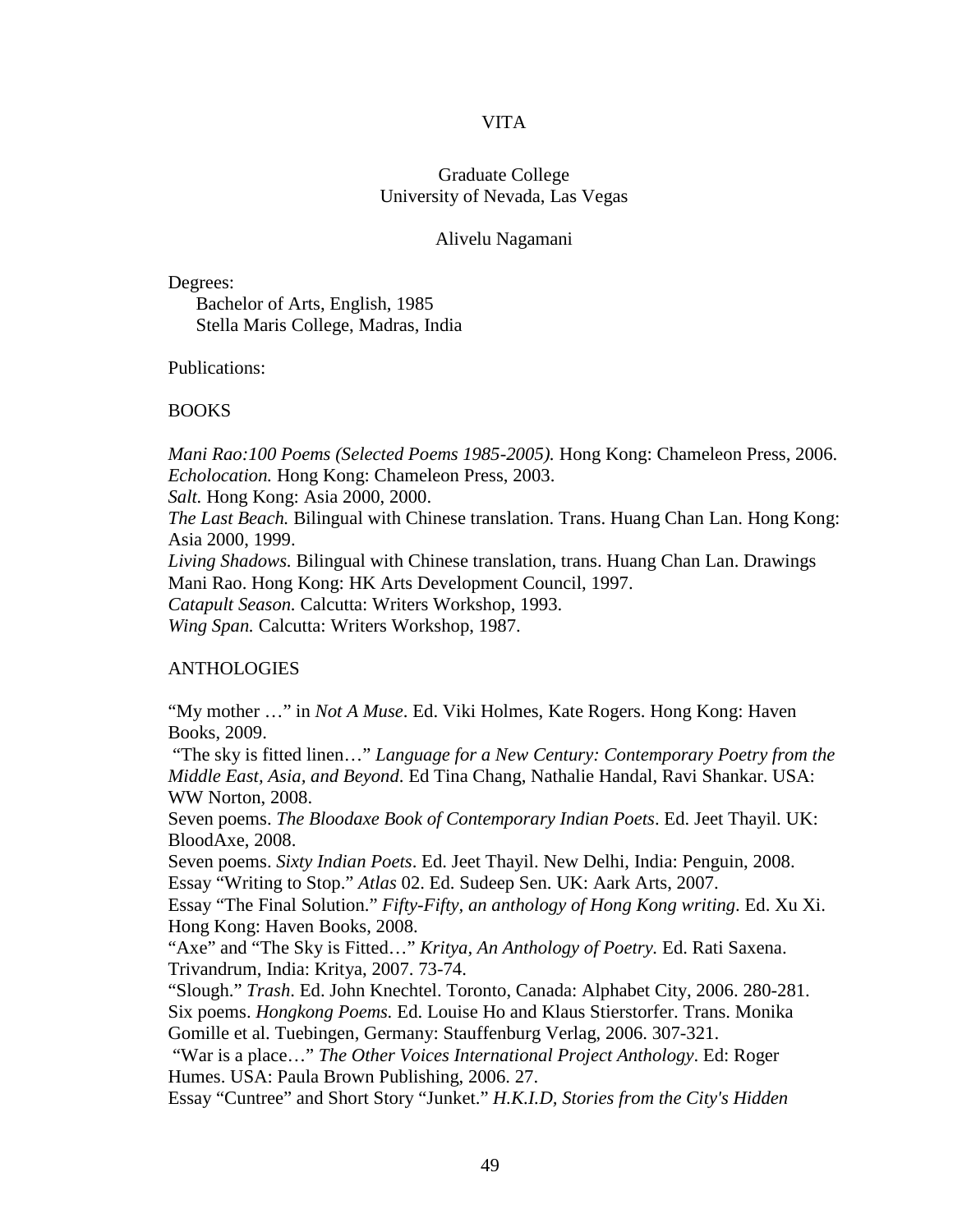*Writers.* Ed. Dania Shawwa. Hong Kong: Haven Books, 2006. 73-82.

Four poems. *Poetry Live! Anthology of poetry for Hong Kong schools.* Ed. Peter Gordon, David Mckirdy. Hong Kong: Chameleon Press, 2005. 30, 44, 50.

"Sheltering Sky." *Reaching Out For Peace.* Ed. and trans. Joon-Soo-Bong. Seoul, Korea: Minumsa, 2005. Poem holograph in a permanent exhibit at the Manhae Museum in Seoul.

"Shun the…" and "Watch out!" *Honoring Fathers.* Ed. Gemino Al Abad and Alfred A Yuson. Manila, Philippines: The University of the Philippines Press, 2005. 60.

"Cantread," "Somewhere in vacuum" and "Let us move…" *City Voices, Hong Kong writing in English, 1945 to present.* Ed. Xu Xi, Mike Ingham. Hong Kong: Hong Kong University Press, 2003. 324, 345.

"The sky is fitted linen …," "The man without a shadow," "Sheltering Sky." *OutLoud, An anthology of poetry from OutLoud readings.* Ed. Alan Jefferies, Christopher Kelen, Mani Rao, et al. Foreword by Dino Mahoney. Hong Kong: XtraLoud Press, 2002. 108- 110.

"Ombres Vivantes," French translation of Living Shadows. *CityPoetry 2001, Poetry, Documentation, Essays.* Trans. Gérard Henry. Chan Chi Tak. Hong Kong: Fringe Festival, 2001. 60-67.

"Let us Move…" *Moving Poetry.* Ed. Shirley Geok-lin Lim, Page Richards. Hong Kong: Hong Kong University Press, 2001. 103.

# JOURNALS

# 2010

Translation from Bhagavad Gita 2.22-2.25. *Circumference* 2010. Print. (Forthcoming). Translation from Bhagavad Gita 1.1-1.39 and 2.45-2.59. *Exchanges* 2010. Web. (Forthcoming).

Essay "Repetitiveness in Gita Translations." *Exchanges* 2010. Web. (Forthcoming). Poem-essay "Lorine Niedecker Condens." *Interim* 2010. Print. (Forthcoming). Essay "Automatic Writing – Real, Surreal, Hyper-real." *Fulcrum* 2010. Print. (Forthcoming).

Essay "Caterpillar to Butterfly: Thoreau's dietary journey." *Thoreau Society Bulletin* 2010. Print. (Forthcoming).

"Father's Day." *Cordite* 2010*.* Web. (Forthcoming).

2009

Essay "Decoding Augustine via Saussure." *In-Between Journal of Literary Criticism* (April 2009). 131-139.

Poem "Ganga Jump" in *Desilit* (2009) http://www.desilit.org/

Poems "Classic," "Tensile," "So That You Know," "The Other Half." *Indian Literature* (2009)

2008

Poems "Bird Union," "Pol Pot," "Slough." *Kavya Bharati* (No.20, 2008).

Poem-series "Sol." *Tinfish* (Issue 18, 2008). 8-13. About authorship.

Essay "Stretch." *XCP* (Issue 20, Summer 2008). 102-106.

"Sometimes a voice …" and "Something kids see …" *Holly Rose Review* (2008).

<http://www.hollyrosereview.com/decpoetspage.html>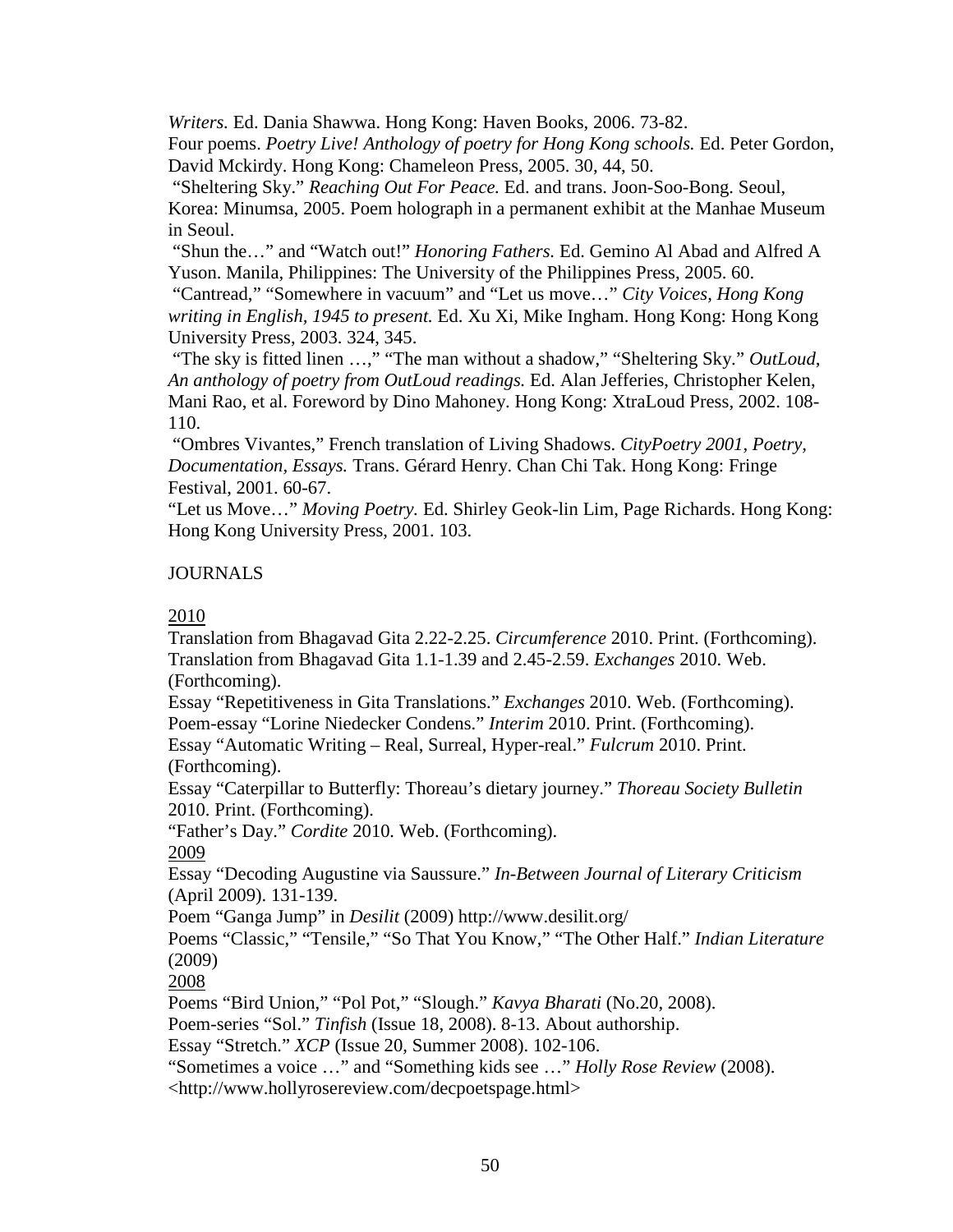"Sequence*.*" *Oxford Magazine* (22nd issue, April

2008).[<http://community.muohio.edu/oxmag/node/87](http://community.muohio.edu/oxmag/node/87) >

"Slough," "En Route" and "Pol Pot" in *Asia Literary Review*, Hong Kong. (Autumn 2008). 07-09.

"When? Soon." *Carapace*, South Africa. (2008).

2007

"Epitaph" and "Calling." *Zoland Poetry*. Ed. Roland Pease. USA: Steerforth Press, 2007. 23-25.

"Airing at a sniff." *XCP* (Summer 2007). 63.

Note in "Ten writers on their mothertongue." *91st Meridien* (Issue 5.2 Spring 2007). <http://www.uiowa.edu/~iwp/91st/fall07/index.html>

"Star-crossed." *Meanjin*. (March 2007). 27.

"The Void Plate," "Mutations," and "Star-crossed" in *Asian Cha*, Hong Kong. (2007). <http://www.asiancha.com/index.php?option=com\_content&task=view&id=61&Itemid= 88>

2006

"Grand Finale" and "Address." *Quay Journal* (2006). <http://quayjournal.org/1\_1/> "Chorus," "Ebri," and "Catching Up" with Latin trans. Adrienne Ho. *91st Meridien*. (Issue 4.2 winter 2006.) <http://iwp.uiowa.edu/91st/vol4\_n2/author3\_b/bio.htm> Essay "Cuntree." 91stmeridien (Issue 4.2 winter 2006).

http://www.uiowa.edu/~iwp/91st/91st\_Archive/vol4\_n2/author4/story1.htm On language effects in migratory experience.

Essay "Writing to Stop." *91stmeridien* (Issue 4.2 winter 2006).

<http://www.uiowa.edu/~iwp/91st/91st\_Archive/vol4\_n2/author4/story2.htm> On writing.

Essay "Cuntree." *WestCoastLINE* (Issue 39/1, 2006). 27.

"Back from the markets of lust," and "Eyes are emissaries." *Iowa Review* (Aug 2006). 66-67.

Short story "Junket." *The Daily Palette* (19 March 2006).

<http://dailypalette.uiowa.edu/index.php?artwork=313>

"Drought." How2 (Vol 2-4, 2006).

<http://www.asu.edu/pipercwcenter/how2journal//archive/online\_archive/v2\_4\_2006/cur rent/indian/index.html>

"Indian Innovation." Ed. Mani Rao. *HOW2* (Vol 2-4, 2006).

<http://www.asu.edu/pipercwcenter/how2journal//archive/online\_archive/v2\_4\_2006/cur rent/indian/index.html>

"Axe," "So that you know." *The Fourth River*. (Vol 2, Spring 2006). 69-70.

"Pol Pot," "Visited." *Washington Square*. (2006). 58.

"India Song." *Penumbra*. (April 2006). 18.

Short Story "Which way does the river flow?" *The Asia Literary Review*, Hong Kong. (Spring 2006, Vol. I). 38-39.

Essay "Cuntree." *Nethra*, SriLanka. (Sep-Dec 2006). 25-29.

Seven poems. *Openspaceindia*. (2006).

<http://www.openspaceindia.org/29\_manirao.htm>

"Re-incarnation kaleidoscope," "Auto" and "Metro." *Filling Station*. (2006). 22.

Poems. *Harvest International*. (Issue 32, Fall/Winter 2006). 21-23.